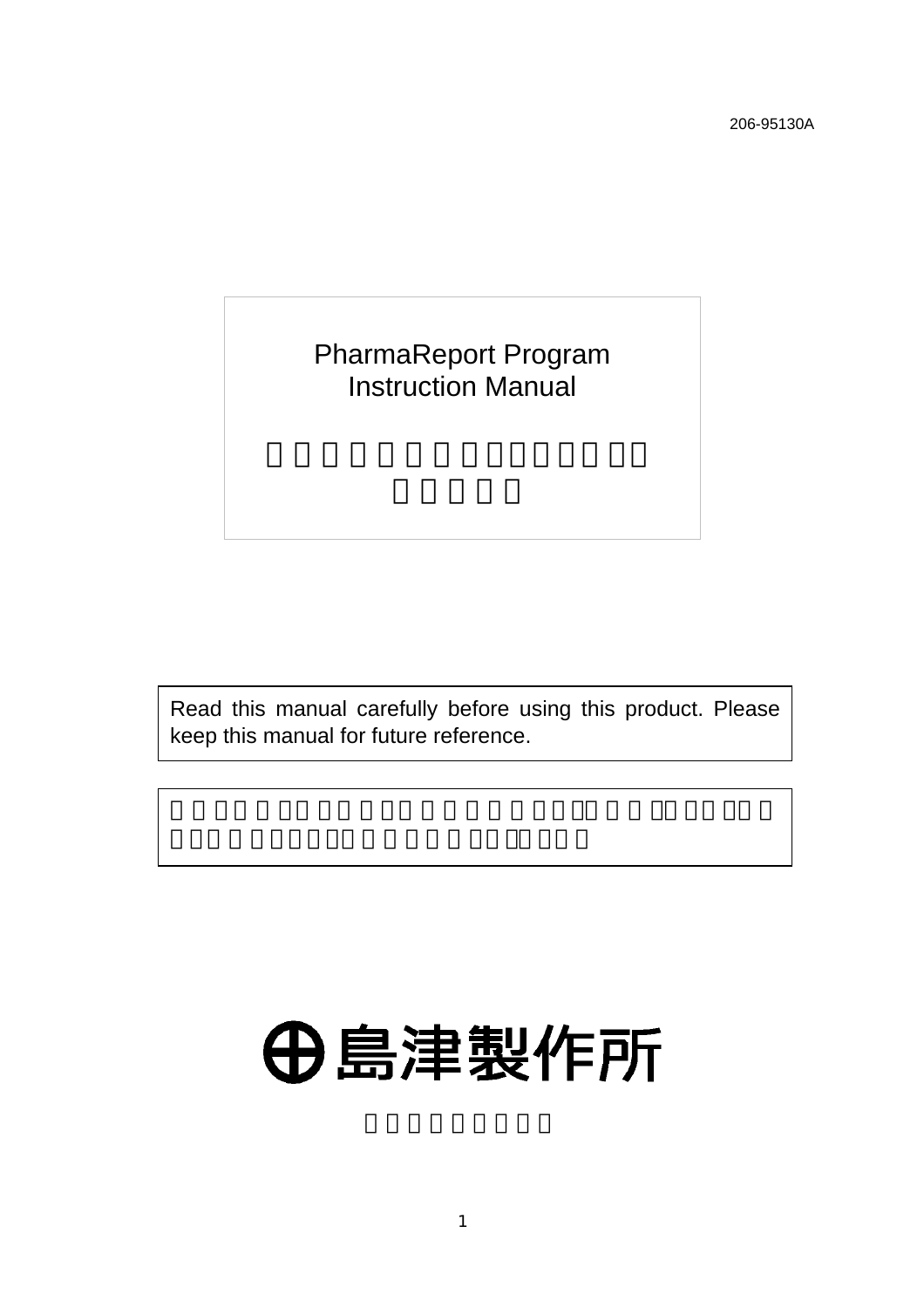206-95130A

## Instruction Manual **IRsolution** PharmaReport Program

Read this manual carefully before using this product. Please keep this manual for future reference.

# **⊕島津製作所**

Analytical & Measuring Instruments Division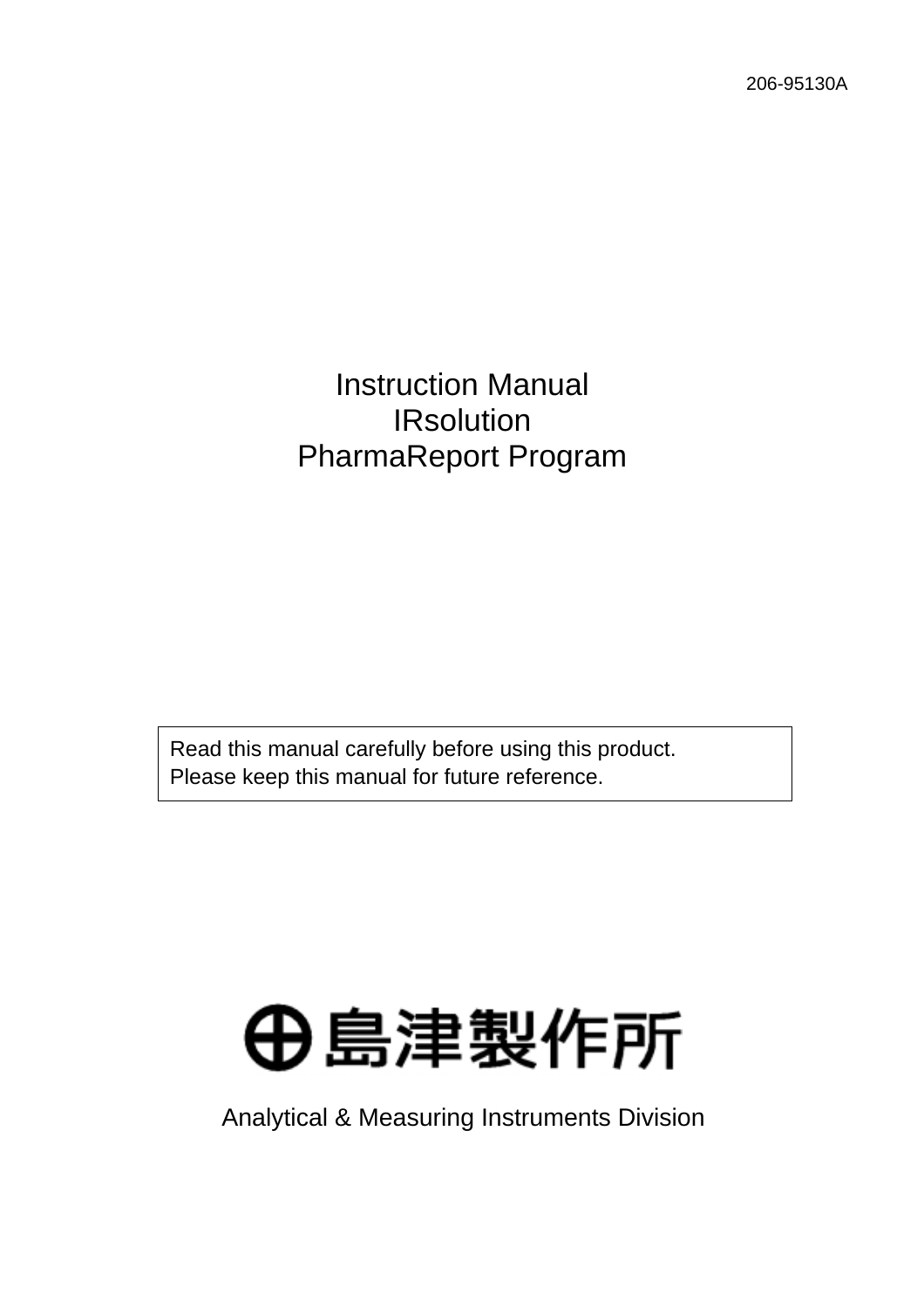Copyright © Shimadzu Corporation 2003

All rights are reserved, including those to reproduce this publication or parts there of in any form without permission in writing from Shimadzu Corporation.

- 1. Information in this publication is subject to change without notice and does not represent a commitment on the part of vender.
- 2. Any errors or omissions which many have occurred in this publication despite the utmost care taken in its production will be corrected as soon as possible, but not necessarily immediately upon detection.
- 3. Note the Shimadzu does not have any obligation concerning the effects resulting from the application of the contents of this manual.

Please acknowledge being not able to answer for the influence of the result of operation by the content of this book.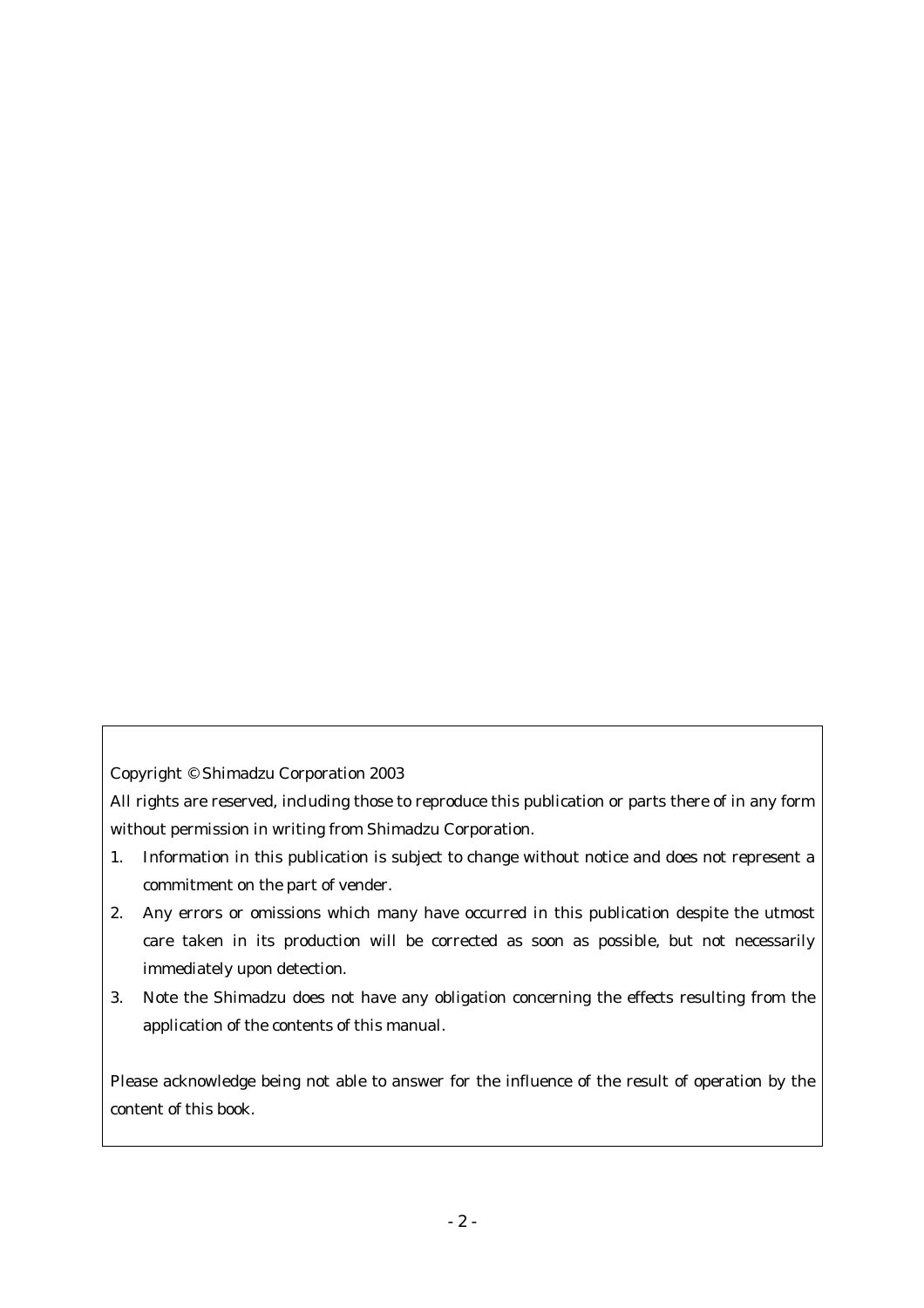### **For safety use**

IRsolution PharmaReport Program is an optional program for IRsolution to create a report for identification test for Pharmacopoeia works. Please remember the following items when using this product.

- 1. Please DO NOT use this product for purposes other than what is was designed for.
- 2. For safety reasons, follow the procedure described in the instruction manual
- 3. Obey warnings or caution descriptions.
- 4. DO NOT modify the product by yourself.

This instruction manual defines the levels of warning as follows;



Warning Death or serious injury may result is this warning is not followed.

Caution Injury may result if this caution is not followed.

Notice This notice with increase the understanding and usefulness of the software.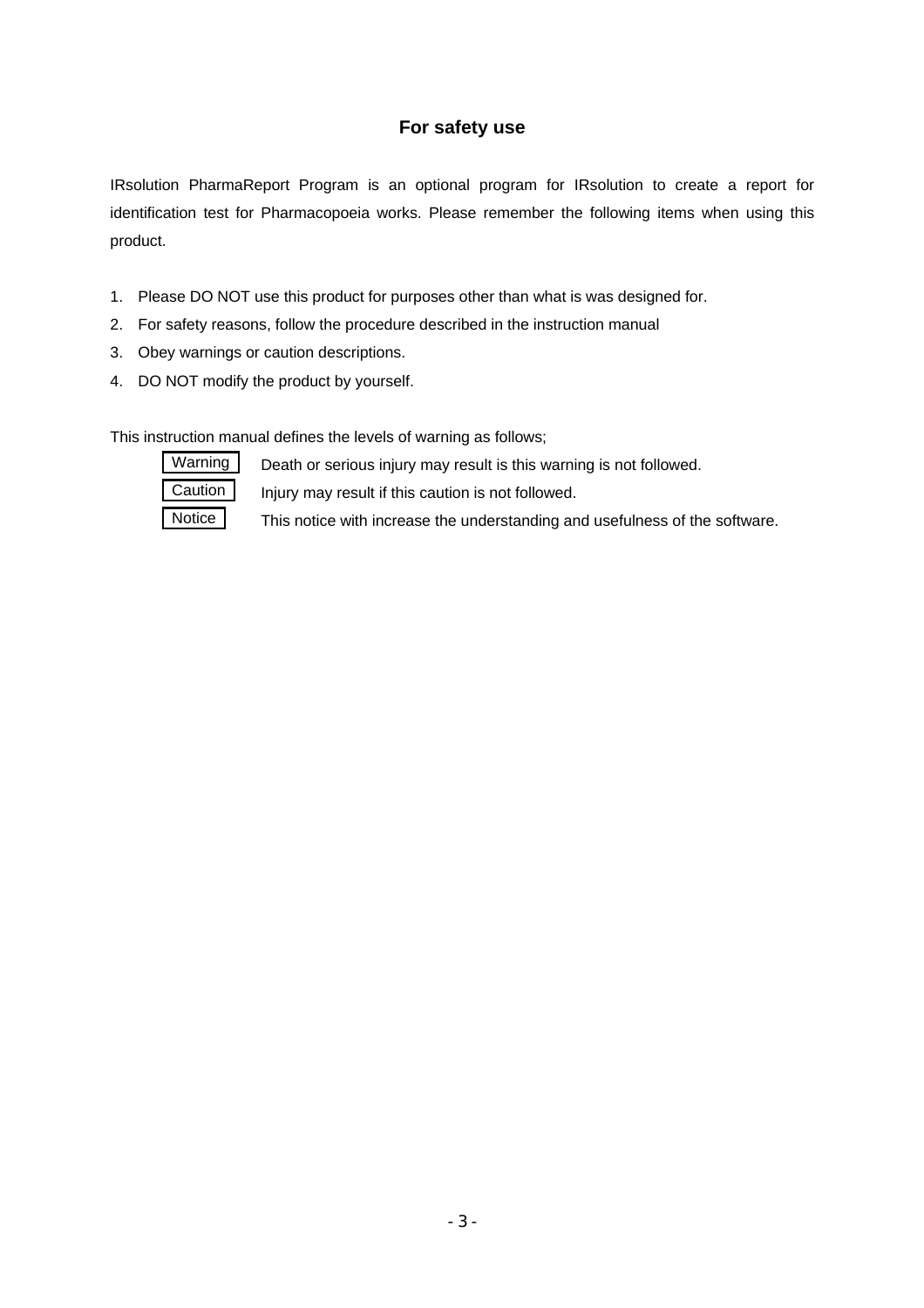### **Guide for using the Instruction Manual**

The manual of the PharmaReport program for the IRsolution software is one this book composition. This instruction manual explains functions of the PharmaReport program function offered as an option function of the IRsolution software in this book. For general operations of the IRsolution, refer to the Instruction Manual for the IRsolution software.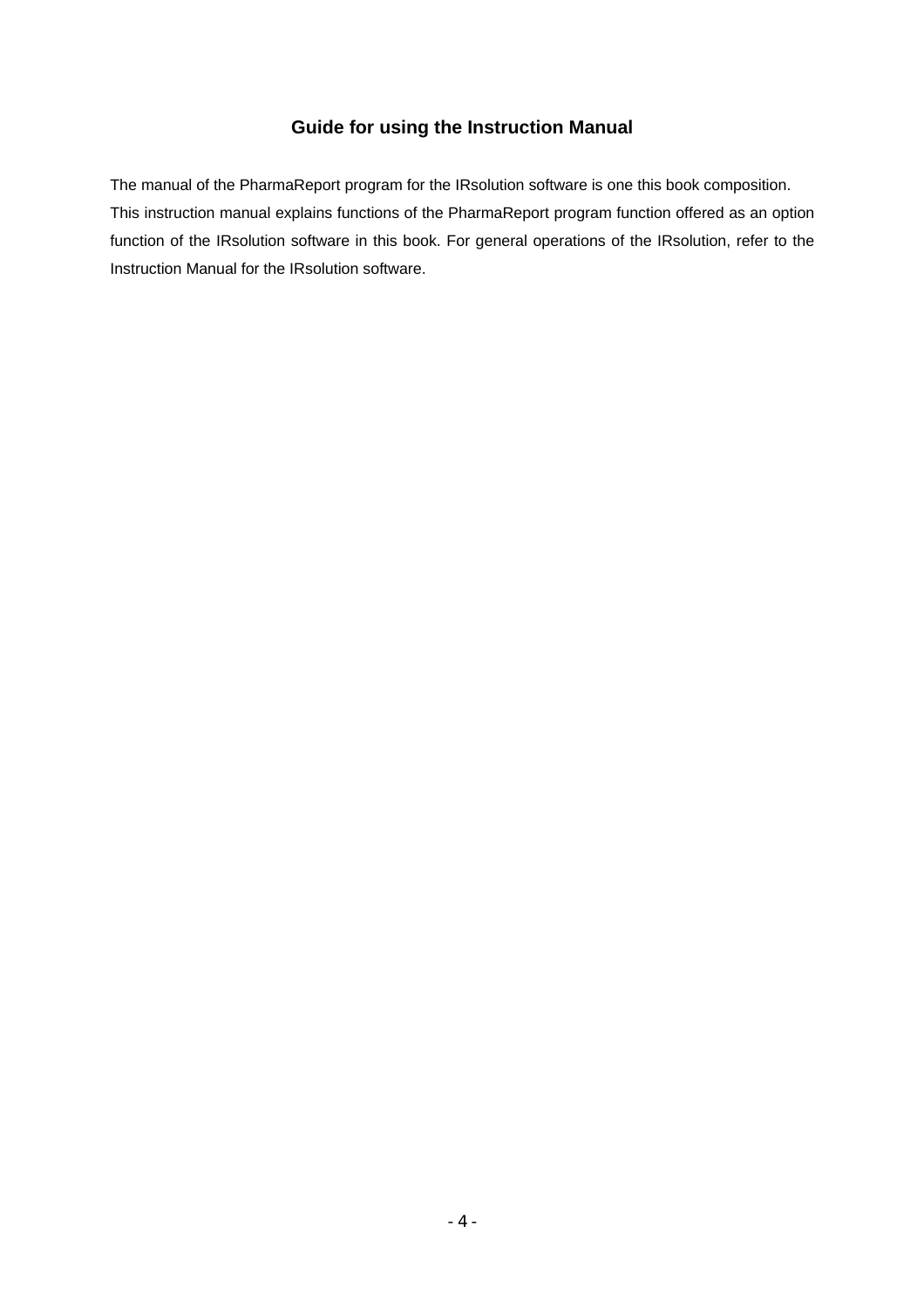### Contents

| Chapter 1   |             |  |
|-------------|-------------|--|
| $1 - 1$     |             |  |
| $1 - 2$     |             |  |
| Chapter 2   |             |  |
| $2 - 1$     |             |  |
| $2 - 2$     |             |  |
| $2 - 3$     |             |  |
| $2 - 4$     |             |  |
| $2 - 4 - 1$ |             |  |
|             | $2 - 4 - 2$ |  |
| Chapter 3   |             |  |
| $3 - 1$     |             |  |
| $3 - 2$     |             |  |
| $3-3$       |             |  |
| $3 - 4$     |             |  |
| $3 - 5$     |             |  |
| $3-6$       |             |  |
| $3 - 6 - 1$ |             |  |
|             | $3 - 6 - 2$ |  |
| $3 - 7$     |             |  |
| Chapter 4   |             |  |
| $4 - 1$     |             |  |
| $4 - 2$     |             |  |
| 4-3         |             |  |
| $4 - 4$     |             |  |
| Chapter 5   |             |  |
|             |             |  |
| 5-1         |             |  |
| $5 - 2$     |             |  |
| $5-3$       |             |  |
| $5 - 4$     |             |  |
| $5-5$       |             |  |
| $5 - 5 - 1$ |             |  |
|             | $5 - 5 - 2$ |  |
| 5-6         |             |  |
| Chapter 6   |             |  |
|             |             |  |
| $6 - 1$     |             |  |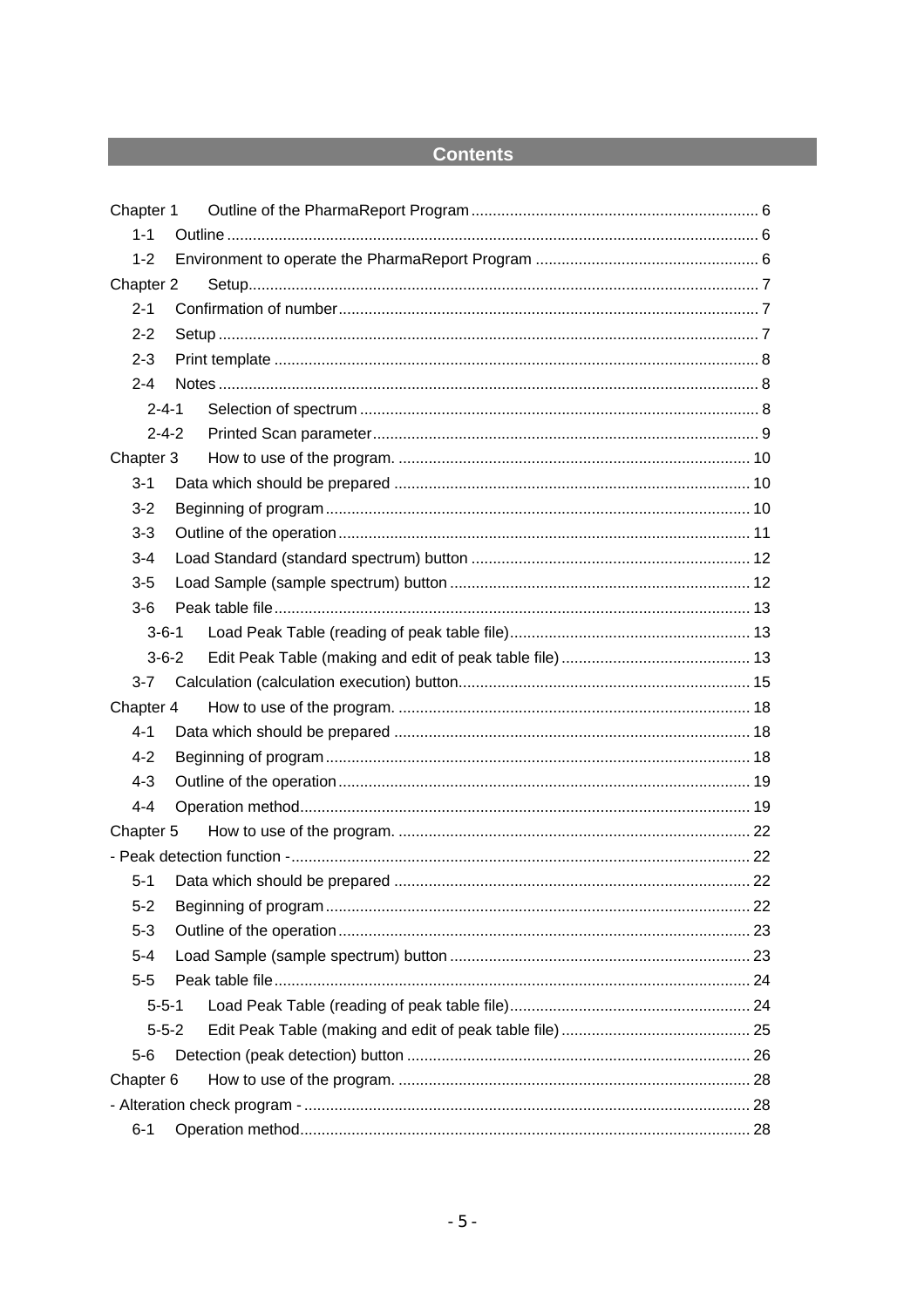## **Chapter 1 Outline of PharmaReport Program**

### **1-1 Outline**

The PharmaReport Program for IRsolution is supplied as an option program which operates on the IRsolution software. The following functions are included in this program.

1. Report Creating

Creates an analysis report to compare a sample spectrum with a standard spectrum based on identification test in the pharmacopoeias. Peak wavenumbers and peak ratios are calculated and the program judges Pass (OK)/Fail (NG) based on the errors calculated Peak wavenumbers and Peak ratios.

2. Spectrum Comparison

Creates a report suitable to compare standard and sample spectra based on identification test in the pharmacopoeias.

3. Peak Detection

Detect peaks being described in identification test in the pharmacopoeias, and creates a report.

### **1-2 Environment to operate the PharmaReport Program**

1. Version of IRsolution

The PharmaReport Program operates by IRsolution Version 1.10 or later. Please contact to you Shimadzu representatives to upgrade your IRsolution version, when you use older version of IRsolution.

2. Macro platform

The PharmaReport Program operates by using the Macro Platform of the IRsolution software. If the Macro Platform is not installed, the PharmaReport does not run. Please perchance and install the Macro Platform when it is not possession.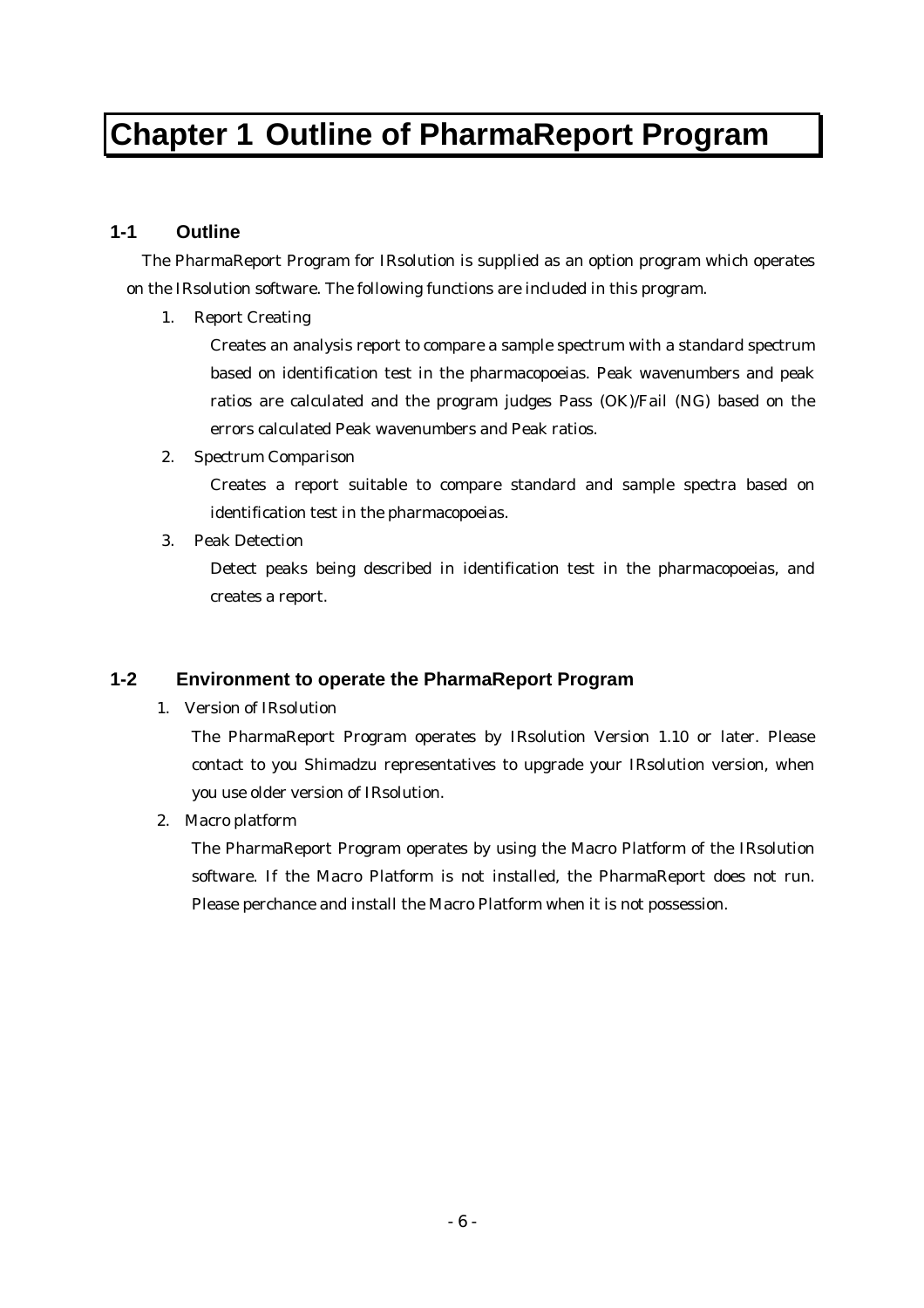## **Chapter 2 Setup**

### **2-1 Confirmation of parts**

Check up necessary parts are included in your package before installation.

| Name of articles                   | P/N          |     |
|------------------------------------|--------------|-----|
| Installation disk for PharmaReport | 206-72488-91 | set |
| Instruction Manual (this book)     | 206-95130    |     |

### **2-2 Setup**

This paragraph describes the procedure to install the PharmaReport Program to the IRsolution software.

Please confirm the IRsolution software and Macro Platform has been correctly installed in the computer before the installation.

- 1. Insert the installation disk in the floppy disk drive.
- 2. Select "Run" on the start button menu of Windows.
- 3. Input to the file name as "A:setup", and then clicks < OK > button.
- 4. The installation program starts.
- 5. Click < OK > button, and the installation is finished.
- 6. "ParmReport.lcm" is copied to "… ¥Program files¥Shimadzu¥IRsolution¥macros" folder. "Kyokuhou3.ptm", "Kyokuhou2.ptm", "Kyokuhou1NG.ptm", and "Kyokuhou1OK.ptm" are copied onto "… ¥Program files ¥Shimadzu ¥IRsolution ¥PrintTemplates" folder.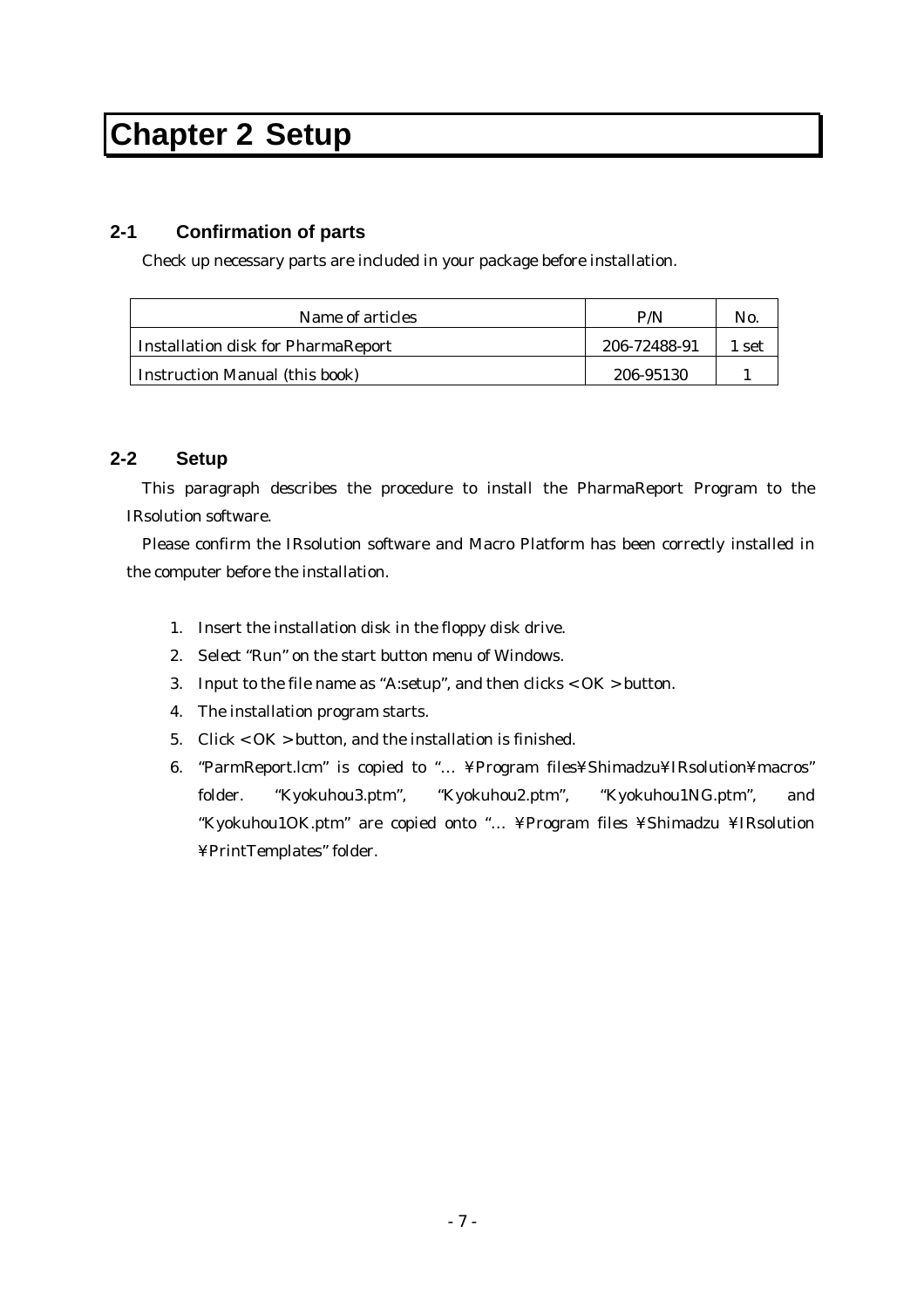### **2-3 Print template**

When IRsolution is not installed in "C:¥Program files¥Shimadzu¥IRsolution", it is necessary to correct the print template file. Please correct four files of ""Kyokuhou3.ptm", "Kyokuhou2.ptm", "Kyokuhou1NG.ptm", and "Kyokuhou1OK.ptm" as follows.

- 1. Run the "Report" function, and click < No > button on the print screen once. As a result, "…¥Program files¥Shimadzu¥IRsolution¥data¥kyokuho¥report.txt" and "report2.txt" are created.
- 2. Select the [Print] tab on IRsolution.
- 3. Select [File]-[Open] and open "Kyokuhou3.ptm".
- 4. Select the evaluation result text frame.
- 5. Specify the "Report.txt" or "Report2.txt" to the result text frame on the "RTF Filename" column in object property window.
- 6. Select [File]-[Save].
- 7. Other "Kyokuhou2.ptm", "Kyokuhou1NG.ptm", and "Kyokuhou1OK.ptm" are similarly corrected.

### **2-4 Notes**

Please note the following points when you use this program.

#### **2-4-1 Selection of spectrum**

In this program, data with an "active pointer" in the selected spectrum file is used to calculation.

In IRsolution, when various Data manipulation such as Baseline correction, Kubelka-Munk conversion, etc. are done to the measured data, the Data manipulation result is saved as a "Child" data of the original data in the has the tree-structured file. Data with an "Active pointer" is displayed first when a file consisted of two or more data is opened. In this program, data with an "active pointer" in the selected spectrum file is used to calculation. An active pointer is usually set to the data treated at the end. When an active pointer is not set to target data, the file is opened with IRsolution, and mouse's right button is clicked on the tree view. Then select an active pointer of the displayed context menu, and close the file.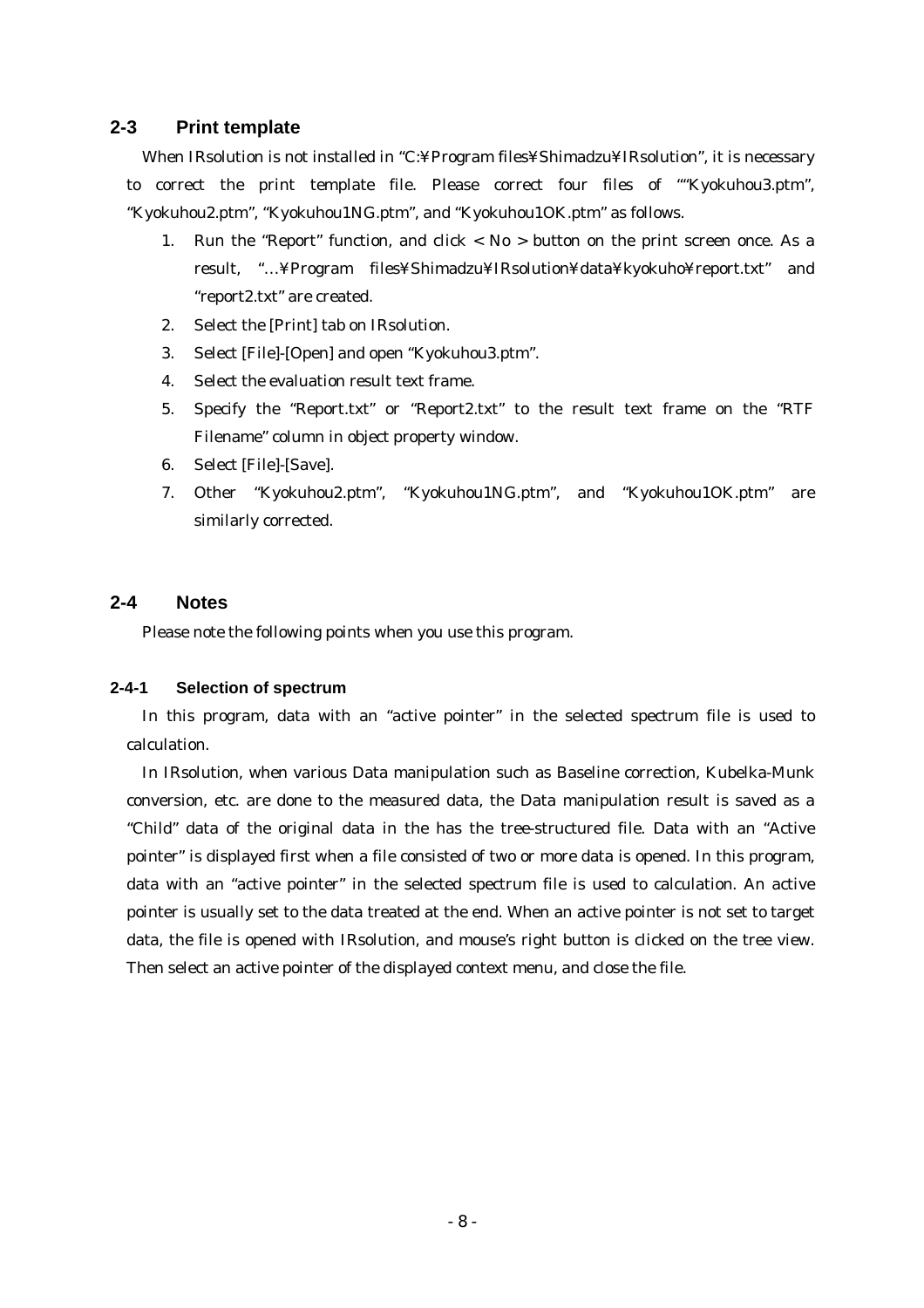

Figure 2-1 Tree view and Active pointer

### **2-4-2 Scan parameters on Report**

When the Raw (scanned) data is used by this program, Scan parameters are printed on the report. However, when an active pointer is set to manipulated data, the Scan parameters are not printed, and leave blank. The reason is that Manipulated data does not include scan parameters because it is not raw data.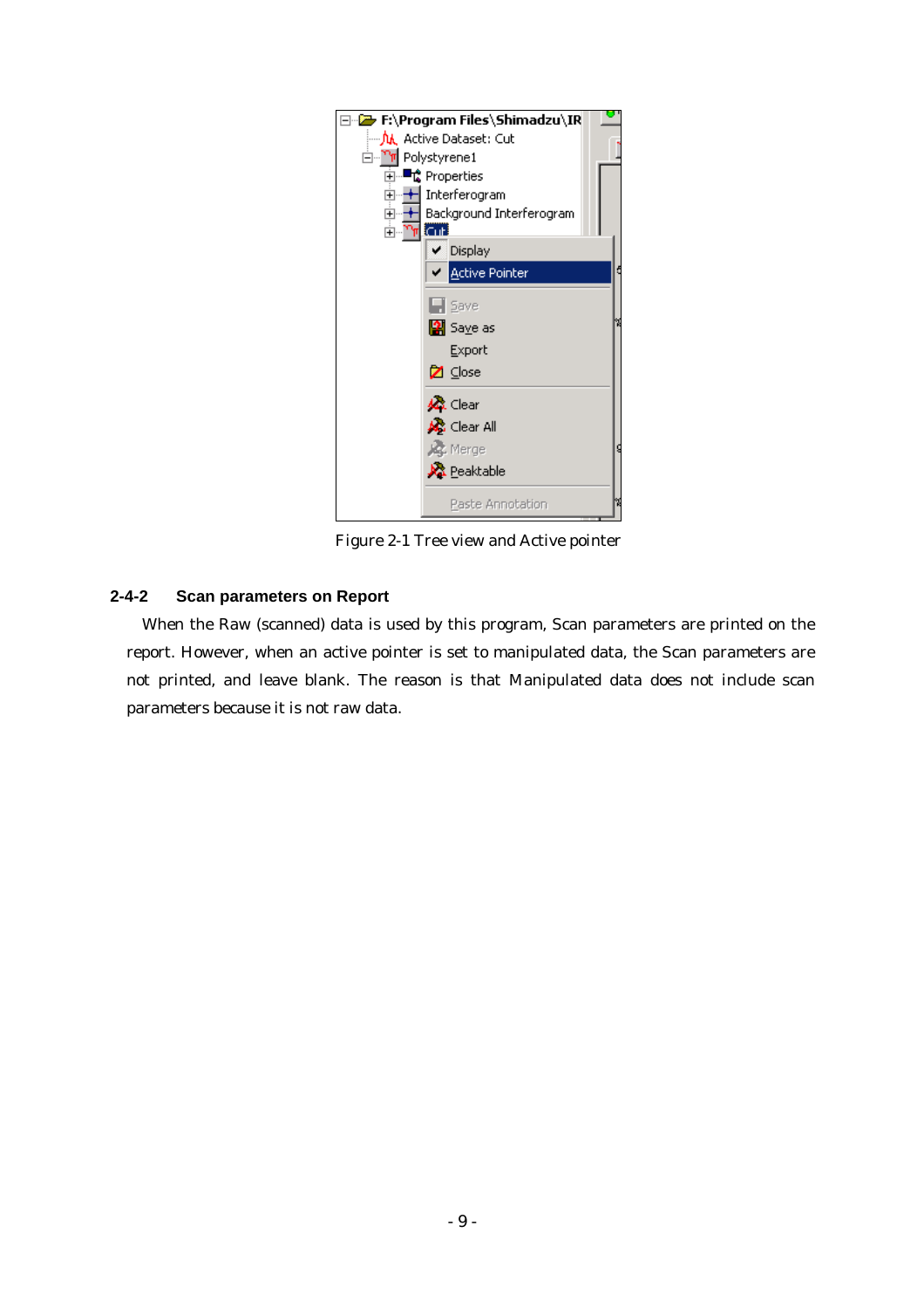## **Chapter 3 How to use of the program. - Report creating function -**

The Report function creates an analysis report to compare a sample spectrum with a standard spectrum based on identification test in the pharmacopoeias. Peak wavenumbers and peak ratios are calculated and the program judges Pass (OK)/Fail (NG) based on the errors calculated Peak wavenumbers and Peak ratios.

### **3-1 Data which should be prepared**

- Standard spectrum (Transmittance)
- Sample spectrum (Transmittance)
- Peak table (It is made in this program.)

 **Note** 

- In this program, data with an "active pointer" in the selected spectrum file is used to calculation.
- When the Raw (scanned) data is used by this program, Scan parameters are printed on the report. However, when an active pointer is set to manipulated data, the Scan parameters are not printed, and leave blank.

### **3-2 Starting of program**

- 1. Start IRsolution.
- 2. Click the [Macro] tab to display the macro platform screen.
- 3. Select [Macro]-[Open Macro Container] to open "…¥Program Files ¥Shimadzu ¥IRsolution¥Macros¥PharmaReport.lcm". The program is displayed in the macro toolbar.
- 4. Select "PharmaReport" under the "PharmaReport.lcm", and then select [Macro]-[Run] to execute the program.

**Note** The program does not start even if the **button** in the macro toolbar is clicked.

5. The dialog box in Figure 3-1 opens.

| LabControl Macro Language                      | 茜 |
|------------------------------------------------|---|
| Please Select a Program.                       |   |
|                                                |   |
| Peak Detection<br>Printout<br>Cancel<br>Report |   |

Figure 3-1. Selection of program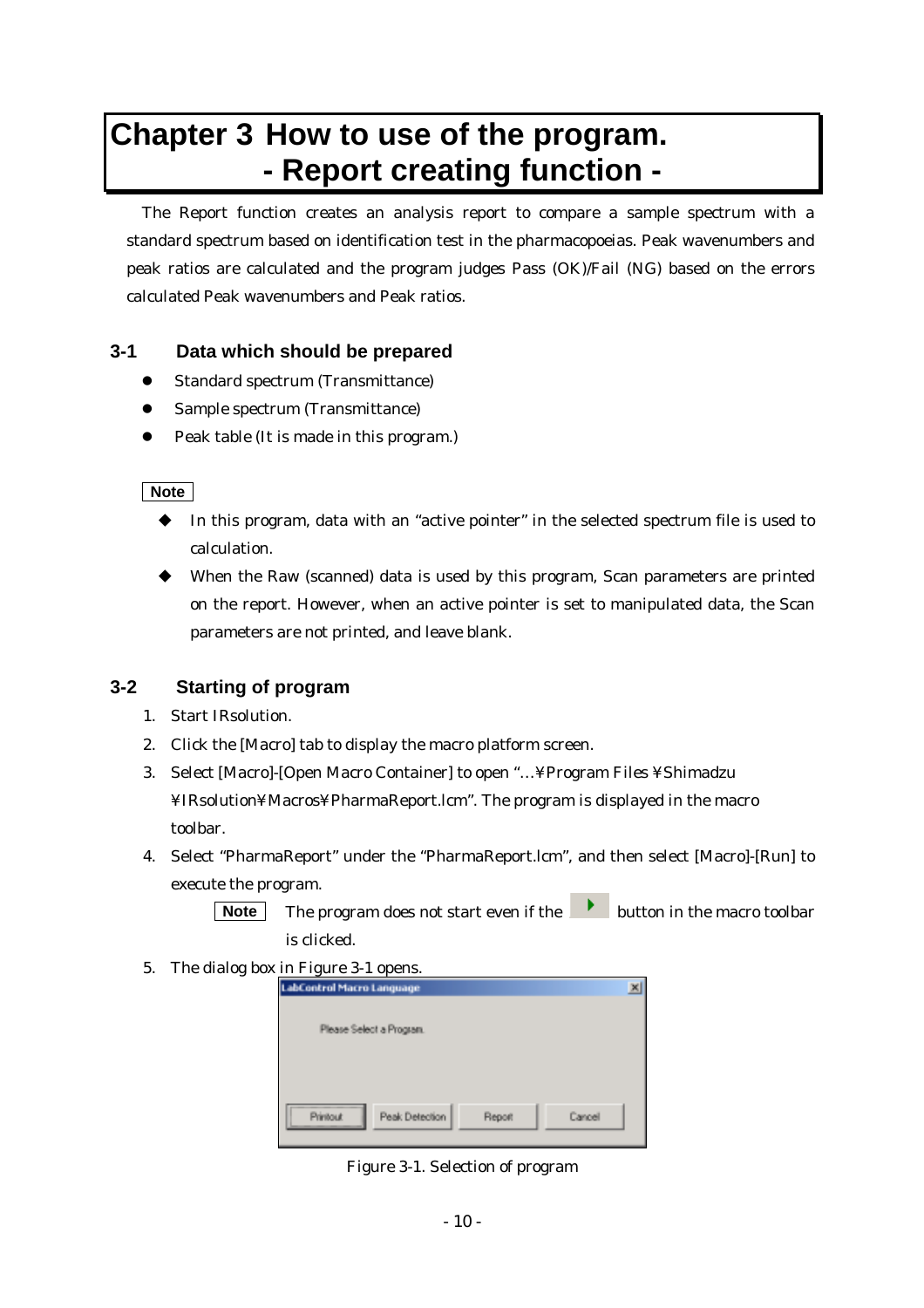| Button                | Content                                |  |  |
|-----------------------|----------------------------------------|--|--|
| Printout              | Runs the Spectrum Comparison function. |  |  |
| <b>Peak Detection</b> | Runs the Peak detection function.      |  |  |
| Report                | Runs the Report creating function.     |  |  |

6. Then, click < Report > to open the dialog box in Figure 3-2, and the Report creating function for Pharmacopoeias starts.

| <b>Report Creation</b>                           |             |
|--------------------------------------------------|-------------|
| Spectrum<br>Load Standard<br>Load Sample         | Calculation |
| Peak table<br>Load Peak Table<br>Edit Peak Table | Exit        |

Figure 3-2. "Report creating function" screen

| <b>Button</b>          | Content                                              |
|------------------------|------------------------------------------------------|
| <b>Load Standard</b>   | Loads a standard spectrum.                           |
| <b>Load Sample</b>     | Loads a sample spectrum.                             |
| <b>Load Peak Table</b> | Loads a Peak table file which has already been made. |
| <b>Edit Peak Table</b> | Creates/Edits a Peak table file.                     |
| Calculation            | Calculates and creates a Report.                     |
| Exit                   | Closes the program.                                  |

### **3-3 Outline of the operation**

The outline of the operation of this program is as follows.

- 1. Load a standard spectrum with < Load Standard > button.
- 2. Load a sample spectrum with < Load Sample > button.
- 3. Load a Peak table file which has already been made with < Load Peak Table > button, or create a Peak table file with < Edit Peak Table > button.
- 4. Click the < Calculation > button to create a Report.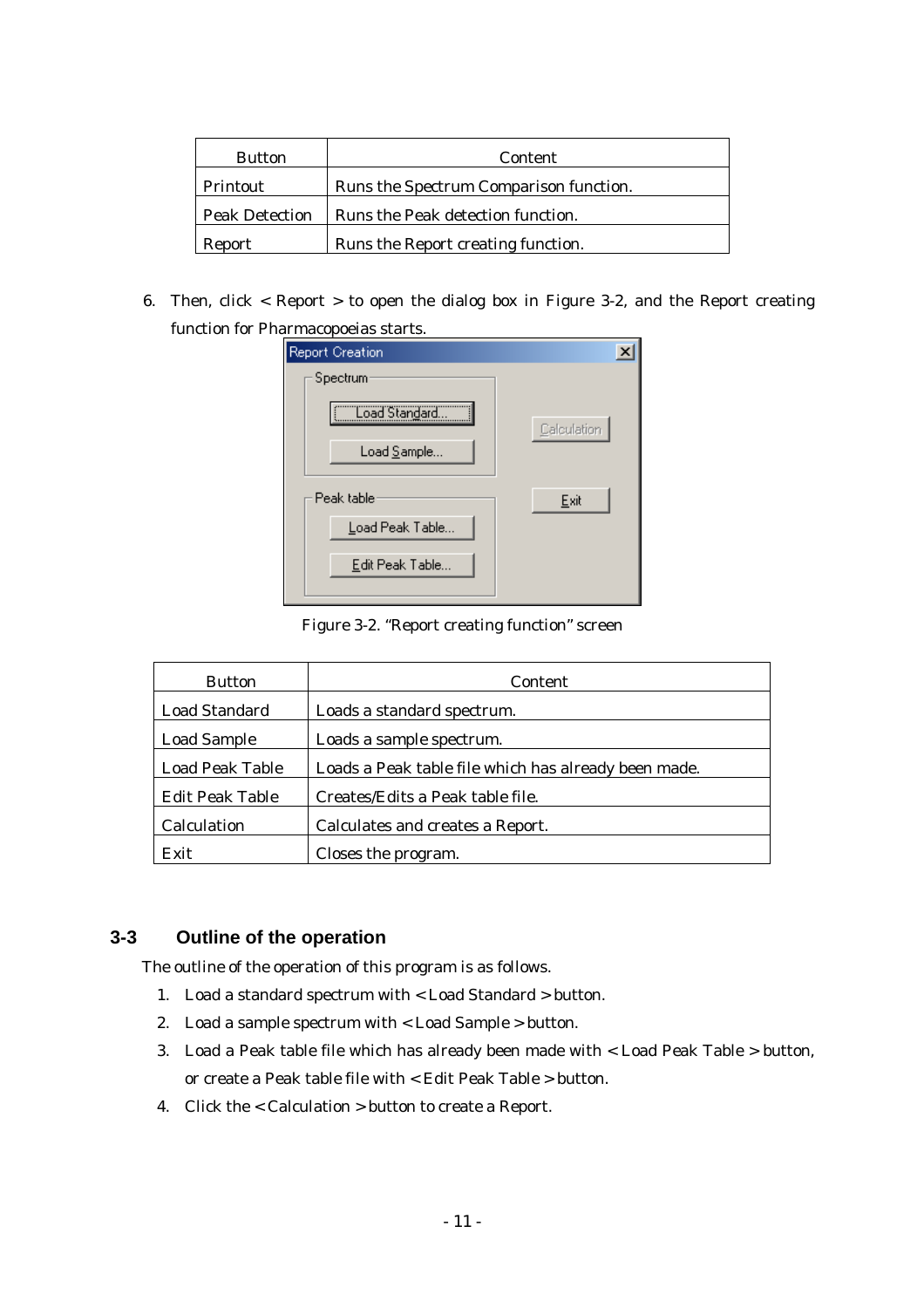### **3-4 <Load Standard> Spectrum button**

It is a button to prepare a standard spectrum file necessary for the calculation.

- 1. Click the < Load Standard > button to open the "Load Standard Spectrum" dialog box.
- 2. Select the standard spectrum
- 3. Clicking the <Open > button returns to the dialog box in Figure 3-2.

| <b>Load Standard Spectrum</b>  |                                  |                                 |                                     | $2 \times$            |
|--------------------------------|----------------------------------|---------------------------------|-------------------------------------|-----------------------|
|                                | Look jn: Skyokuhou               |                                 | $\div$ 0 $\leftrightarrow$ 0 $\div$ |                       |
| 3<br><b>History</b><br>Desktop | P51.snf<br><sup>18</sup> PS2.smf |                                 |                                     |                       |
| My Documents<br>My Computer    |                                  |                                 |                                     |                       |
| My Network P.,                 | File name:<br>Files of type:     | PS1.onf<br>Get File Path(".sml) | 회                                   | <b>Dpen</b><br>Cancel |

Figure 3-3. "Load Standard Spectrum" dialog box

### **3-5 <Load Sample> Spectrum button**

It is a button to prepare a sample file necessary for the calculation.

- 1. Click the < Load Sample > button to open the "Load Sample Spectrum" dialog box.
- 2. Select the sample spectrum.
- 3. Clicking the <Open > button returns to the dialog box in Figure 3-2.

| <b>Load Sample Spectrum</b>                                               |                                    |                      |    |        | 2 X         |
|---------------------------------------------------------------------------|------------------------------------|----------------------|----|--------|-------------|
|                                                                           | Look in: Gi kyokuhou               |                      | ≖∣ | $+BAB$ |             |
| S<br>History<br>Ø<br>Deaktop<br><b>ROS</b><br>My Documents<br>My Computer | <sup>25</sup> P51.smf<br># Ps2.smf |                      |    |        |             |
|                                                                           | File name:                         | PS2.onf              |    |        | <b>Open</b> |
| My Network P.                                                             | Files of type:                     | Get File Path(".cmf) |    |        | Cancel      |

Figure 3-4. "Load Sample Spectrum" dialog box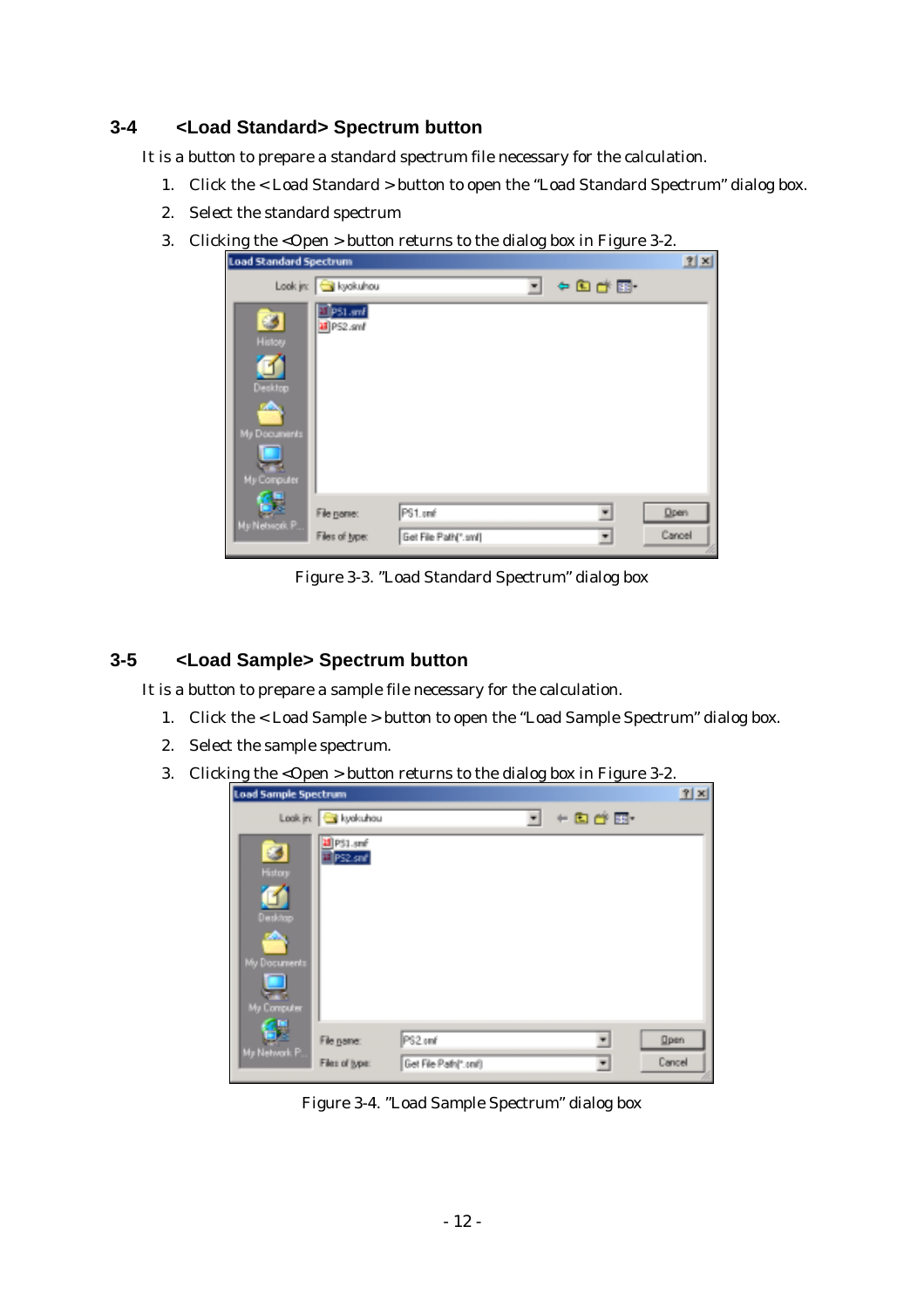### **3-6 Peak table file**

Up to 10 peaks can be specified to detect. Up to 4 peaks can be specified to calculate the Transmittance Ratio to evaluate the intensity. The set of the peak wavenumber is saved as a data file.

The peak table file can be created by clicking < Load Peak Table > button in Figure 3-2, or edited by clicking < Edit Peak Table > button.

#### **3-6-1 <Load Peak Table> button**

The peak table file which has already been made can be loaded by clicking <Load Peak Table> button in Figure 3-2.

1. The dialog box in Figure 3-5 opens.

| <b>Load Peak File</b>                                                    |                    |                       |                          |      | $2 \times$ |
|--------------------------------------------------------------------------|--------------------|-----------------------|--------------------------|------|------------|
|                                                                          | Look in: Skyokuhou |                       | $\overline{\phantom{a}}$ | 十国首国 |            |
| B<br>History<br>Ø<br>Desktop<br>œ.<br>My Documents<br><b>My Computer</b> | Dos1.wdtr          |                       |                          |      |            |
| My Network P                                                             | File name:         | ps1.wdtr              |                          |      | Open       |
|                                                                          | Files of type:     | Get File Path(".wdtr) |                          |      | Cancel     |

Figure 3-5. Load Peak File dialog box

- 2. The extension of the peak table file is ".wdtr".
- 3. Select a Peak table file and then, click the <Open> button to return to the dialog box in Figure 3-2.
- 4. Clicking the < Edit Peak Table > button explains next is used to create the Peak table newly.

### **3-6-2 <Edit Peak Table> button**

The peak table file can be created or edited by clicking < Edit Peak Table > button in Figure 3-2.

1. The dialog box in Figure 3-6 opens.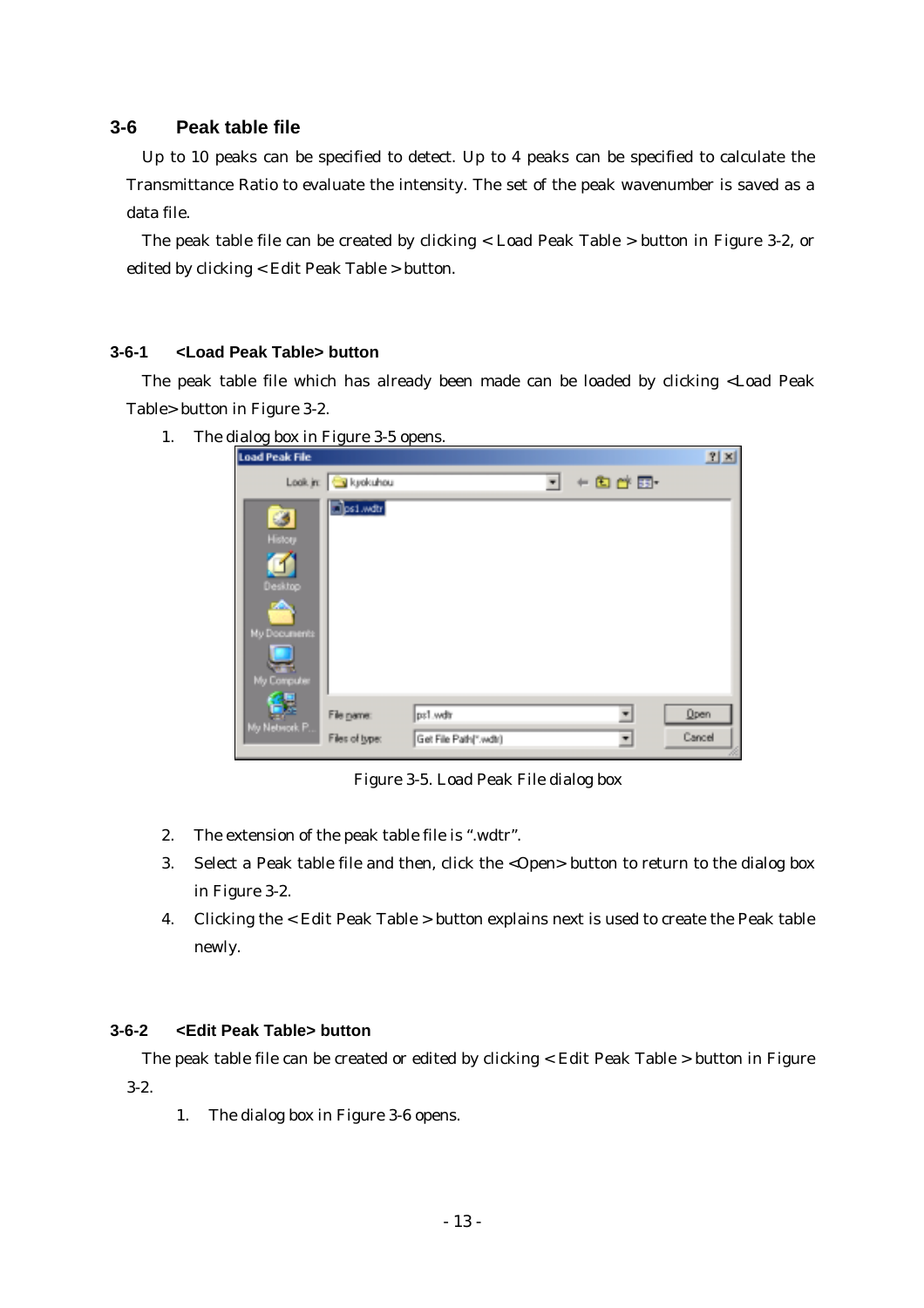| Edit Peak Information |                |                                                                     | $\vert x \vert$                   |
|-----------------------|----------------|---------------------------------------------------------------------|-----------------------------------|
| Use<br>⊽              | 1              | No. Wave No.<br>540                                                 | Tolerance(cm-1)<br>5<br><b>DK</b> |
| ⊽                     | $\bar{z}$      | 906                                                                 | 5                                 |
| ⊽                     | $\bar{3}$      | 1028                                                                | 5<br>Cancel                       |
| ⊽                     | $\ddot{4}$     | 1155                                                                | 5                                 |
| ⊽                     | 5              | 1370                                                                | 5                                 |
| ⊽                     | 6              | 1585                                                                | 5                                 |
| ⊽                     | $\overline{t}$ | 1600                                                                | 5                                 |
| ⊽                     | 8              | 1942                                                                | 5                                 |
| ⊽                     | 9              | 2850                                                                | 5                                 |
| ⊽                     | 10             | 3060                                                                | 5                                 |
| A 1                   |                | Evaluation Peak No. $\boxed{4}$<br>$B$ 3<br>Tolerance(0-1) 1+/- 0.3 | $C$ $ 7$<br>$D$ 10                |

Figure 3-6. "Edit Peak Information" dialog box

- 2. Input peak wavenumbers into "Wave No." column, and the range of the Tolerance of the peak wavenumber into the "Tolerance" column. It is possible to input up to ten peaks. The check mark is put to "Use" columns of the wavenumber used to calculate. Even if the wavenumber is input, the one without check mark is not used to calculate.
- 3. First of all, number of peaks to be used for Peak ratio evaluation to "Evaluation Peak No.". Then input the numbers of the peak wavenumber to be used for evaluation. It is possible to specify up to four peaks. The range of the Tolerance compared with the peak is input to the "Tolerance" column.
- 4. When the input ends, < OK > button is clicked. The dialog box in Figure 3-7 is displayed, and the created peak table file is saved. The extension of the peak table file is ".wdtr".
- 5. Clicking the <Save> button returns to the dialog box in Figure 3-2.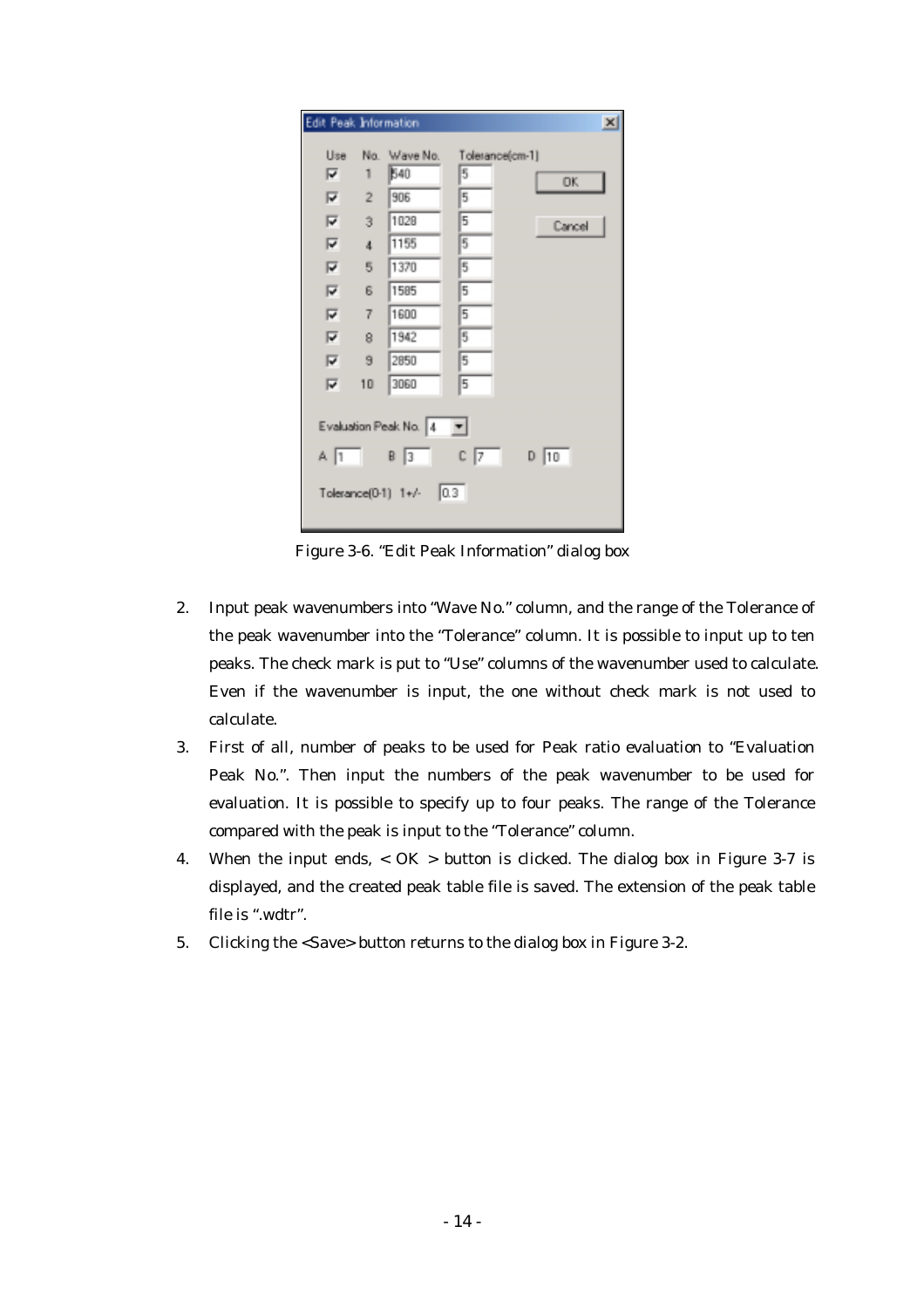| Save Peak file                       |                             |                       |              |             | 2 X            |
|--------------------------------------|-----------------------------|-----------------------|--------------|-------------|----------------|
|                                      | Save jn: Skyokuhou          |                       | $\mathbf{r}$ | $+$ D of E- |                |
| 3<br>History                         | sil ps1.wdtr                |                       |              |             |                |
| Desktop<br><u>ге</u><br>My Documents |                             |                       |              |             |                |
| My Computer                          |                             |                       |              |             |                |
| My Network P                         | File pame:<br>Save as type: | Get File Path('.wdtr) |              |             | Save<br>Cancel |

Figure 3-7. "Save Peak File" dialog box

### **3-7 <Calculation> button**

The calculation is executed, and judged. The result is displayed on the screen and printed.

- 1. The <Calculation> button will be activated when all of Loading Peak Table, Loading Sample file and Loading Standard file are done.
- 2. When < Calculation > button is clicked, the calculation is executed according to the following procedures.
	- (1) The peak of standard spectrum is detected referring to the peak table.
	- (2) The peak of the sample spectrum is detected referring to the detected peak list of standard spectrum.
	- (3) Errors (differences of peak wavenumber of standard from one pf sample) are calculated.
	- (4) Peak ratios in Transmittance are calculated for the standard spectrum.
	- (5) Peak ratios in Transmittance are calculated for the sample spectrum.
	- (6) Ratio of peak ratios in (5) to peak ratios in (4) for evaluation.
	- (7) Prints out the result of (3) and (6). At this time, Judgment becomes "NG" when one of errors of peak wavenumber or one of errors of peak ratio is not satisfied Tolerance.
	- (8) When all of all listed errors are satisfied Tolerances, Judgment is "OK".
- 3. The spectrum and the Judgment ("OK" "NG") are displayed.

Figure 3-8. Evaluation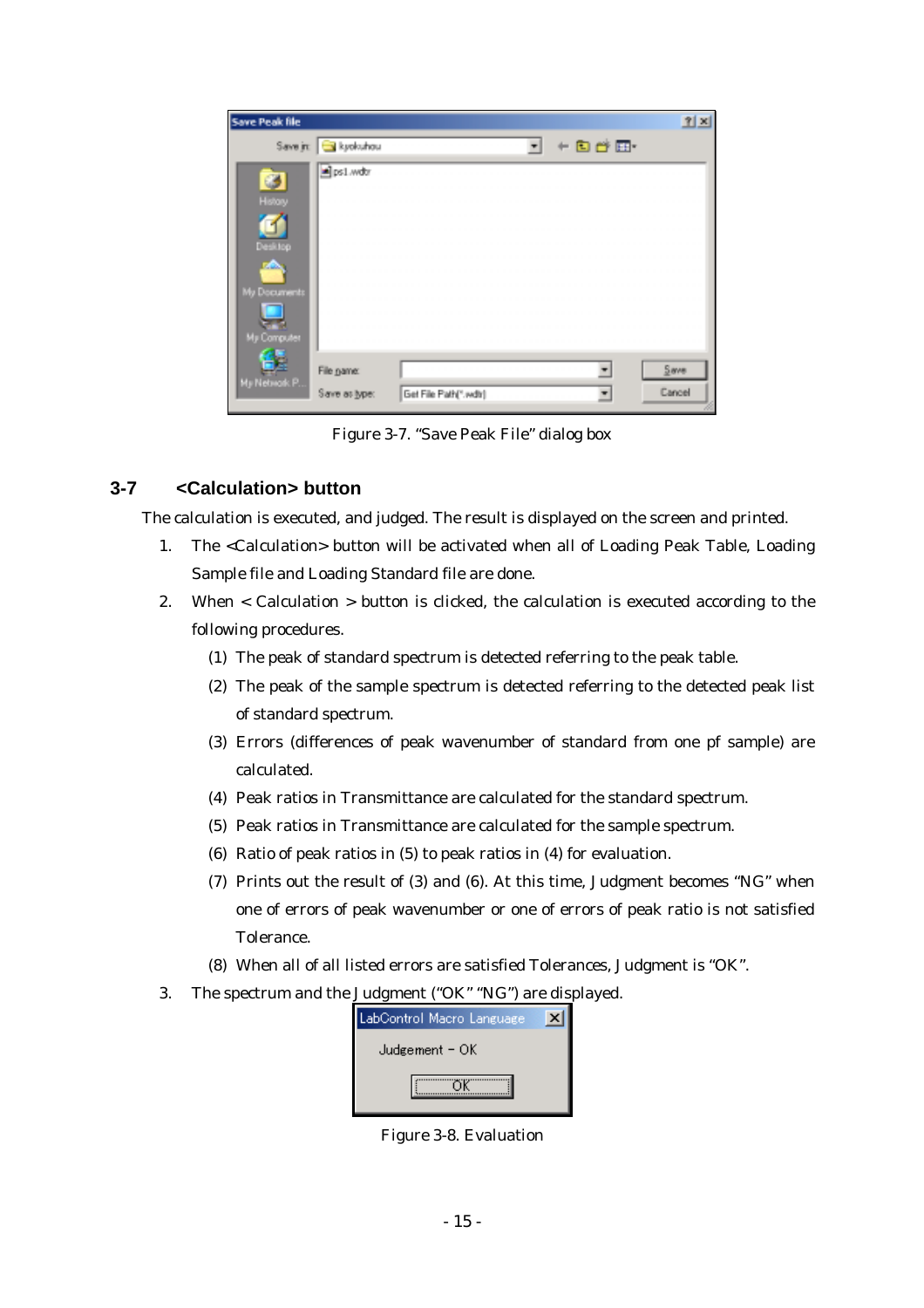4. The dialog box in Figure 3-9 opens when < OK > button is clicked.



Figure 3-9. Print dialog box

5. Click <Yes> button to printout a Report such as Figure 3-10. The program ends if <No> button is clicked.



Figure 3-10. Printed report example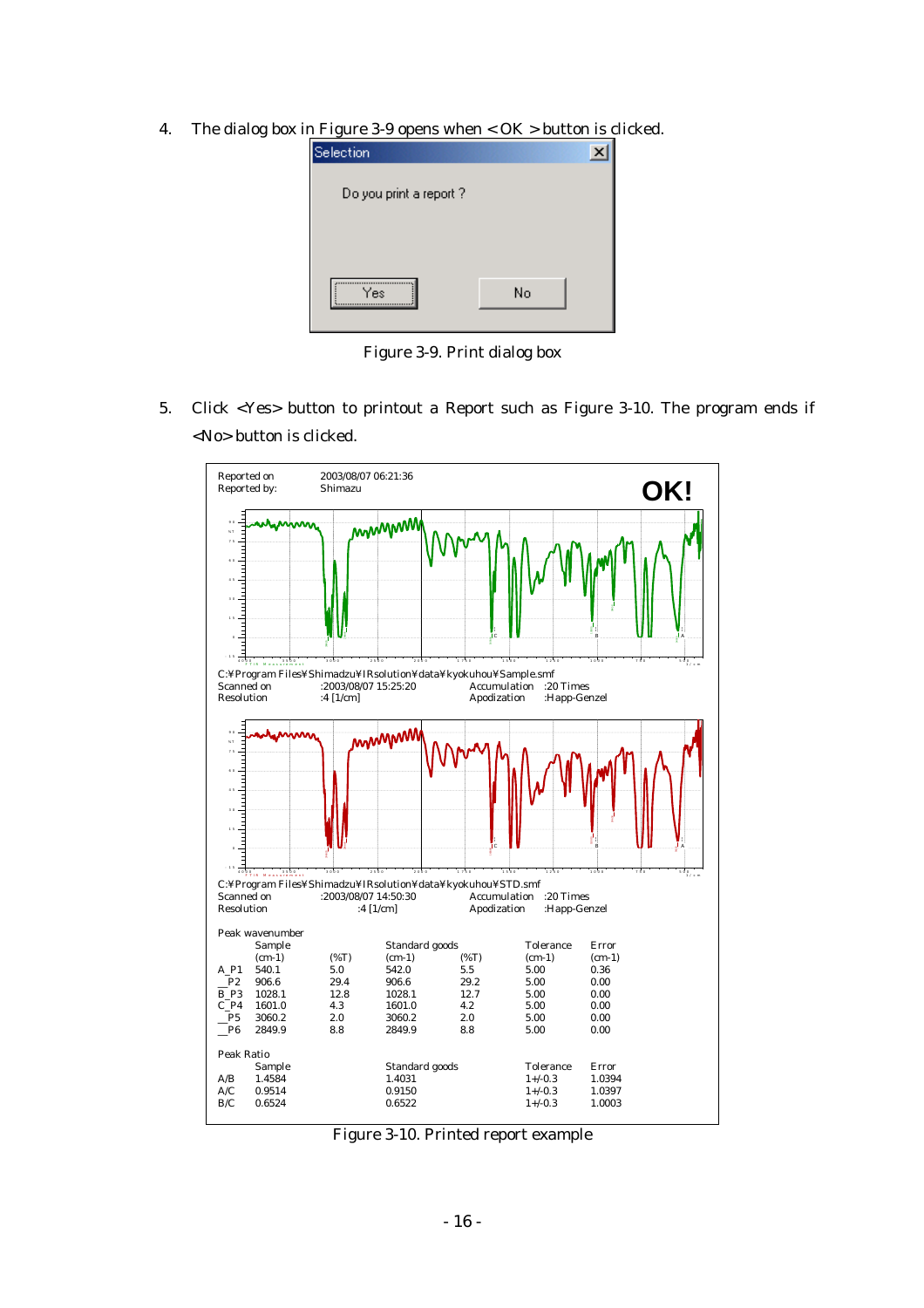The report consists of the Scan parameter, Judgment (OK or NG), spectra of standard and sample, and calculated table.

Markers to show the selected peaks for detection and evaluation are displayed.

The upper part of the calculated table shows the detected peak wavenumbers and their transmittance for both sample and standard spectra. The right row shows error which is calculated by "[Peak wavenumber of sample] – [Peak wavenumber of standard]".

The lower part shows Peak ratios of evaluation peaks for both sample and standard spectra. The right row shows a error which is calculated by "[Peak ratio of sample] / [Peak ratio of standard]".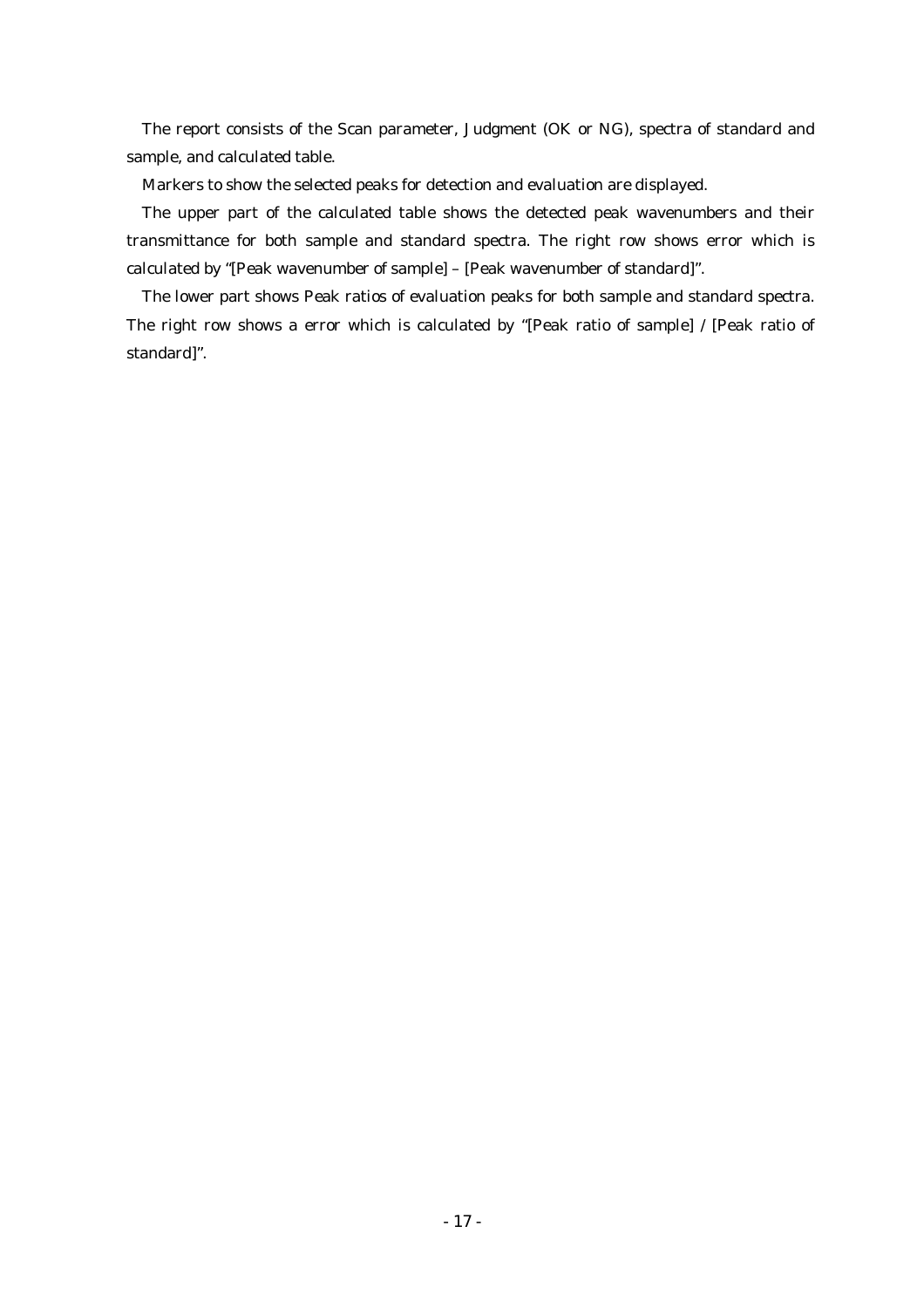## **Chapter 4 How to use of the program. - Spectrum comparison function -**

The Spectrum comparison function creates a report suitable to compare standard and sample spectra based on identification test in the pharmacopoeias.

### **4-1 Data which should be prepared**

- Standard spectrum (Transmittance)
- z Sample spectrum (Transmittance)

 **Note** 

- In this program, data with an "active pointer" in the selected spectrum file is used to calculation.
- When the Raw (scanned) data is used by this program, Scan parameters are printed on the report. However, when an active pointer is set to manipulated data, the Scan parameters are not printed, and leave blank.

### **4-2 Starting of program**

- 1. Start IRsolution.
- 2. Click the [Macro] tab to display the macro platform screen.
- 3. Select [Macro]-[Open Macro Container] to open "…¥Program Files ¥Shimadzu ¥IRsolution¥Macros¥PharmaReport.lcm". The program is displayed in the macro toolbar.
- 4. Select "PharmaReport" under the "PharmaReport.lcm", and then select [Macro]-[Run] to execute the program.
	- **Note** The program does not start even if the **button** in the macro toolbar is clicked.
- 5. The dialog box in Figure 4-1 opens.

| <b>LabControl Macro Language</b>  |        | ×      |
|-----------------------------------|--------|--------|
| Please Select a Program.          |        |        |
|                                   |        |        |
| Peak Detection<br><b>Printout</b> | Report | Cancel |

Figure 4-1. Selection of program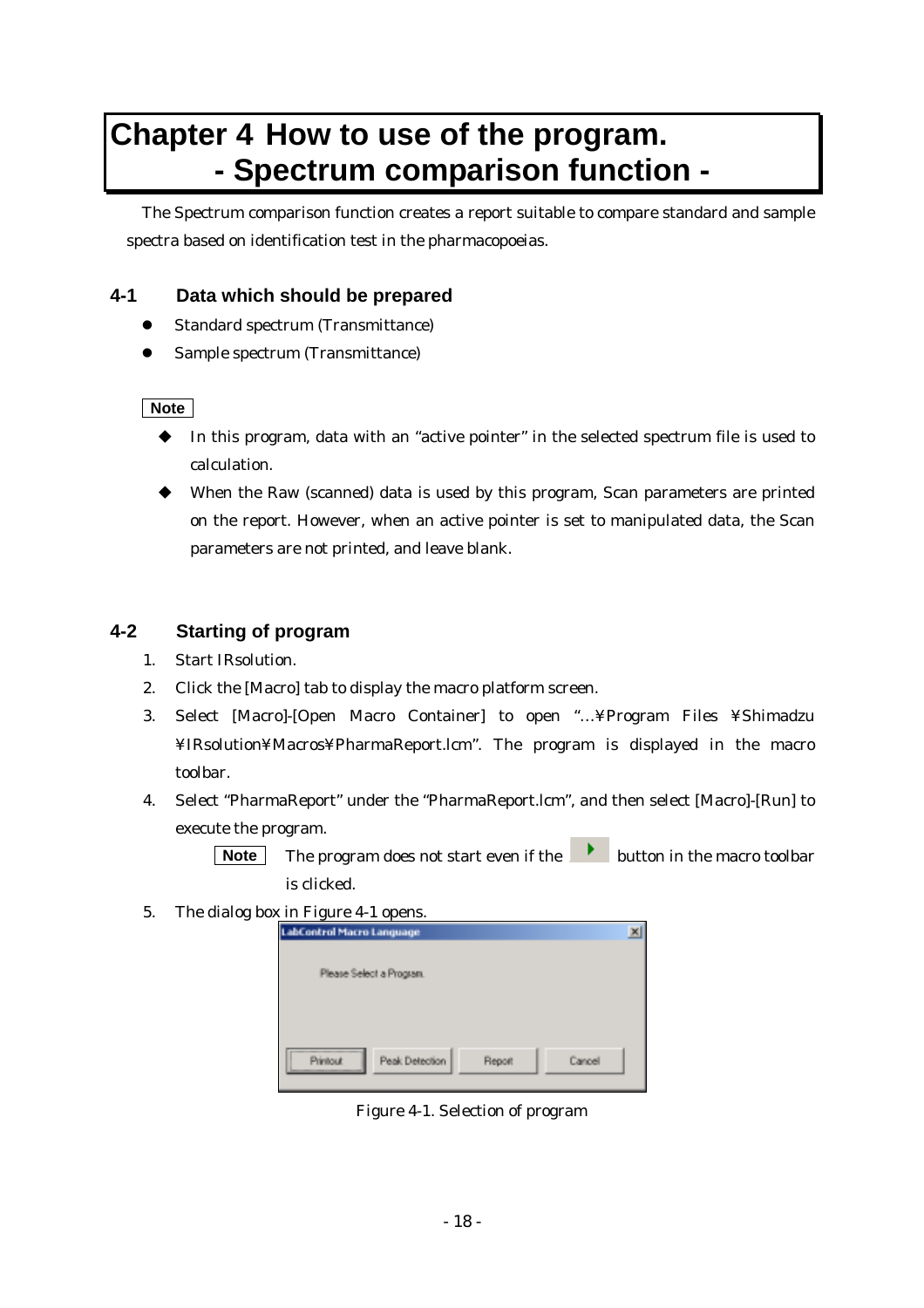| <b>Button</b>         | <b>Content</b>                         |
|-----------------------|----------------------------------------|
| <b>Printout</b>       | Runs the Spectrum Comparison function. |
| <b>Peak Detection</b> | Runs the Peak detection function.      |
| Report                | Runs the Report creating function.     |

6. Then, click < Printout > button.

### **4-3 Outline of the operation**

The outline of the operation of this program is as follows.

- 1. Load a standard spectrum.
- 2. Load a sample spectrum.
- 3. The report is printed.

### **4-4 Operation method**

- 1. Click < Printout > button in Figure 4-1.
- 2. The dialog box in Figure 4-2 opens.

| <b>Load Standard Spectrum</b>               |                                  |                      |                                        | 2x     |
|---------------------------------------------|----------------------------------|----------------------|----------------------------------------|--------|
|                                             | Look jn: Skyokuhou               |                      | $\Leftrightarrow$ 0 $C$ 0 $\heartsuit$ |        |
| $\bullet$<br><b>History</b><br>Ø<br>Decktop | P51.smF<br><sup>18</sup> PS2.smf |                      |                                        |        |
| My Documents                                |                                  |                      |                                        |        |
| <b>My Computer</b>                          |                                  |                      |                                        |        |
| My Network P.                               | File nome:                       | PS1.onf              |                                        | Dpen   |
|                                             | Files of type:                   | Get File Path(".sml) |                                        | Cancel |

Figure 4-2. "Load Standard Spectrum" dialog box

- 3. Select a standard spectrum, and then click <Open > button.
- 4. The dialog box in Figure 4-3 opens.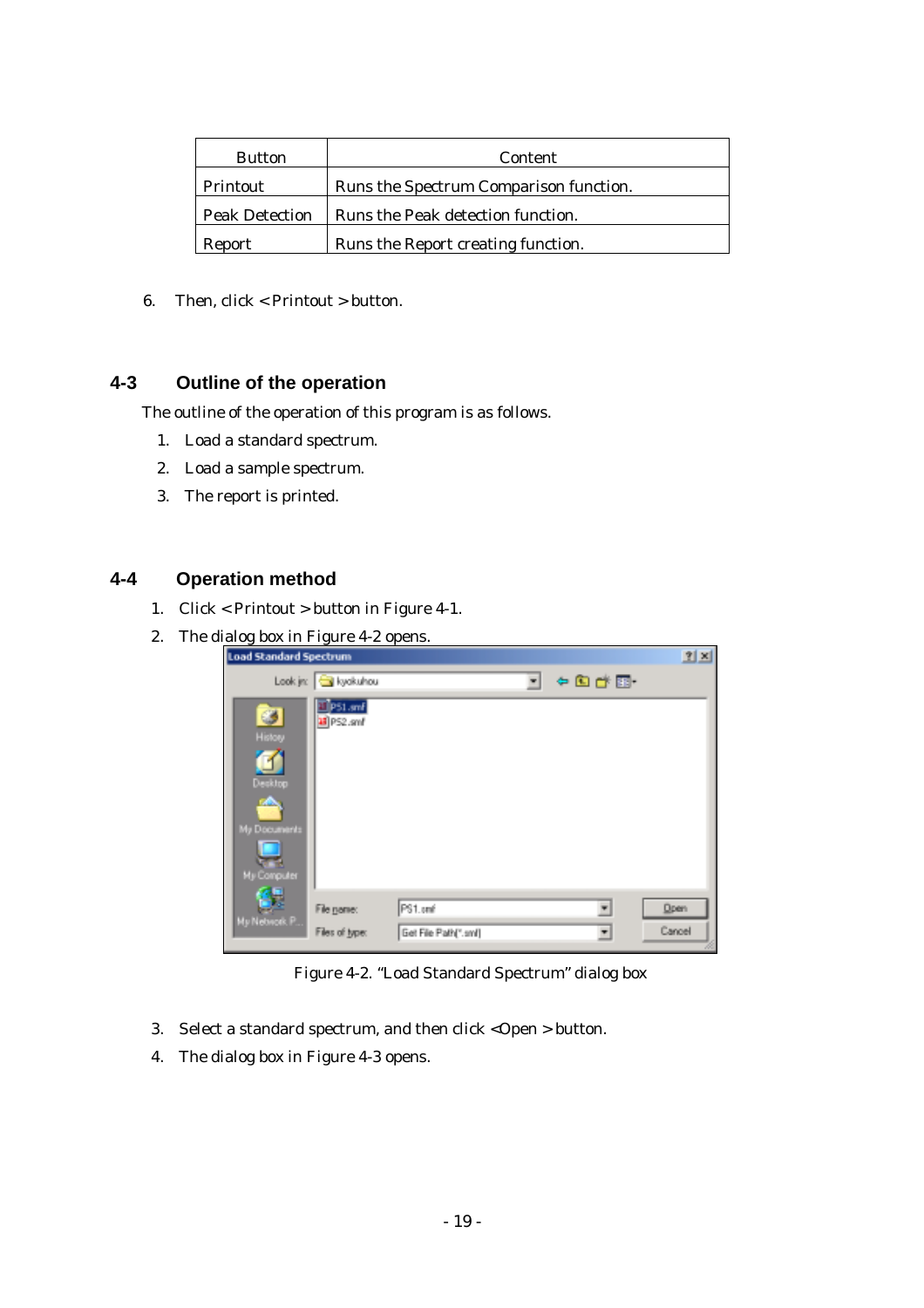| <b>Load Sample Spectrum</b> |                         |                      |   |       | $2 \times$  |
|-----------------------------|-------------------------|----------------------|---|-------|-------------|
|                             | Look in: Gi kyokuhou    |                      | ▾ | +国首国· |             |
| 3<br>History<br>Decktop     | 25 P51.smf<br>E PS2.sml |                      |   |       |             |
| My Documents<br>My Computer | File name:              | PS2 unf              |   |       | <b>Open</b> |
| My Network P.               | Files of type:          | Get File Path(*.cmf) |   | ۳     | Cancel      |

Figure 4-3. "Load Sample Spectrum" dialog box

- 5. Select a sample spectrum, and then click <Open > button.
- 6. The dialog box in Figure 4-4 opens.

| Selection               |    | × |
|-------------------------|----|---|
| Do you print a report ? |    |   |
|                         |    |   |
|                         |    |   |
| Yes                     | No |   |

Figure 4-4. Print dialog box

7. Click <Yes> button to printout a Report such as Figure 4-5. The program ends if <No> button is clicked.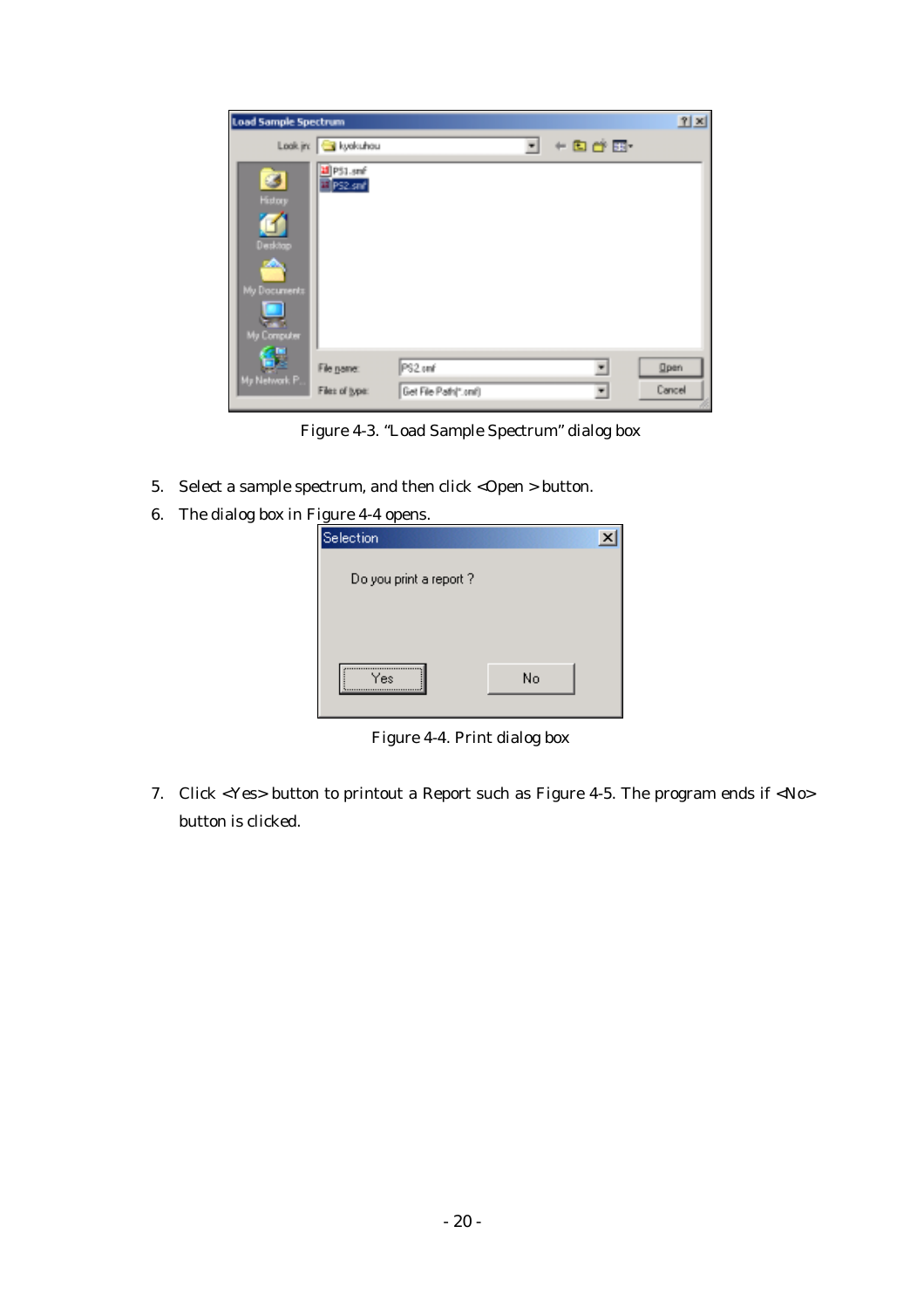

Figure 4-5. Printed report example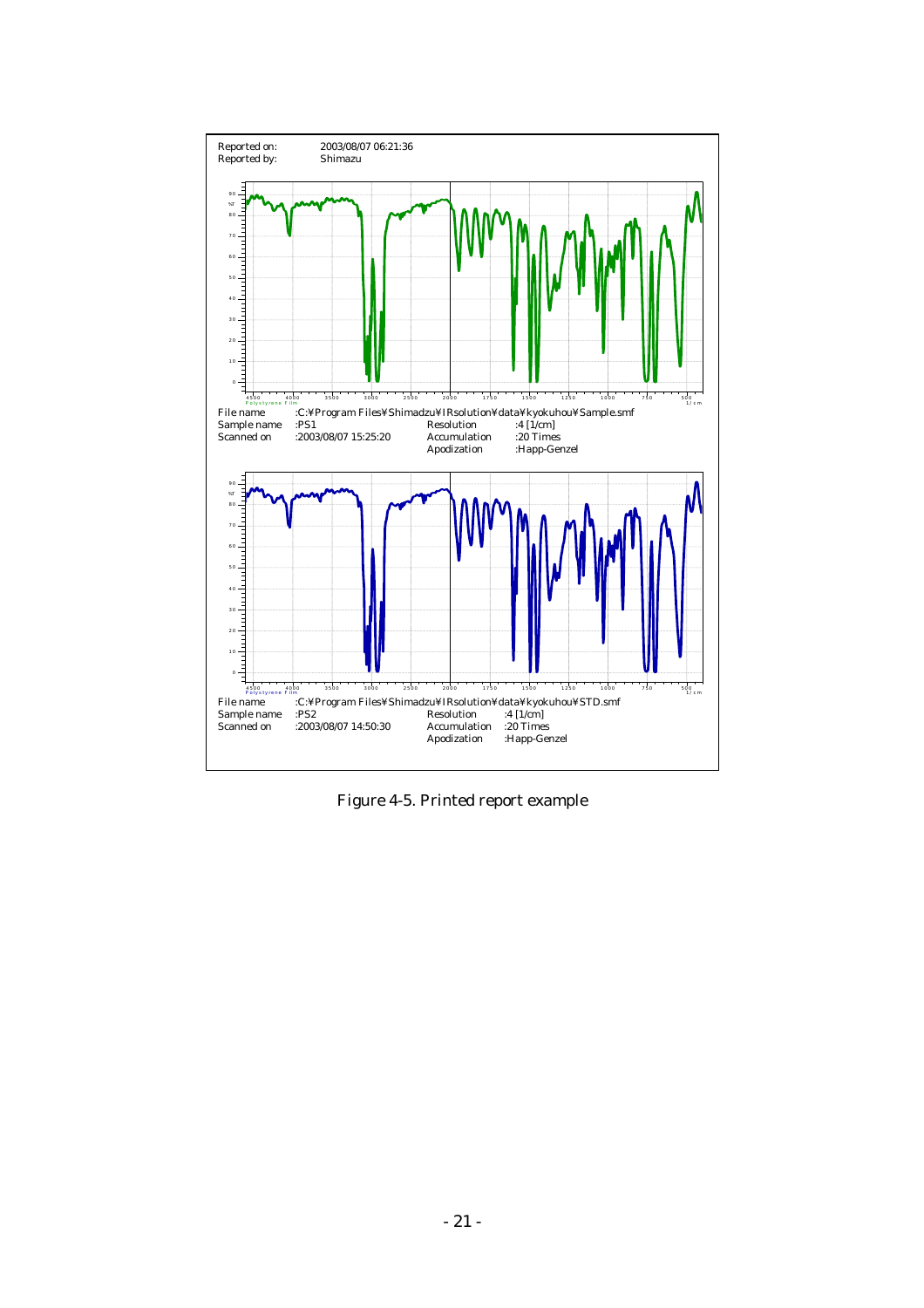## **Chapter 5 How to use of the program. - Peak detection function -**

The Peak detection function detect peaks being described in identification test in the pharmacopoeias, and creates a report.

### **5-1 Data which should be prepared**

- z Sample spectrum (Transmittance)
- Peak table (It is made in this program.)

 **Note** 

- In this program, data with an "active pointer" in the selected spectrum file is used to calculation.
- When the Raw (scanned) data is used by this program, Scan parameters are printed on the report. However, when an active pointer is set to manipulated data, the Scan parameters are not printed, and leave blank.

### **5-2 Starting of program**

- 1. Start IRsolution.
- 2. Click the [Macro] tab to display the macro platform screen.
- 3. Select [Macro]-[Open Macro Container] to open "…¥Program Files ¥Shimadzu ¥IRsolution¥Macros¥PharmaReport.lcm". The program is displayed in the macro toolbar.
- 4. Select "PharmaReport" under the "PharmaReport.lcm", and then select [Macro]-[Run] to execute the program.

**Note** The program does not start even if the **button** in the macro toolbar is clicked.

5. The dialog box in Figure 5-1 opens.

| LabControl Macro Language                      |  |
|------------------------------------------------|--|
| Please Select a Program.                       |  |
|                                                |  |
|                                                |  |
| Peak Detection<br>Printout<br>Cancel<br>Report |  |

Figure 5-1. Selection of program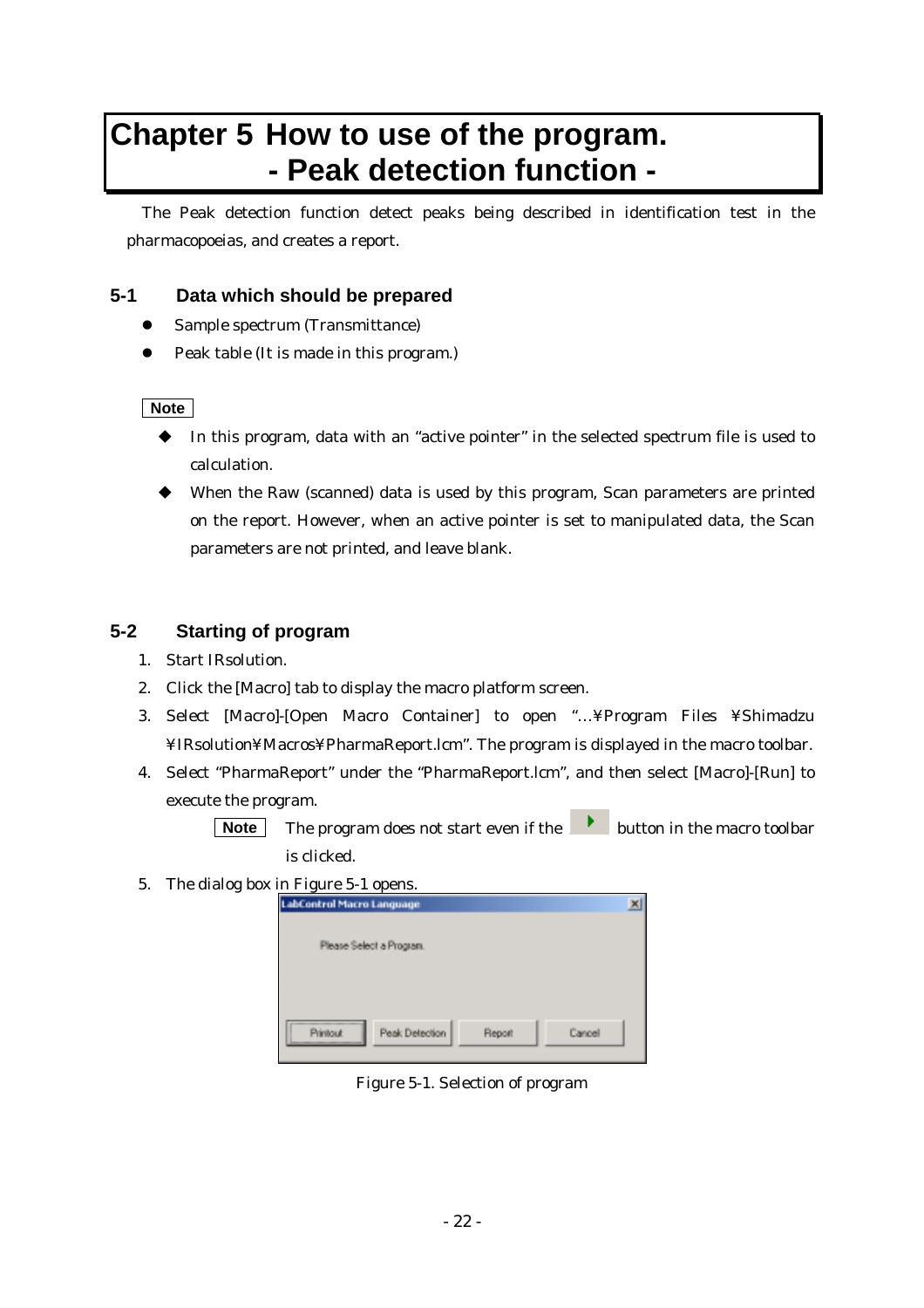| <b>Button</b>         | Content                                |
|-----------------------|----------------------------------------|
| Printout              | Runs the Spectrum Comparison function. |
| <b>Peak Detection</b> | Runs the Peak detection function.      |
| Report                | Runs the Report creating function.     |

6. Then, click < Peak Detection > to open the dialog box in Figure 5-2, and the Peak detection function for Pharmacopoeia starts.

| <b>Report Creation</b> |           |
|------------------------|-----------|
| Spectrum               |           |
| Load Sample            | Detection |
| Peak table             |           |
| Load Peak Table        | Exit      |
| Edit Peak Table        |           |
|                        |           |

Figure 5-2. "Peak detection function" screen

| <b>Button</b>   | Content                                              |
|-----------------|------------------------------------------------------|
| Load Sample     | Loads a sample spectrum.                             |
| Load Peak Table | Loads a Peak table file which has already been made. |
| Edit Peak Table | Creates/Edits a Peak table file.                     |
| Detection       | Detects peak and creates a Report.                   |
| Exit            | Closes the program.                                  |

### **5-3 Outline of the operation**

The outline of the operation of this program is as follows.

- 1. Load a sample spectrum with < Load Sample > button.
- 2. Load a Peak table file which has already been made with < Load Peak Table > button, or create a Peak table file with < Edit Peak Table > button.
- 3. Click the < Detection > button to create a Report.

### **5-4 <Load Sample> Spectrum button**

It is a button to prepare a sample file necessary for the calculation.

1. Click the < Load Sample > button to open the "Load Sample Spectrum" dialog box.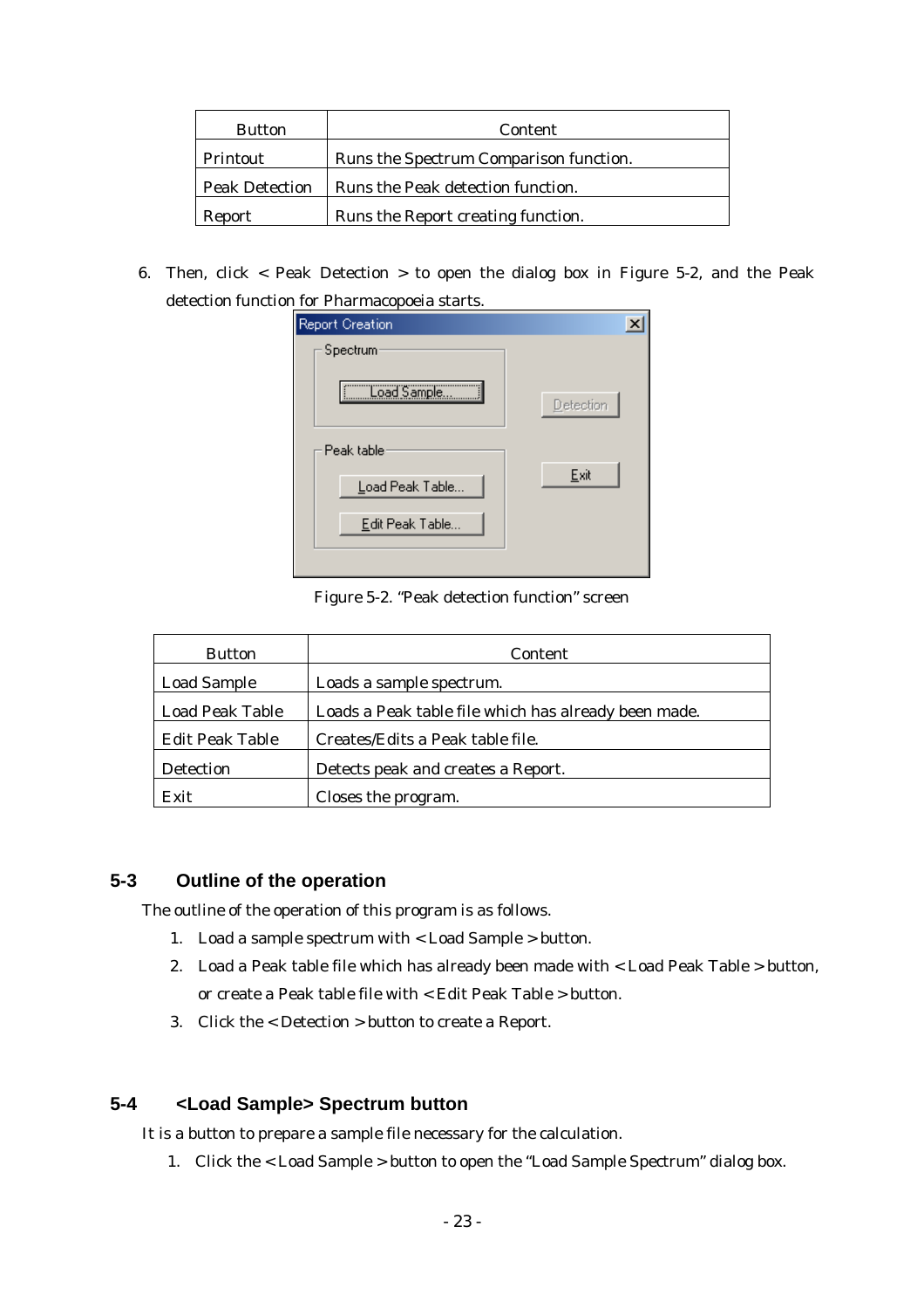- 2. Select the sample spectrum.
- 3. Clicking the <Open > button returns to the dialog box in Figure 5-2.

| <b>Load Sample Spectrum</b>                                   |                         |                      |   |       | 2 X         |
|---------------------------------------------------------------|-------------------------|----------------------|---|-------|-------------|
|                                                               | Look in: Gi kyokuhou    |                      | ≖ | +国首国· |             |
| 3<br>History<br>Deaktop<br>zo.<br>My Documents<br>My Computer | 1 P51.smf<br>El PS2.smf |                      |   |       |             |
|                                                               | File name:              | PS2 mf               |   |       | <b>Open</b> |
| My Network P.                                                 | Files of type:          | Get File Path(*.cmf) |   |       | Cancel      |

Figure 5-3. "Load Sample Spectrum" dialog box

### **5-5 Peak table file**

Up to 10 peaks can be specified to detect. Up to 4 positions can be specified to remark. The set of the peak wavenumber is saved as a data file.

The peak table file can be created by clicking < Load Peak Table > button in Figure 5-2, or edited by clicking < Edit Peak Table > button

### **5-5-1 <Load Peak Table> button**

The peak table file which has already been made can be read by clicking <Load Peak Table> button in Figure 5-2.

1. The dialog box in Figure 5-4 opens.

| <b>Load Peak File</b> |                   |                       |                          |       | 회회     |
|-----------------------|-------------------|-----------------------|--------------------------|-------|--------|
|                       | Look in: Byokuhou |                       | $\overline{\phantom{a}}$ | - 四百四 |        |
| ø                     | ps1.wdtr          |                       |                          |       |        |
| History               |                   |                       |                          |       |        |
| Ø                     |                   |                       |                          |       |        |
| Desktop               |                   |                       |                          |       |        |
| <b>DOM:</b>           |                   |                       |                          |       |        |
| My Documents          |                   |                       |                          |       |        |
| My Computer           |                   |                       |                          |       |        |
|                       |                   |                       |                          |       |        |
| My Network P.         | File name:        | ps1.wdtr              |                          |       | Open   |
|                       | Files of type:    | Get File Path(".wdtr) |                          |       | Cancel |

Figure 5-4. "Load Peak Table" dialog box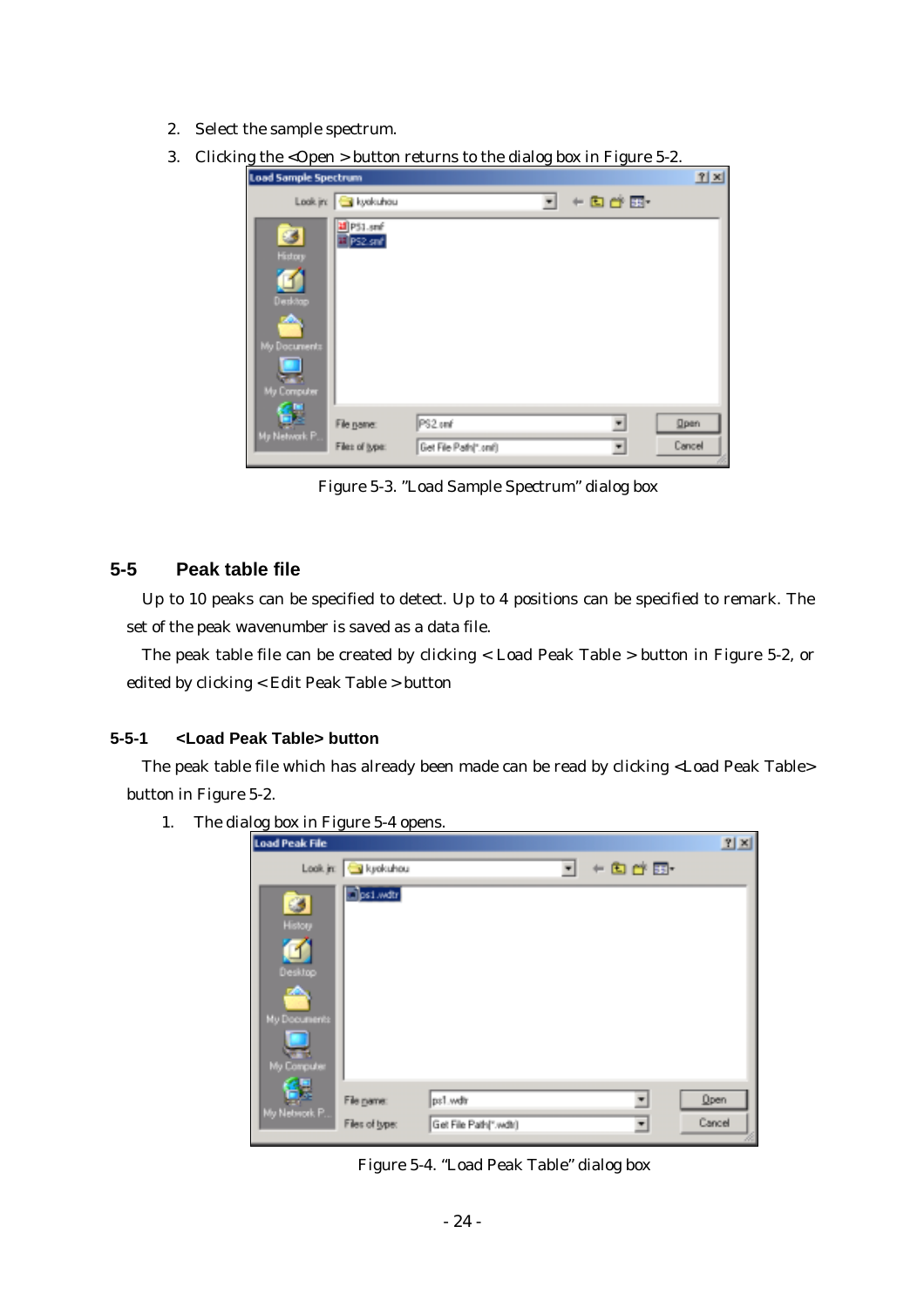- 2. The extension of the peak table file is ".wdtp".
- 3. Select a Peak table file and then, click the <Open> button to return to the dialog box in Figure 5-2.
- 4. Clicking the < Edit Peak Table > button explains next is used to create the Peak table newly.

#### **5-5-2 <Edit Peak Table> button**

The peak table file can be created or edited by clicking < Edit Peak Table > button in Figure 5-2.

1. The dialog box in Figure 5-5 opens.

| Edit Peak W. No. |                |                                   |                | $\vert x \vert$   |
|------------------|----------------|-----------------------------------|----------------|-------------------|
| Use<br> ⊽        | No.<br>1       | Wave No.<br>540                   |                |                   |
| ╔                | $\overline{2}$ | 906                               |                | 0K                |
| ⊽                | 3              | 1028                              |                | Cancel            |
| ₽                | 4              | 1600                              |                |                   |
| 罓                | 5              | 3060                              |                |                   |
| ☞                | 6              | 2850                              |                |                   |
| п                | 7              | Ü                                 |                |                   |
| п                | 8              | 0                                 |                |                   |
| п                | 9              | Ü                                 |                |                   |
| п                | 10             | O                                 |                |                   |
| Marker W.No. 2   |                | $\blacksquare$<br>M1 1750 M2 2200 | мз $\boxed{0}$ | $M4$ <sup>0</sup> |

Figure 5-5. "Edit Peak W. No." dialog box

- 2. Input peak wavenumbers into "Wave No." column. It is possible to input up to ten peaks. The check mark is put to "Use" columns of the wavenumber used to calculate. Even if the wavenumber is input, the one without check mark is not used to calculate.
- 3. First of all, number of positions to be used for Remark. Then input the wavenumbers for Remarks. It is possible to specify up to four positions.
- 4. When the input ends, < OK > button is clicked. The dialog box in Figure 5-6 is displayed, and the created peak table file is saved. The extension of the peak table file is ".wdtp".
- 5. Clicking the <Save> button returns to the dialog box in Figure 5-2.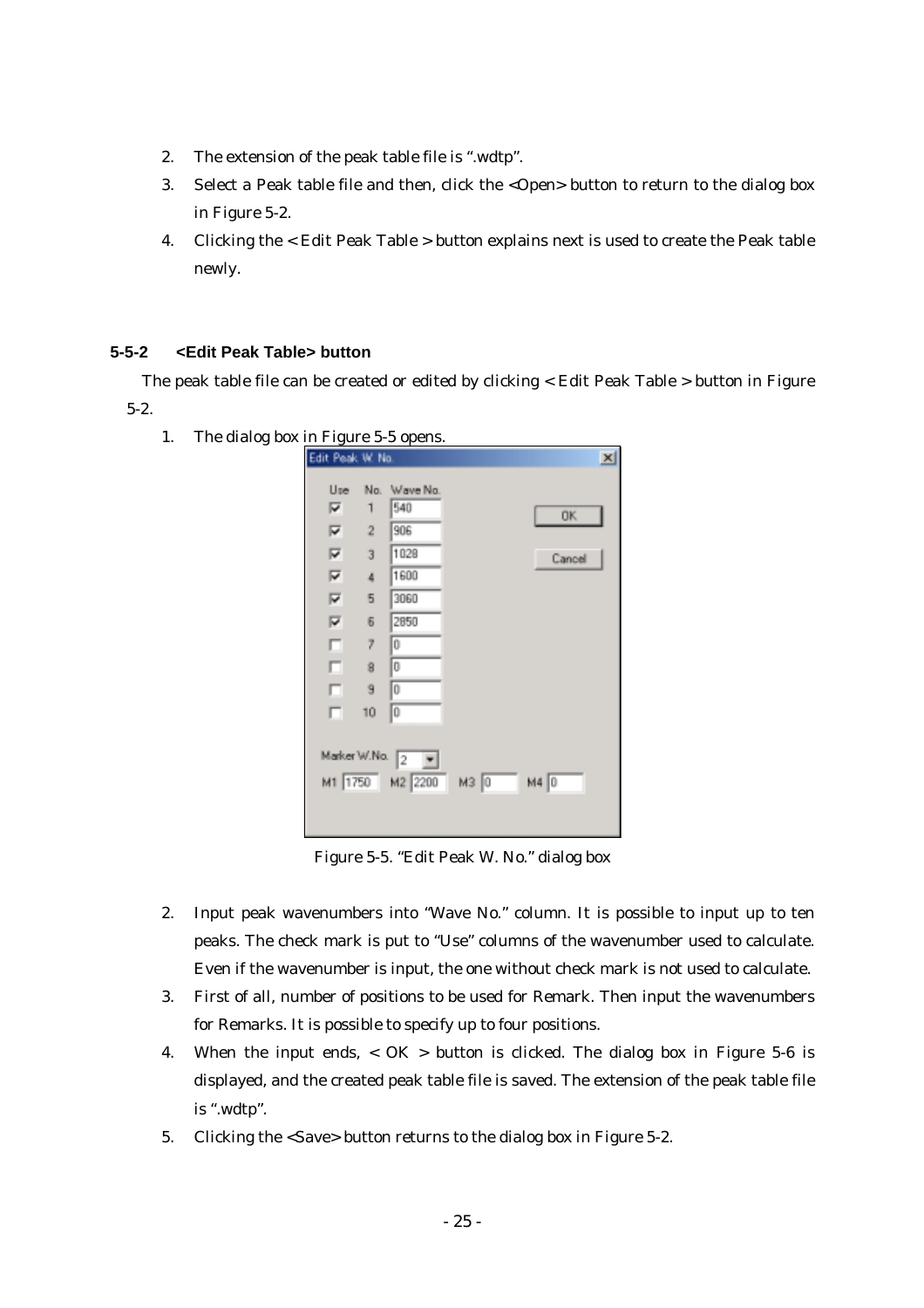| Save Peak file              |                    |                       |                  | 2 X    |
|-----------------------------|--------------------|-----------------------|------------------|--------|
|                             | Save jn: Skyokuhou |                       | $+$ Define<br>▾▏ |        |
| Ø<br>History                | si ps1.wdtr        |                       |                  |        |
| Desktop                     |                    |                       |                  |        |
| <b>DOM:</b><br>My Documents |                    |                       |                  |        |
| My Computer                 |                    |                       |                  |        |
| My Network P                | File pame:         |                       | ▾                | Save   |
|                             | Save as type:      | Get File Path('.wdtr) |                  | Cancel |

Figure 5-6. "Save Peak File" dialog box

### **5-6 <Detection> button**

The peak detection is executed. The result is printed.

- 1. The <Detection> button will be activated when all of Loading Peak Table and Loading Sample file are done.
- 2. The dialog box in Figure 5-7 opens.

| Selection               |    |  |
|-------------------------|----|--|
| Do you print a report ? |    |  |
|                         |    |  |
|                         |    |  |
| Yes                     | No |  |
|                         |    |  |

Figure 5-7 print dialog box

3. Click <Yes> button to printout a Report such as Figure 5-8. The program ends if <No> button is clicked.

The procedure from which the calculation is executed is as follows.

- (1) The peak of the sample spectrum is detected referring to the peak table.
- (2) When the peak is not detected, the error message is actually displayed.
- (3) The peak position is plotted on the screen.
- (4) When <detection> is selected, a spectrum, scan parameters, and peak information are printed such as Figure 5-8.
- (5) Close the program clicking "Cancel" button once, and select [File]-[SaveAs] command to save the spectrum with peak marks.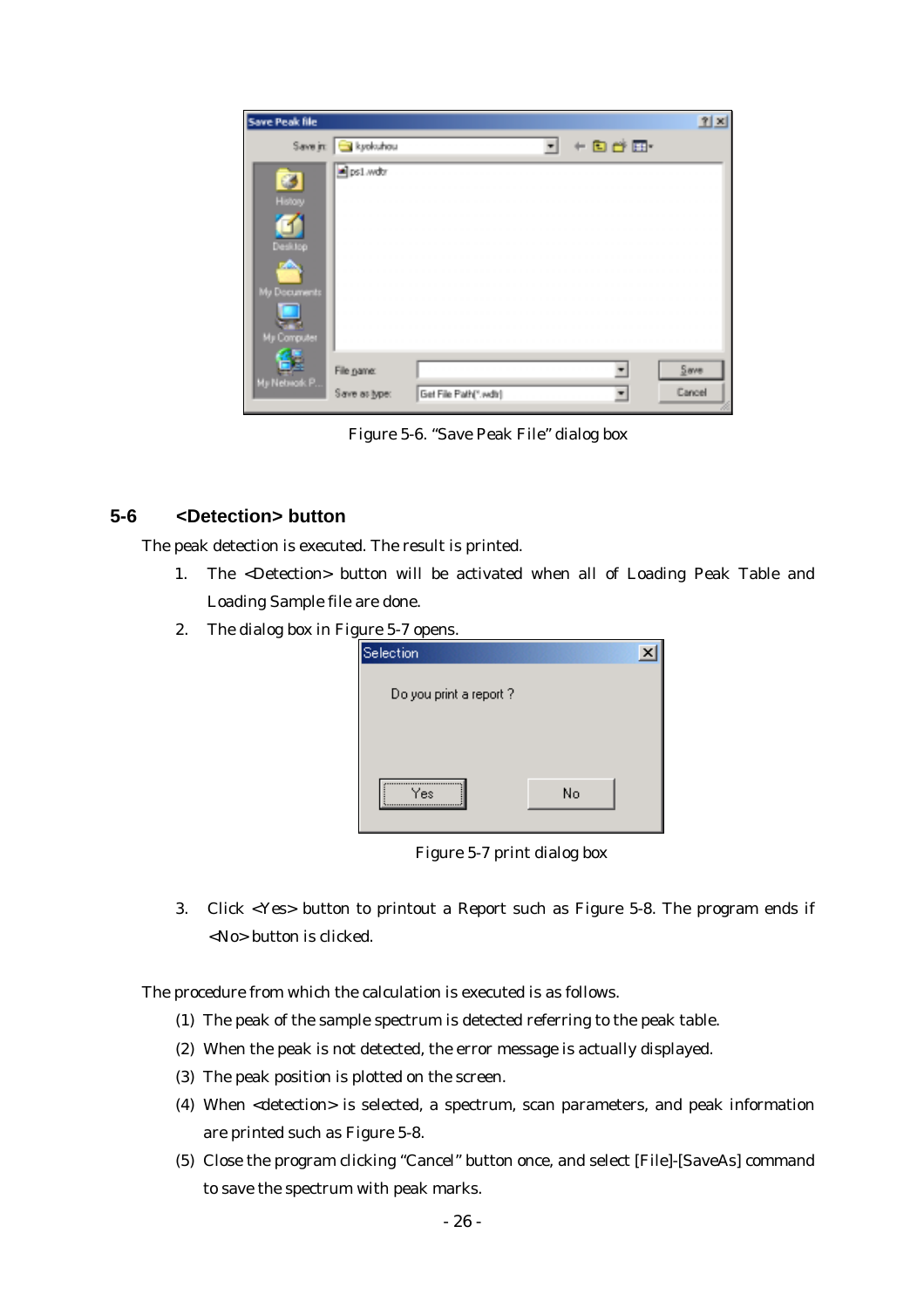

Figure 5-8. Printed report example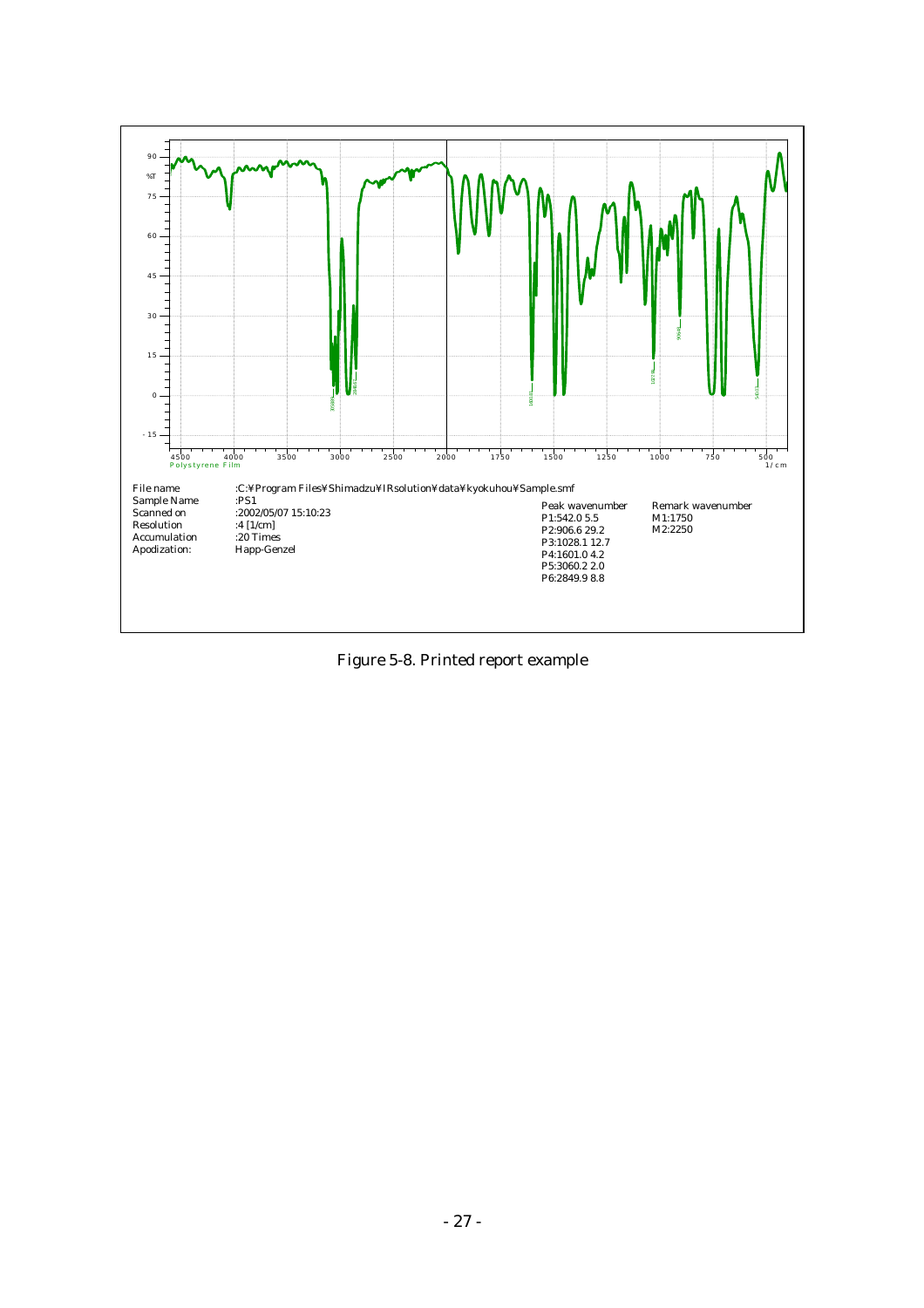### **Chapter 6 How to use of the program. - Alteration check program -**

The Alteration check function is included in this program. The Alteration check function is a program which checks whether this program is illegally altered.

### **6-1 Operation method**

- 1. Select Alteration check from [Start]-[Program].
- 2. When "Shimadzu user authentication tool" is installed, Login dialog box of Figure 6-1 is displayed. Input User ID and password. When the tool is not installed, the dialog in Figure 6-2 is displayed.

|           | <b>OSHIMADZU</b>                     |
|-----------|--------------------------------------|
|           | Solutions for Science<br>strice 1875 |
|           |                                      |
| Login ID: |                                      |

Figure 6-1. "Log in" screen

3. "Alteration check program" screen in Figure 6-2 is displayed.



Figure 6-2 "Alteration check program" screen

- 4. Select "PharmaReport program", and click < check > button.
- 5. When the screen in Figure 6-3 is displayed, click the < execution > button.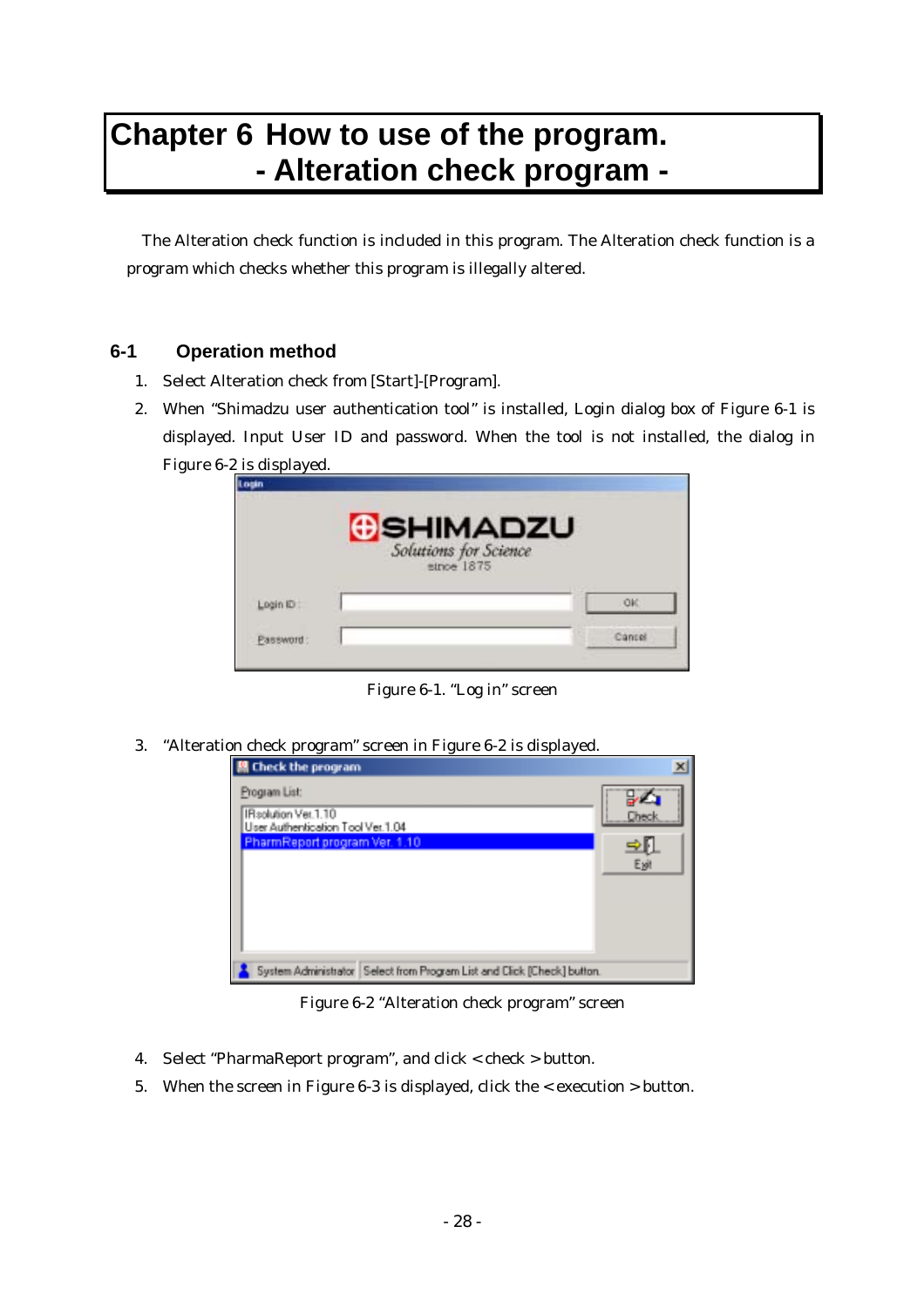| Check the Program Files                                            | ×                                    |
|--------------------------------------------------------------------|--------------------------------------|
| This program will check the integrity of the<br>ParmReport progra. | <br>Execute<br><br>Cancel<br>Notepad |

Figure 6-3. "Alteration check" screen

6. The Alteration check result is displayed in the dialog.

| <b>Check the Program Files</b>                                                                                                                             |                               |
|------------------------------------------------------------------------------------------------------------------------------------------------------------|-------------------------------|
| This program will check the integrity of the<br>PharmReport program.                                                                                       | F xecute<br>Cancel<br>Notepad |
| Check is finished. << Integrity Check Passed >><br>Report is in c:\program files\shimadzu\irsolution\JPprogchk.txt.<br>Press 'Notepad' to view the report. |                               |

Figure 6-4. Check result

7. When < Note pad > button is clicked, the check result is displayed. It is possible to print from this screen. The check result cannot be corrected.

| <b>M</b> Notepad                                                                                                               |                              |                                  |                                                          | <b>LIDIX</b> |
|--------------------------------------------------------------------------------------------------------------------------------|------------------------------|----------------------------------|----------------------------------------------------------|--------------|
| Die                                                                                                                            |                              |                                  |                                                          |              |
| as Check the Program Files **                                                                                                  |                              |                                  |                                                          |              |
| Operator : System Administrator<br>Program Name : PharmReport program<br>Version<br>: 1.10<br>Check Date : 2003-09-02 10:30:01 |                              |                                  |                                                          |              |
| Filename                                                                                                                       |                              | File. Size Date. Time Check. Sum |                                                          |              |
| Progvhk.exe<br>check.exe<br>check2.exe<br>PharmReport. 1cm                                                                     | Pass<br>Pass<br>Pass<br>Pass | Pass<br>Pass<br>Pass<br>Pass     | <b>Pass</b><br><b>Pass</b><br><b>Pass</b><br><b>Pass</b> |              |
| : 7055<br>Total                                                                                                                |                              |                                  |                                                          |              |
| $\frac{1}{2}$                                                                                                                  |                              |                                  |                                                          |              |
| System Administrator                                                                                                           |                              | 9/2/2003                         | 10:34 AM                                                 |              |

Figure 6-5. Check result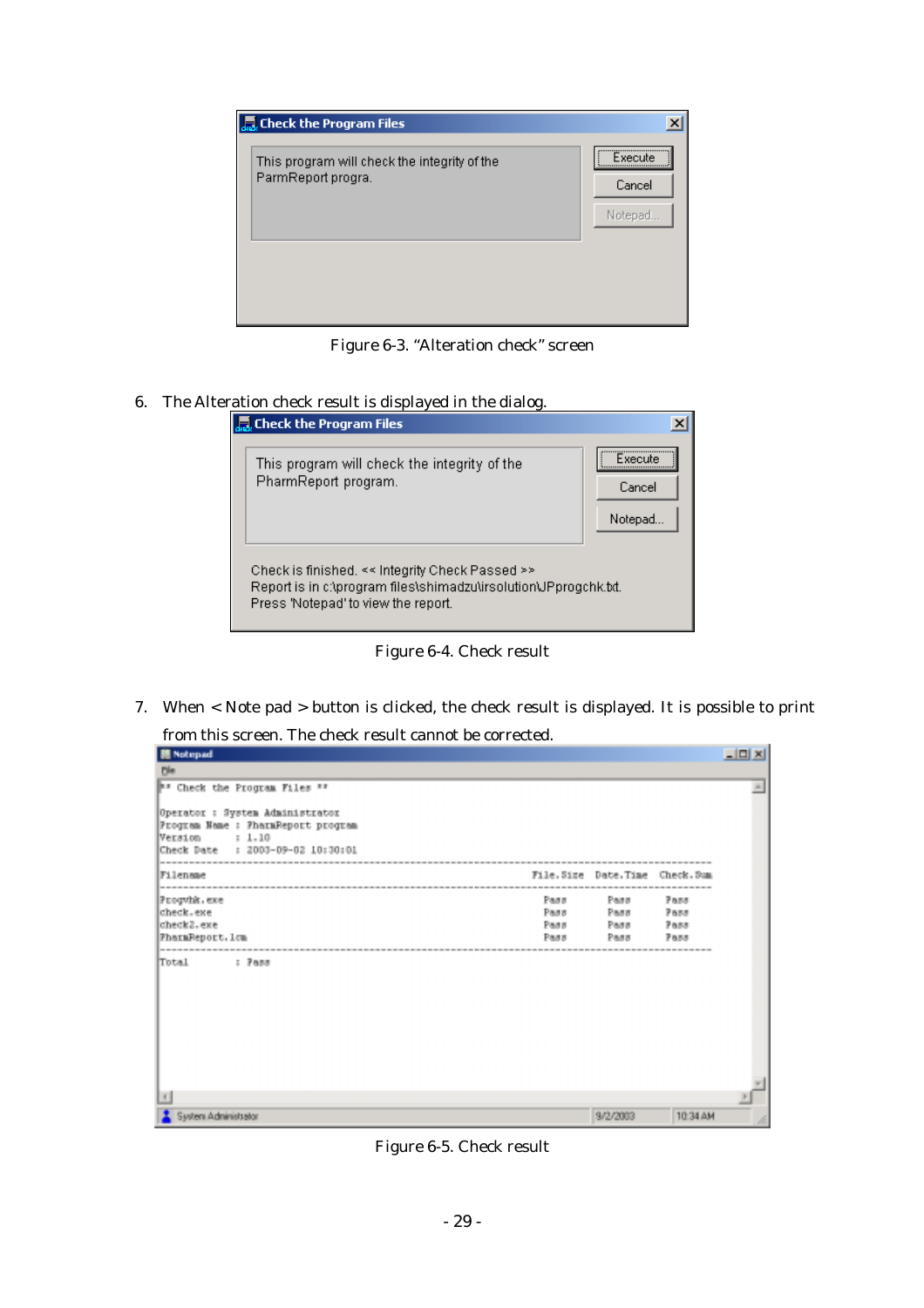206-95130A

### **IRsolution**

Read this manual carefully before using this product. Please keep this manual for future reference.

# ⊕島津製作所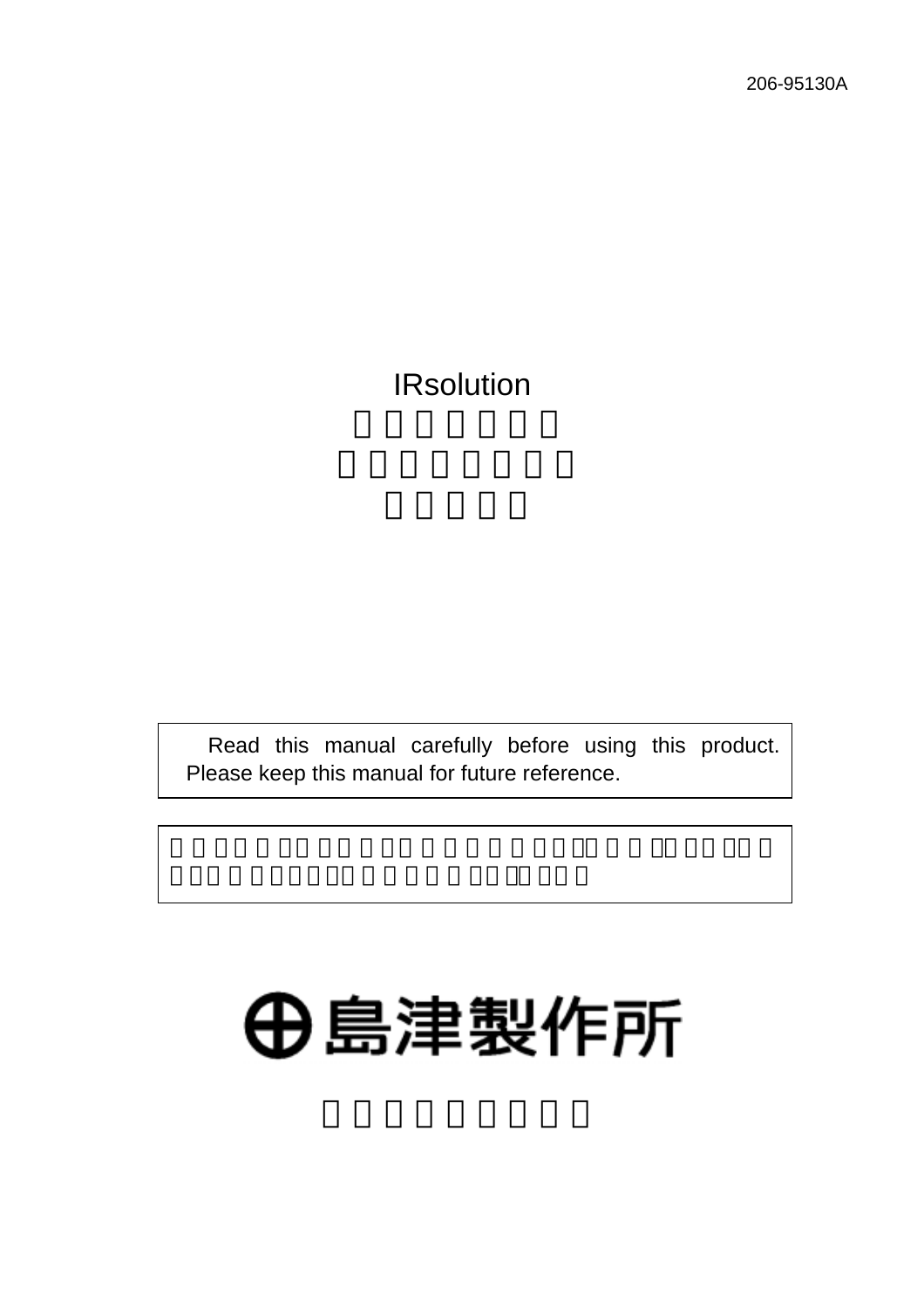# Copyright  $© 2002$  $(1)$  $(2)$  $(3)$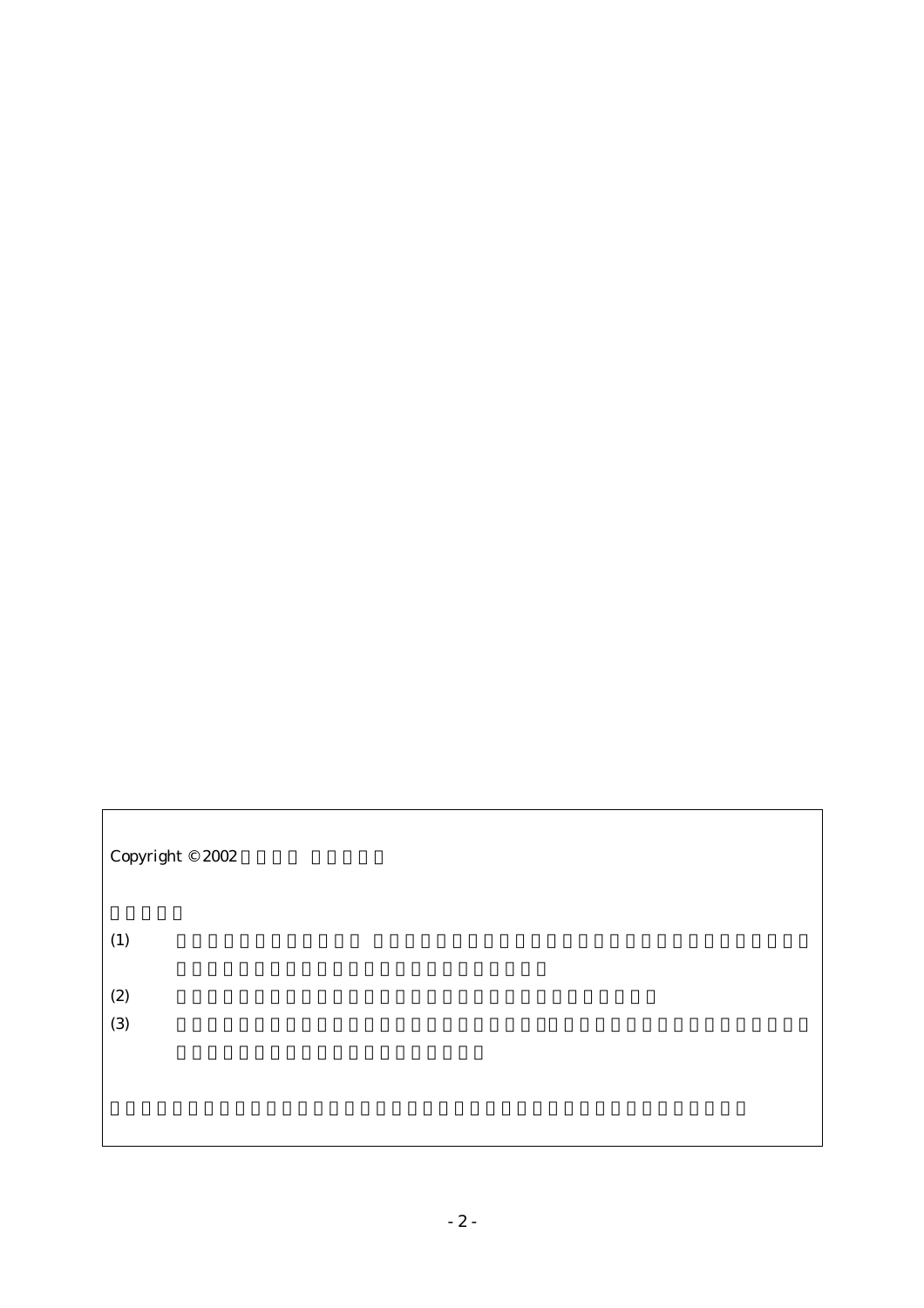## 1.  $R = \frac{1}{\pi}$ 1  $\blacksquare$ 2.  $R$  $3.$ 1.  $z = \frac{1}{2}$  $2.$

 $3.$  $4.$  $5.$  $6.$  $7.$ 

| っ<br>ے |  |  |  |
|--------|--|--|--|
| ว<br>╰ |  |  |  |

 $4$  $7$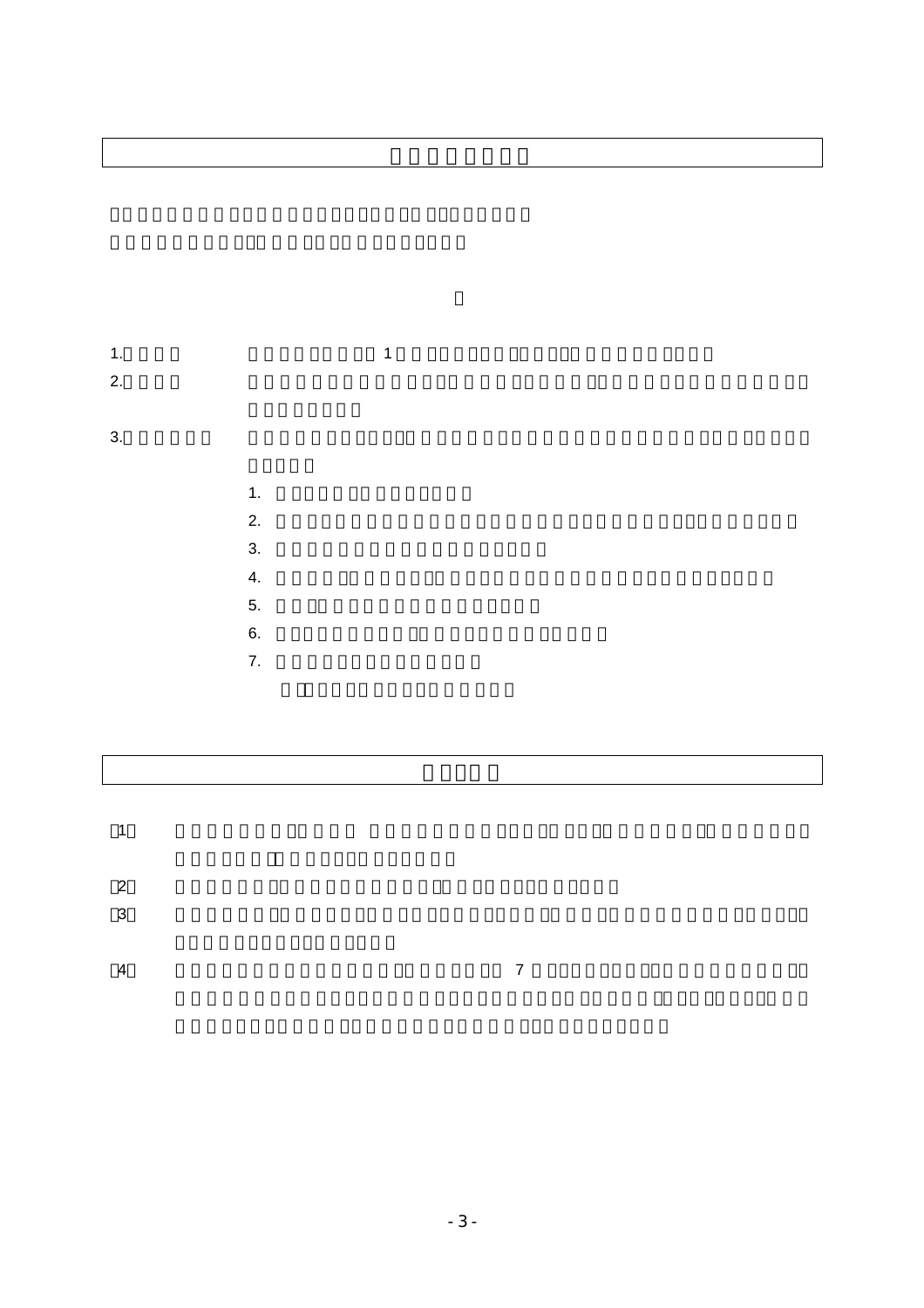$\begin{minipage}[c]{0.7\linewidth} \textbf{IRsolution} \end{minipage} \begin{minipage}[c]{0.7\linewidth} \textbf{IF} \end{minipage} \begin{minipage}[c]{0.7\linewidth} \textbf{IF} \end{minipage} \begin{minipage}[c]{0.7\linewidth} \textbf{IF} \end{minipage} \begin{minipage}[c]{0.7\linewidth} \textbf{IF} \end{minipage} \begin{minipage}[c]{0.7\linewidth} \textbf{IF} \end{minipage} \begin{minipage}[c]{0.7\linewidth} \textbf{IF} \end{minipage} \begin{minipage}[c]{0.7\linewidth} \textbf{IF} \$ 

警告 その事象を避けなければ、死亡、重傷、または中程度の傷害を負う可能性のある場合 注意 その事象を避けなければ、軽度の傷害を負う可能性のある場合、および物的傷害の可 注記 作業能率をよくしたり、記事の理解を助ける場合に用いています。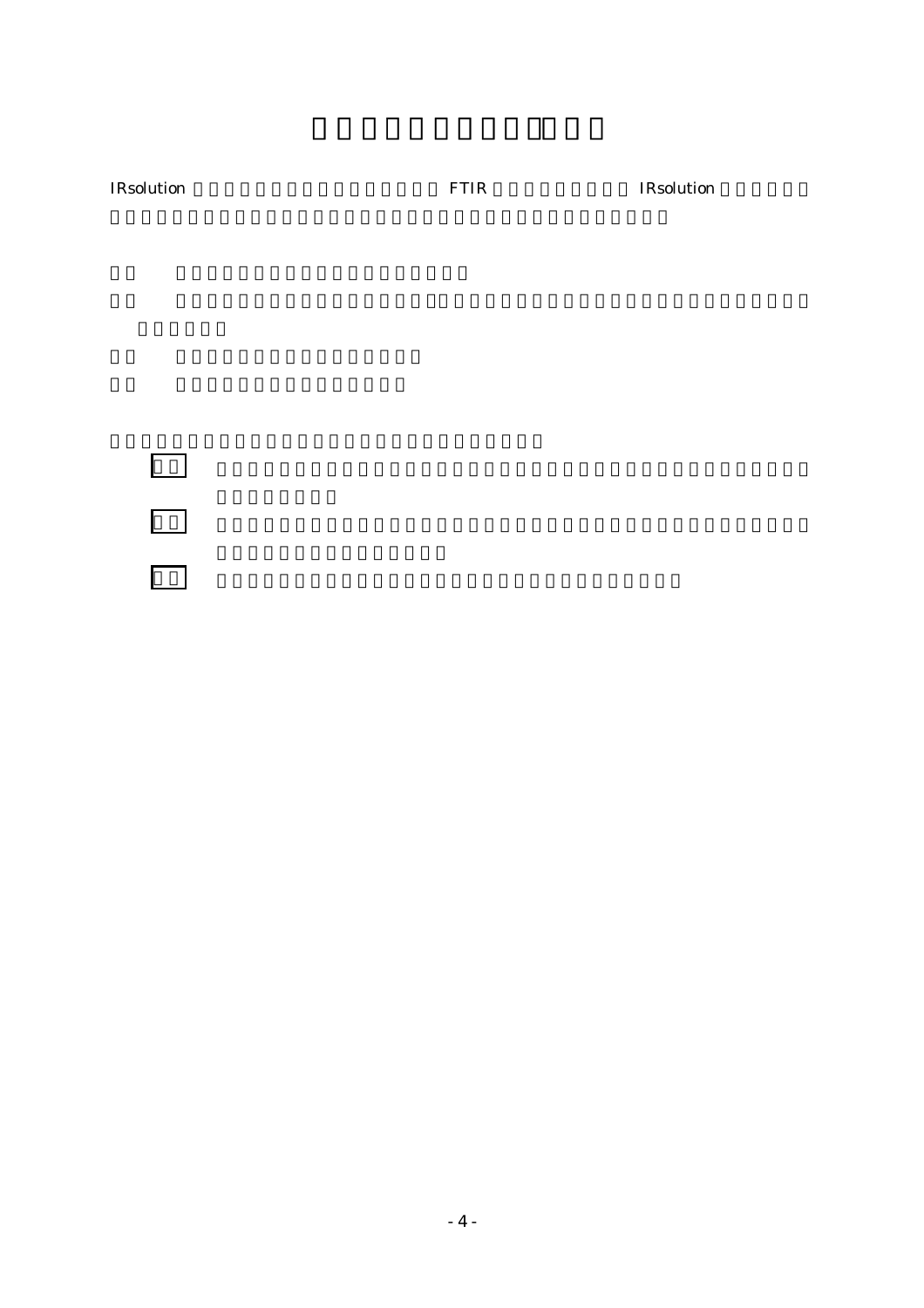**IRsolution** 

**IRsolution** 

IRsolution IRsolution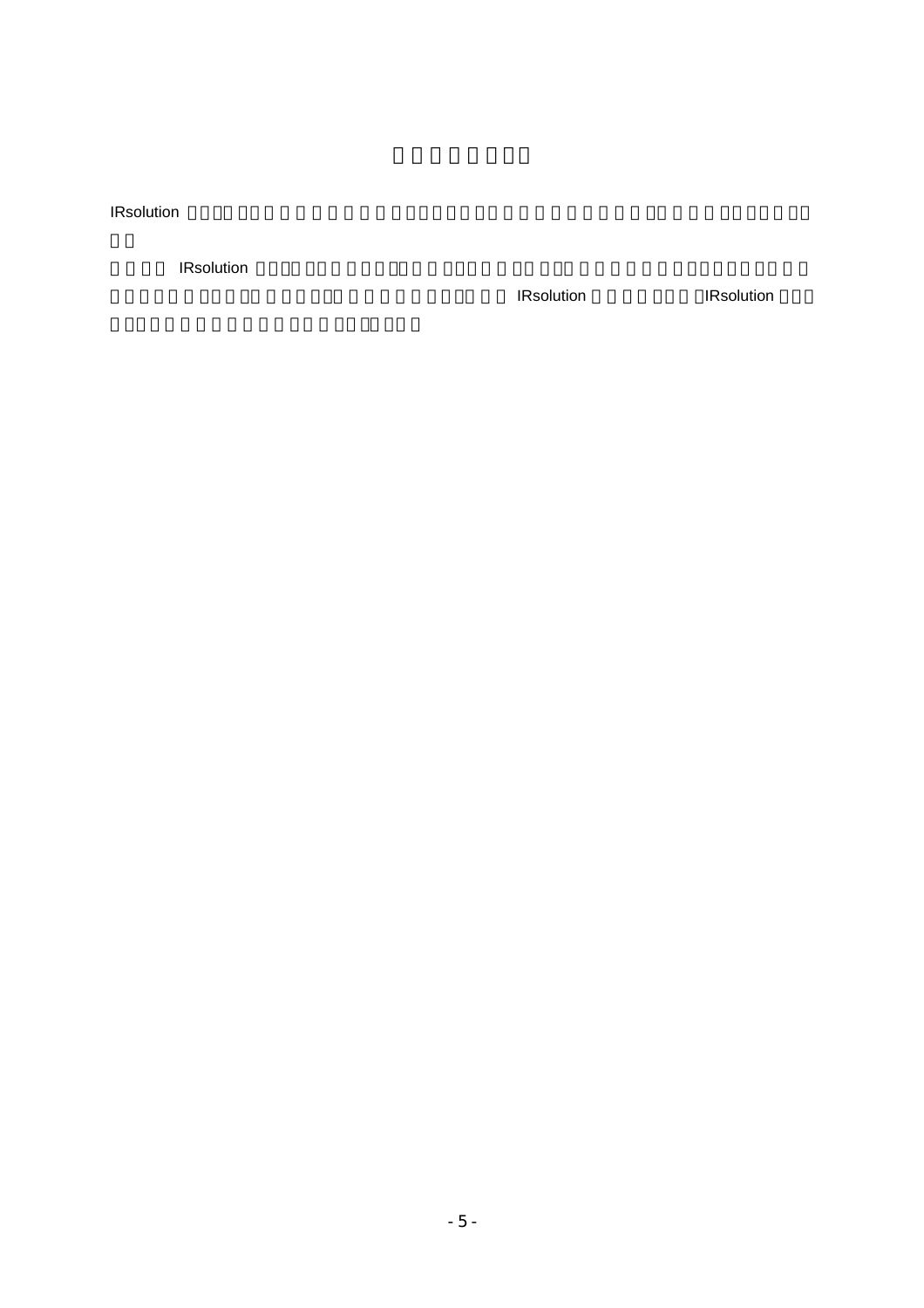| $1 - 1$     |             |                        |    |
|-------------|-------------|------------------------|----|
| $1 - 2$     |             |                        |    |
| 2           |             |                        |    |
| $2 - 1$     |             |                        |    |
| $2 - 2$     |             |                        |    |
| $2 - 3$     |             |                        |    |
| $2 - 4$     |             |                        |    |
| $2 - 4 - 1$ |             |                        |    |
|             | $2 - 4 - 2$ |                        |    |
| 3           |             |                        |    |
| $3 - 1$     |             |                        |    |
| $3 - 2$     |             |                        |    |
| $3-3$       |             |                        |    |
| $3 - 4$     |             | Load Standard          |    |
| $3-5$       |             | Load Sample            |    |
| $3-6$       |             |                        |    |
| $3 - 6 - 1$ |             | <b>Load Peak Table</b> |    |
|             | $3 - 6 - 2$ | <b>Edit Peak Table</b> |    |
| $3 - 7$     |             | Calculation            |    |
| 4           |             |                        |    |
| $4 - 1$     |             |                        |    |
| $4 - 2$     |             |                        |    |
| $4 - 3$     |             |                        |    |
| $4 - 4$     |             |                        |    |
| 5           |             |                        |    |
| $5 - 1$     |             |                        |    |
| $5 - 2$     |             |                        |    |
| $5 - 3$     |             |                        |    |
| $5 - 4$     |             | Load Sample            |    |
| $5-5$       |             |                        |    |
| $5 - 5 - 1$ |             | <b>Load Peak Table</b> |    |
|             | $5 - 5 - 2$ | Edit Peak Table        | 26 |
| $5-6$       |             | Detection              |    |
| 6           |             |                        |    |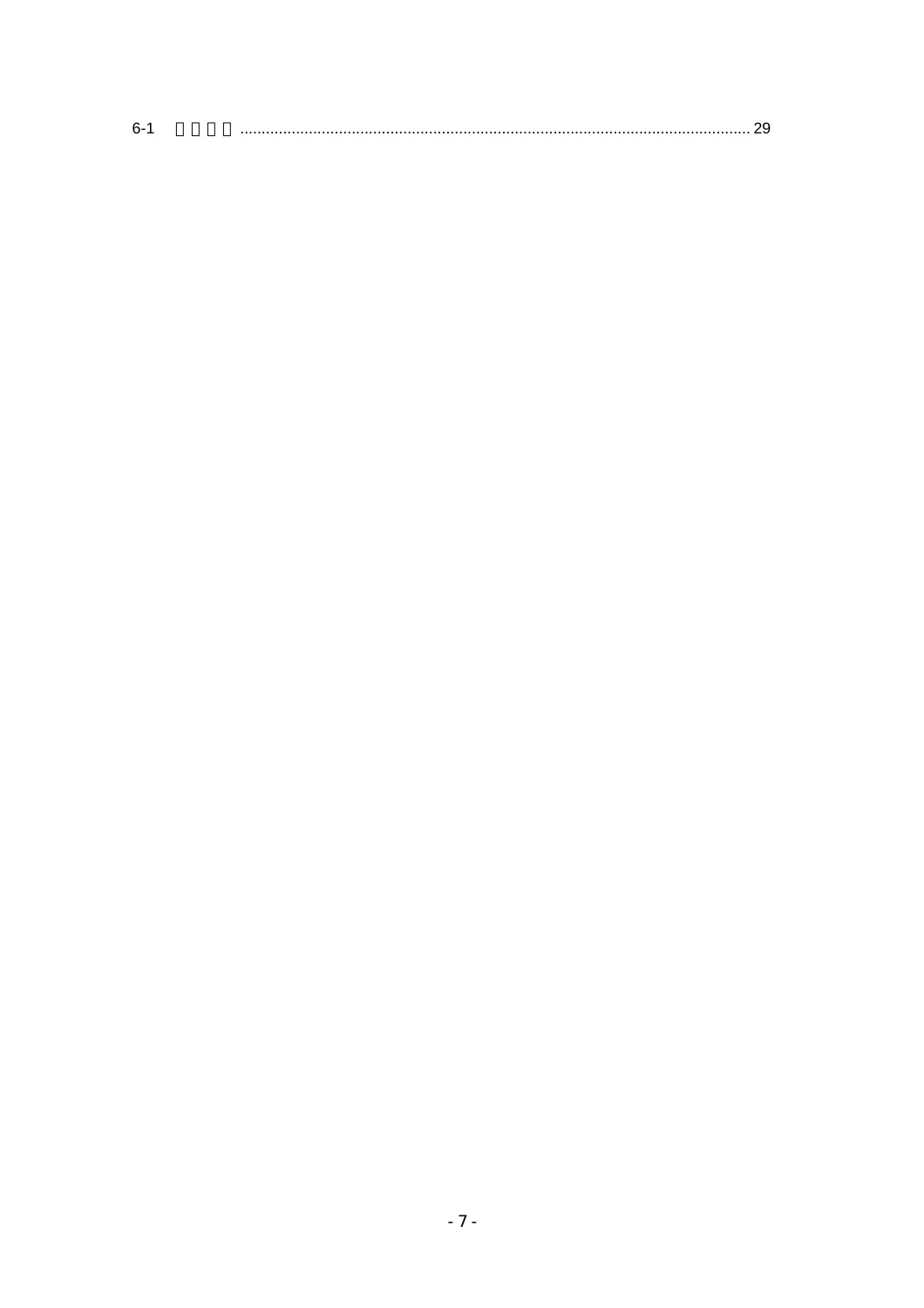### $1 - 1$

| IRsolution | IRsolution |  |
|------------|------------|--|
| 1.         |            |  |
| 2.         | IRsolution |  |
| 3.         | IRsolution |  |
|            | IRsolution |  |

### **1-2** 日本薬局方対応マクロプログラムが動作する環境

1. IRsolution IRsolution Version 1.10 **IRsolution** 

 $2.$ 

IRsolution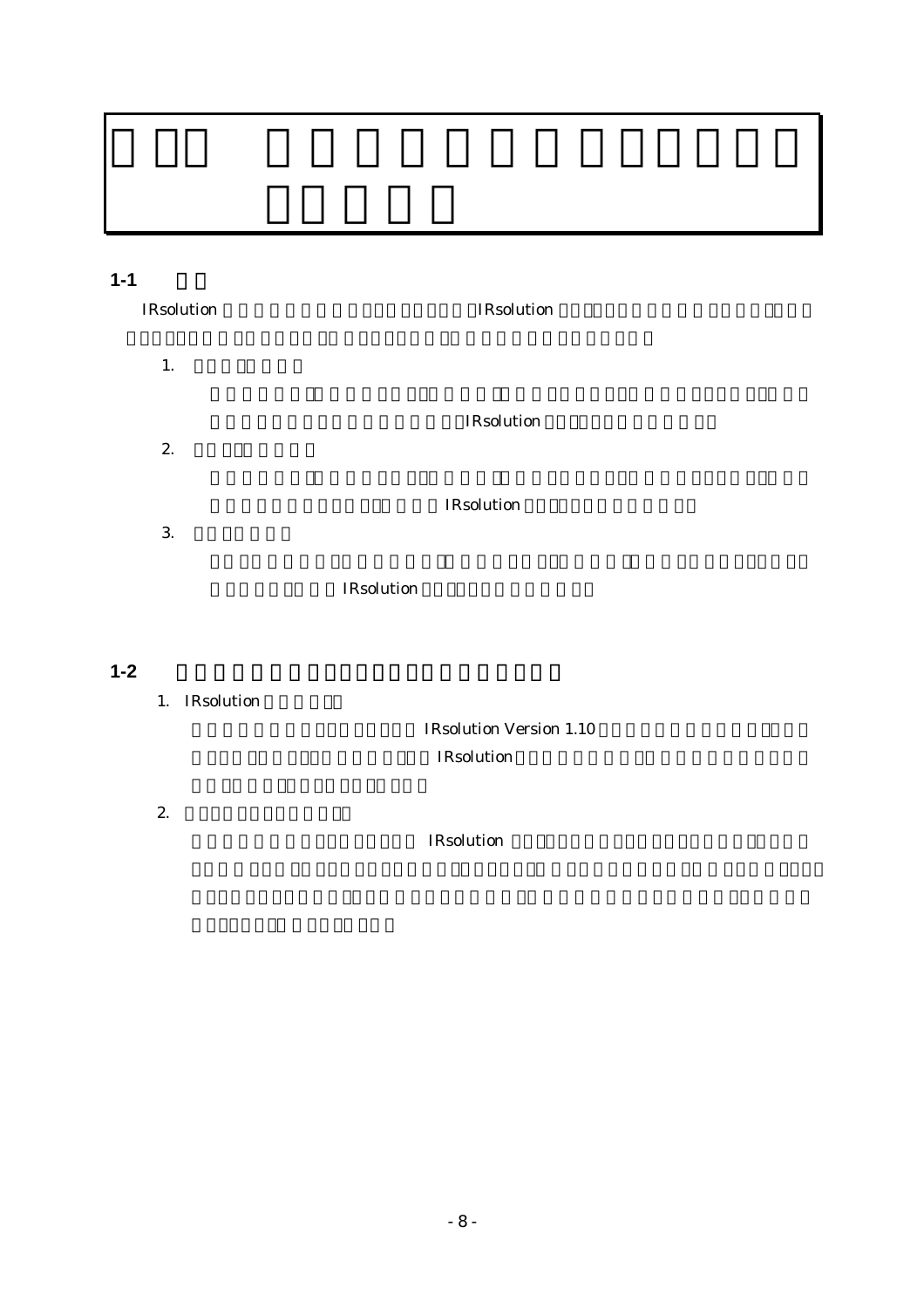## 2 セットアップ

### **2-1** 員数の確認

| 206-72488-91 |  |
|--------------|--|
| 206-95130    |  |

### **2-2** セットアップ

IRsolution

### IRsolution

 $1.$ 2. Windows 3.  $"a:setup"$  <OK>  $4.$ 5.  $\langle OK \rangle$ 6. The state of the state of the state of the state of the state of the state of the state of the state of the state of the state of the state of the state of the state of the state of the state of the state of the state o Kyokuhou3.ptm Kyokuhou2.ptm Kyokuhou1NG.ptm Kyokuhou1OK.ptm "...¥Program files¥Shimadzu¥IRsolution¥PrintTemplates"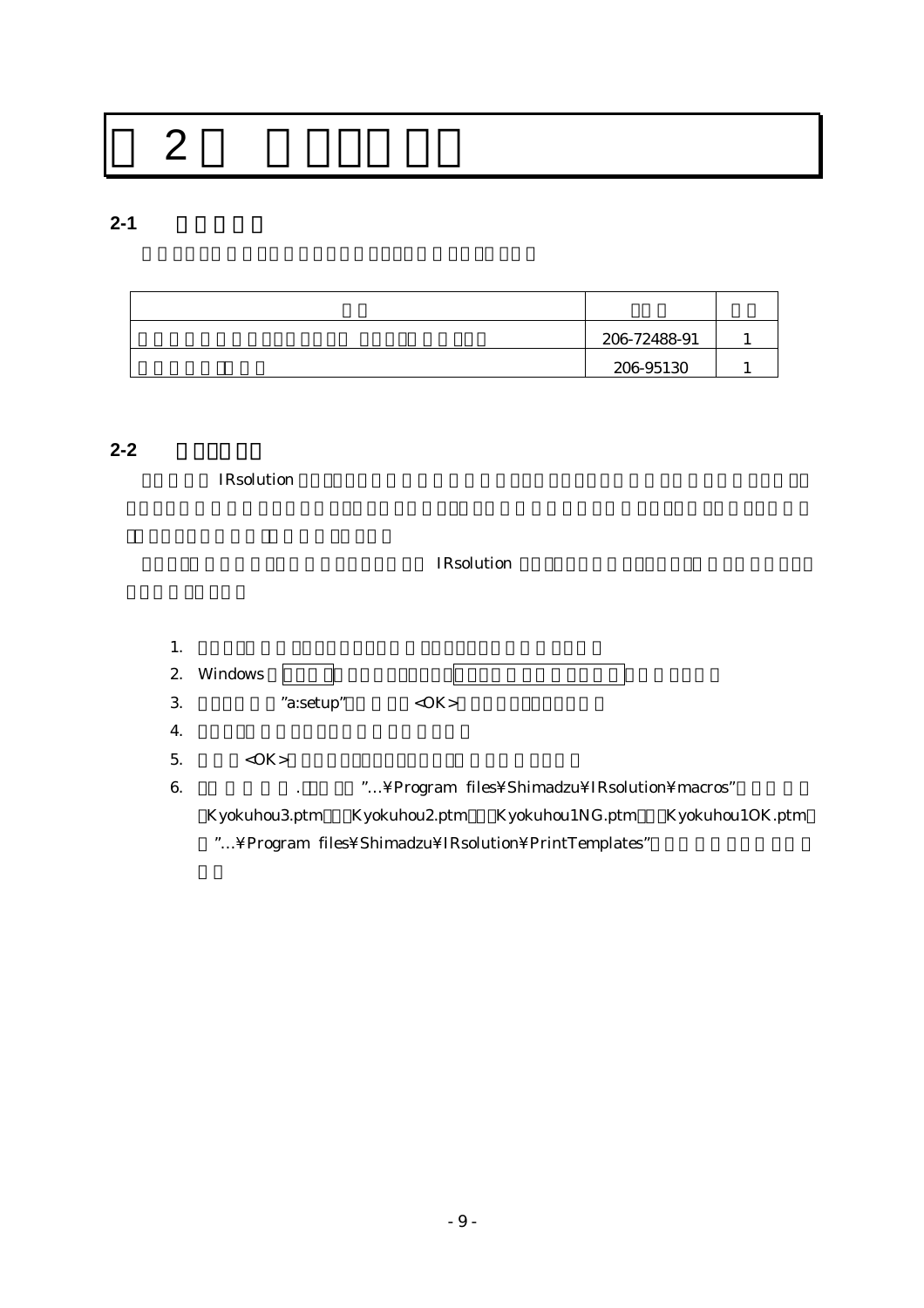**2-3** 印刷テンプレート

IRsolution "c:¥ Program files¥Shimadzu¥IRsolution" Kyokuhou3.ptm Kyokuhou2.ptm Kyokuhou1NG.ptm Kyokuhou1OK.ptm 4

1.  $<$ No> り 、 "…..¥Program files¥Shimadzu¥IRsolution¥data¥kyokuho¥report.txt" "report2.txt" 2. IRsolution [ ] 3. [ ]-[ ] "Kyokuhou3.ptm"  $4.$ 5. the object Properties) Terms and Terms and Terms and Terms and Terms and 2 terms and 2 terms and 2 terms and  $\sim$  1 "report.txt" report2.txt" 6.  $\begin{bmatrix} 1 & 1 \\ 0 & 1 \end{bmatrix}$ 7. Kyokuhou2.ptm Kyokuhou1NG.ptm Kyokuhou1OK.ptm

### **2-4** 注意事項

**2-4-1** 

**IRsolution** 

**IRsolution**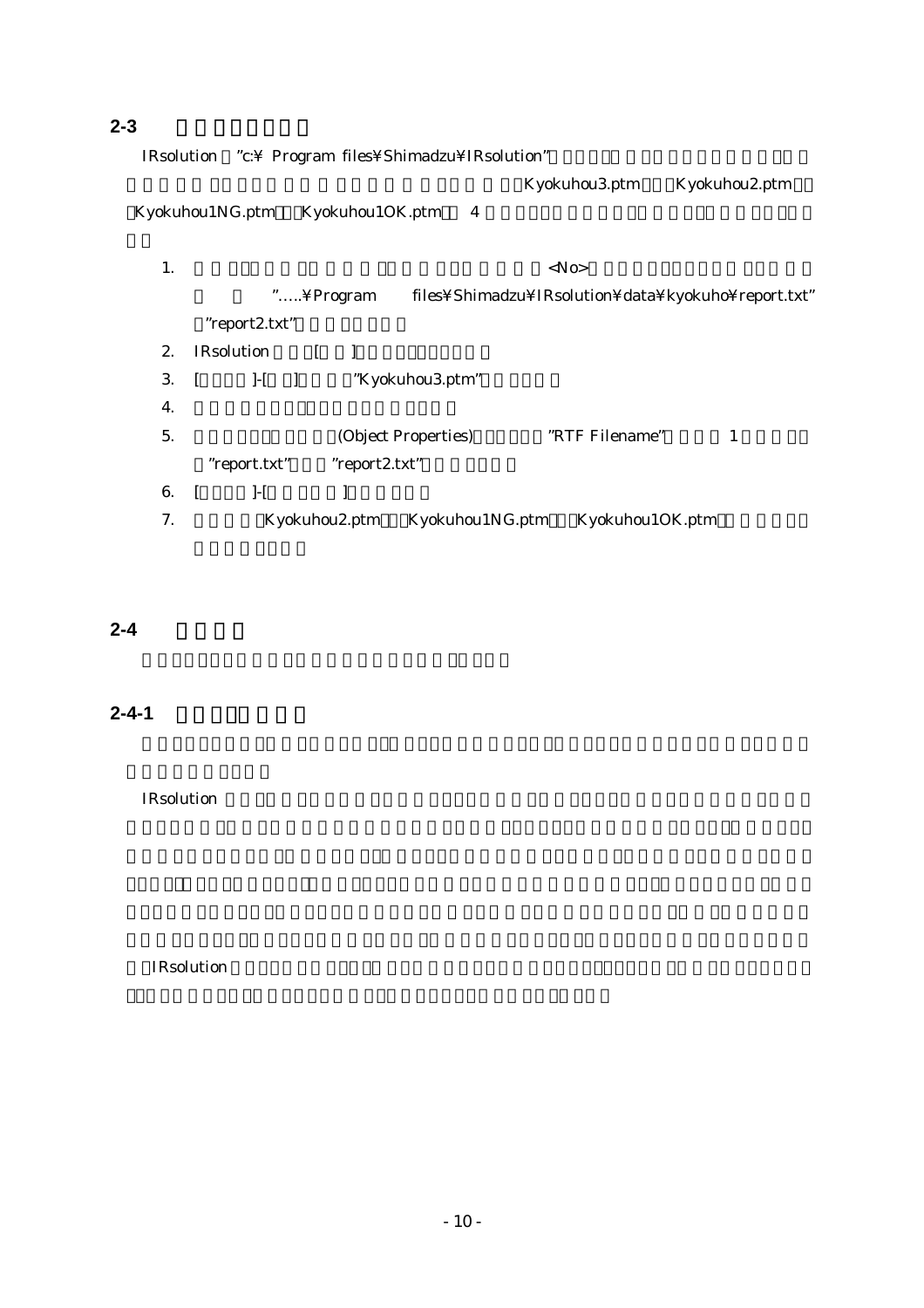



### **2-4-2** 印刷される測定パラメータ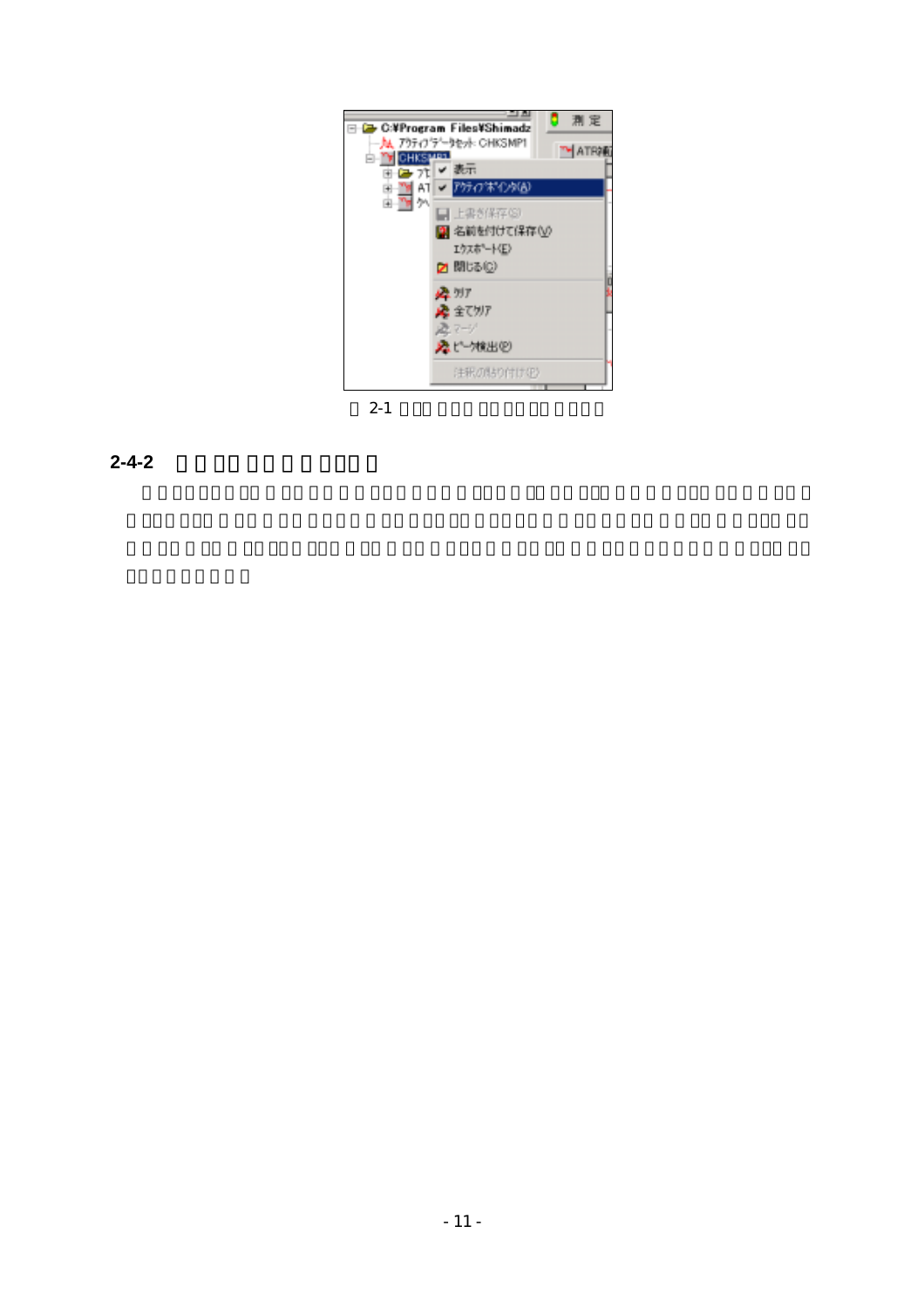### **IRsolution**



### **3-2** プログラムの開始

- 1. IRsolution
- 2.  $[$   $]$
- 3. [ ] [ ] T ] T ] [  $\ldots$ :¥Program Files¥Shimadzu¥IRsolution¥Macros ¥日本薬局方.lcm"を選択します。マクロツールバーにプログラムが表示されます。
- 4. " Icm" .lcm" .bas" [ ]  $\begin{bmatrix} \cdot & \cdot \end{bmatrix}$ 注 記マクロツールバー上の (実行)ボタンをクリックしても、プログラムは起動しませ
- $5. \t3-1$ 日本薬局方 × Please Select a Program. Printout Peak Detection Report Cancel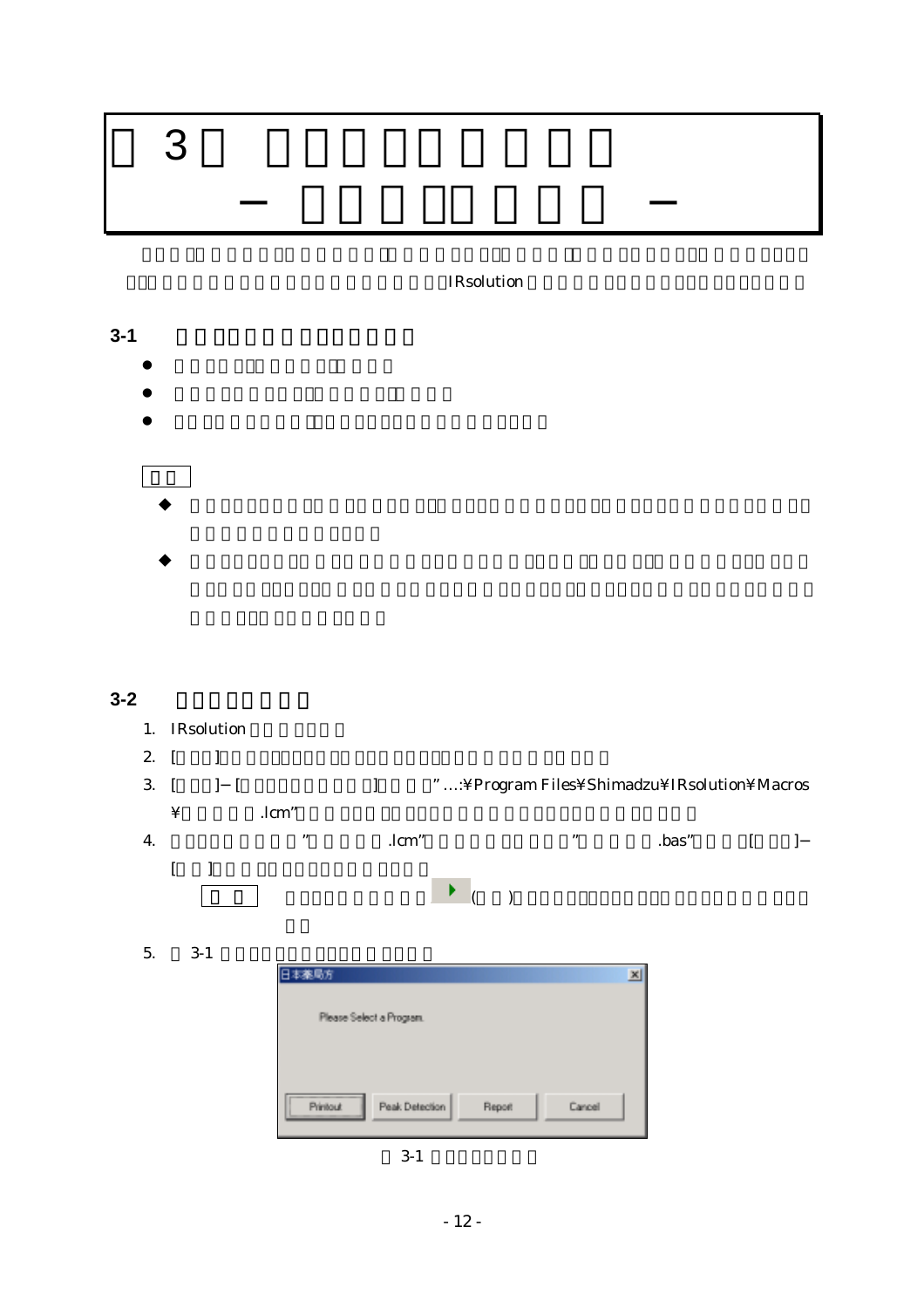| Printout              |  |
|-----------------------|--|
| <b>Peak Detection</b> |  |
| Report                |  |

### $6.$   $\leq$  Report>  $3-2$

| <b>Report Creation</b> | ×           |
|------------------------|-------------|
| Spectrum               |             |
| Load Standard.         | Calculation |
| Load Sample            |             |
| Peak table             | Exit        |
| Load Peak Table        |             |
| Edit Peak Table        |             |

 $3 - 2$ 

| <b>Load Standard</b>   |  |
|------------------------|--|
| <b>Load Sample</b>     |  |
| <b>Load Peak Table</b> |  |
| <b>Edit Peak Table</b> |  |
| Calculation            |  |
| Exit                   |  |

### **3-3** プログラムの流れ

- 1. <Load Standard>
- 2. <Load Sample>
- 3. <Load Peak Table> <Edit Peak Table>
- 4. <Calculation>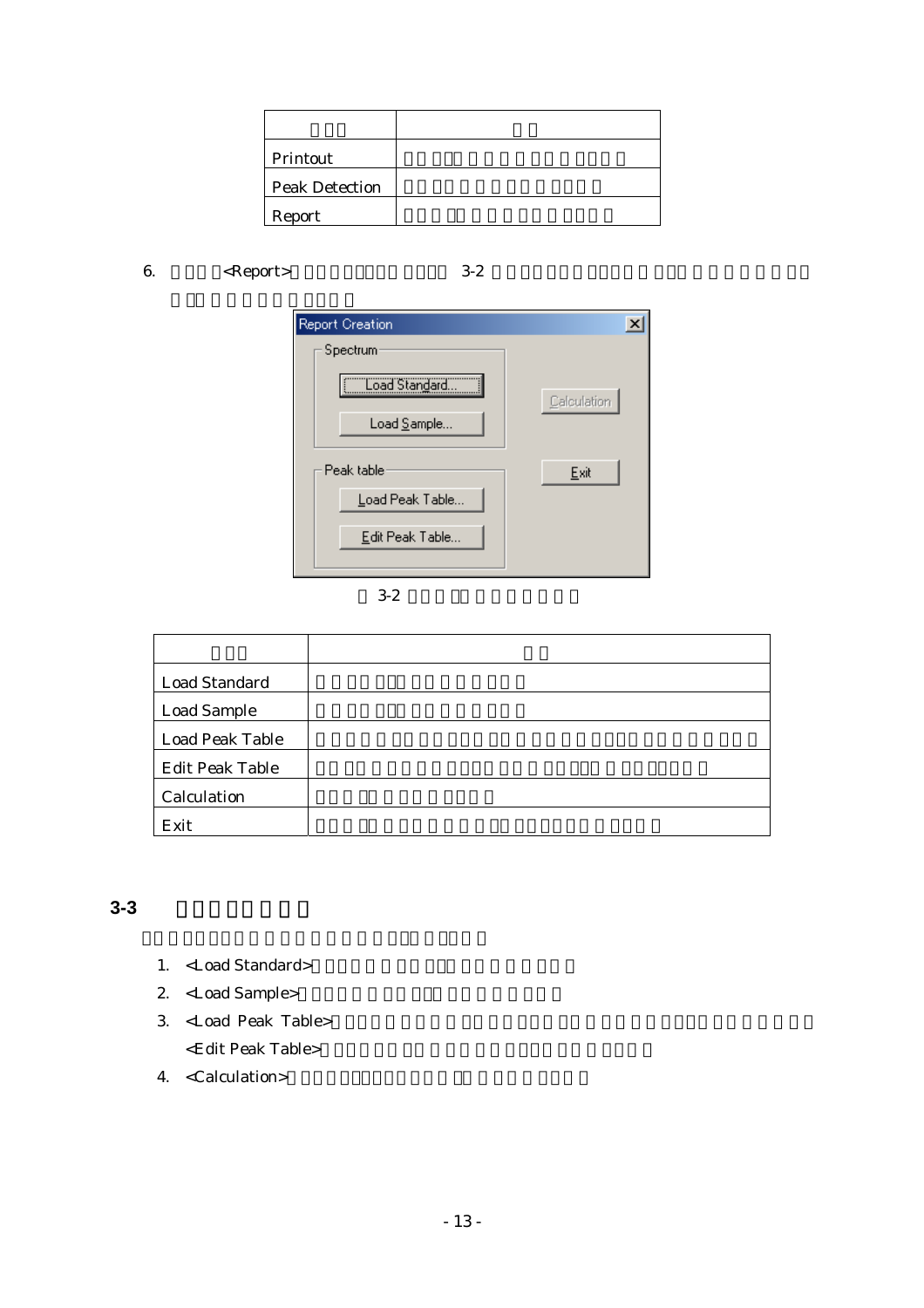### **3-4** Load Standard

1. <Load Standard>
I. <Load Standard>
I. coad Standard Spectrum



3-3 Load Standard Spectrum

### 3-5 Load Sample

- 1. <Load Sample>
Ioad Sample>
Ioad Sample Spectrum
- 



3-4 Load Sample Spectrum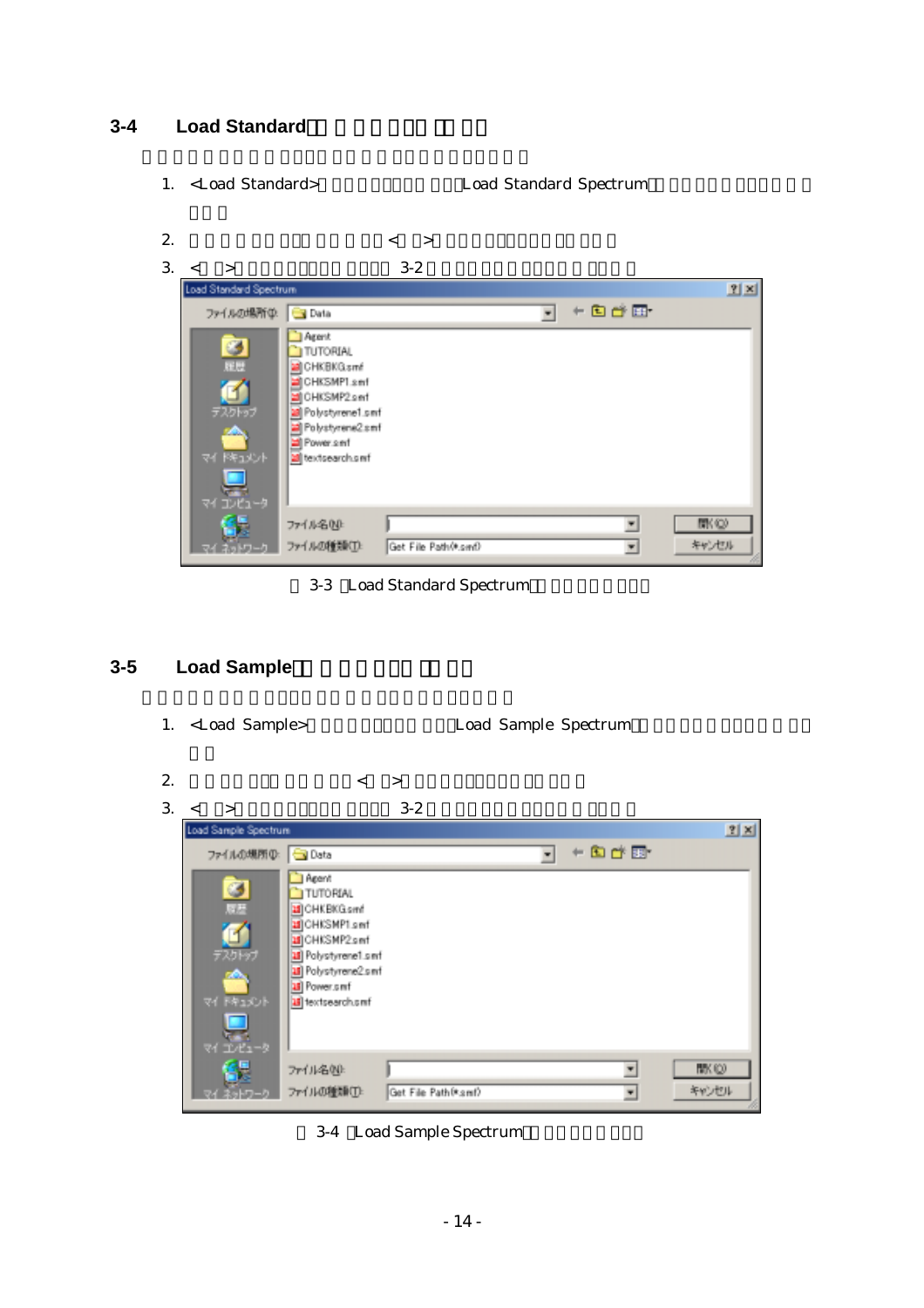$\overline{10}$ 

 $\bf{4}$ 

```
3-2 <Load Peak Table>
```
<Edit Peak Table>

### **3-6-1** Load Peak Table

- 3-2 <Load Peak Table>
- 



3-5 Load Peak Table



<Edit Peak Table>

### **3-6-2 Edit Peak Table**

3-2 <Edit Peak Table>

 $1. 3-6$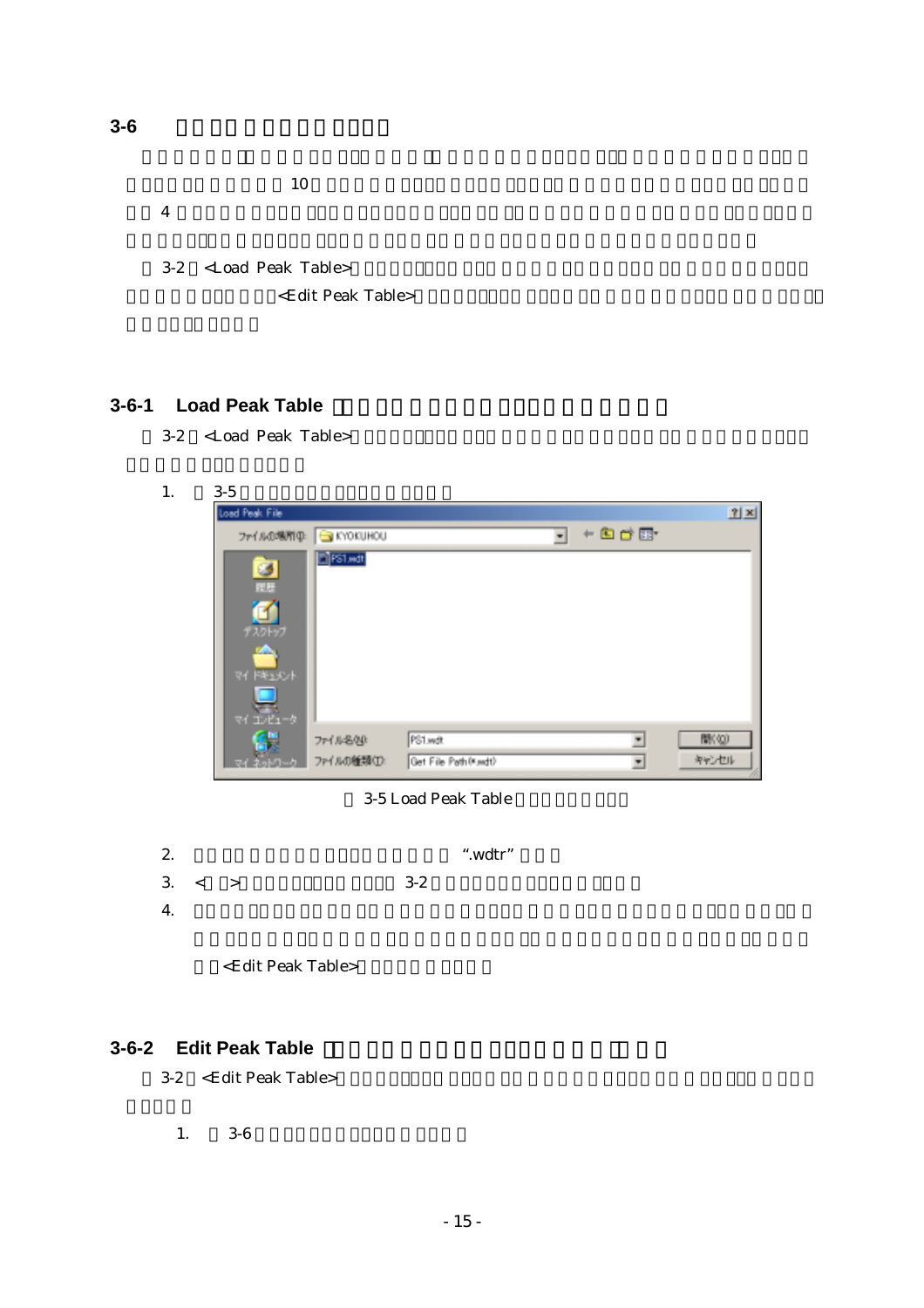| Edit Peak Information |                |                                               |                           | $\mathbf{x}$ |
|-----------------------|----------------|-----------------------------------------------|---------------------------|--------------|
| Use                   |                | No. Wave No.                                  | Tolerance(cm-1)           |              |
| ⊽                     | 1              | 540                                           | 5<br><b>DK</b>            |              |
| ⊽                     | 2              | 906                                           | 5                         |              |
| ☞                     | $\bar{3}$      | 1028                                          | 5<br>Cancel               |              |
| ⊽                     | $\overline{4}$ | 1155                                          | 5                         |              |
| ⊽                     | 5              | 1370                                          | 5                         |              |
| ⊽                     | 6              | 1585                                          | 5                         |              |
| ☞                     | $\overline{t}$ | 1600                                          | 5                         |              |
| ⊽                     | 8              | 1942                                          | 5                         |              |
| ⊽                     | 9              | 2850                                          | 5                         |              |
| ஈ                     | 10             | 3060                                          | 5                         |              |
| A 1                   |                | Evaluation Peak No. 4<br>$B \left  3 \right $ | $C$ $\boxed{7}$<br>$D$ 10 |              |
|                       |                | Tolerance(0-1) 1+/- 0.3                       |                           |              |



| 2. |     | WaveNo.    |         | Tolerance | 10                     |
|----|-----|------------|---------|-----------|------------------------|
|    |     |            | Use     |           |                        |
|    |     |            |         |           |                        |
| 3. |     |            |         |           | <b>Evaluation Peak</b> |
|    | No. |            |         | 4         |                        |
|    |     | Tolerance  |         |           |                        |
| 4. |     | $<$ OK $>$ | $3 - 7$ |           |                        |
|    |     |            |         |           |                        |

".wd $tr$ "

 $5. \, < \, > \, 3-2$ 



3-7 Save Peak File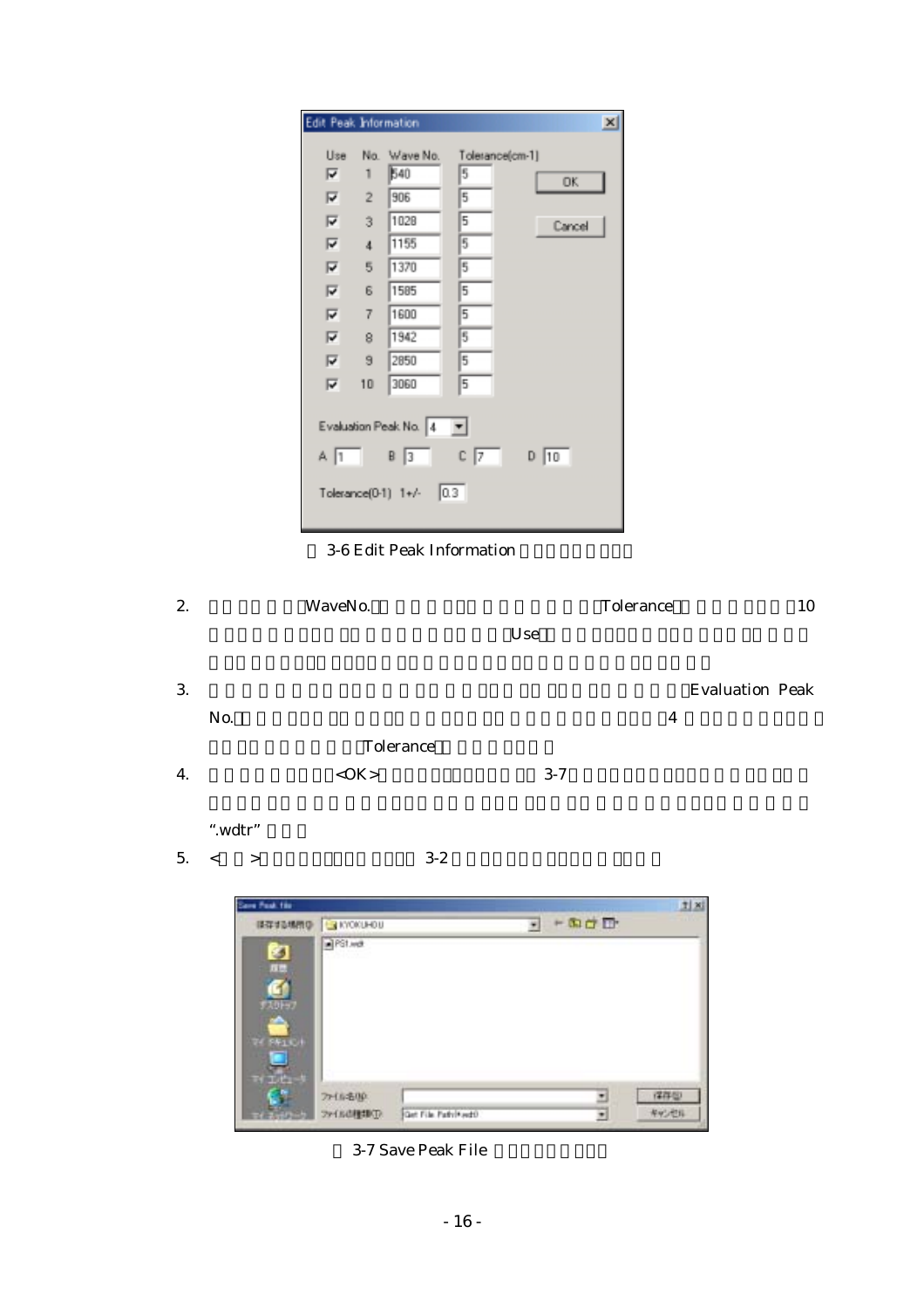### **3-7** Calculation

| (Load Standard)   | (Load Sample)     |
|-------------------|-------------------|
| (Load Peak Table) | (Edit Peak Table) |
|                   |                   |

<Calculation>

2. <Calculation>

**Tolerance** 

**Tolerance "NG"** 

 $\rm{^{\rm{^{\prime\prime}OK}}}$ 





5.  $\langle Yes\rangle$  3-10  $\langle No\rangle$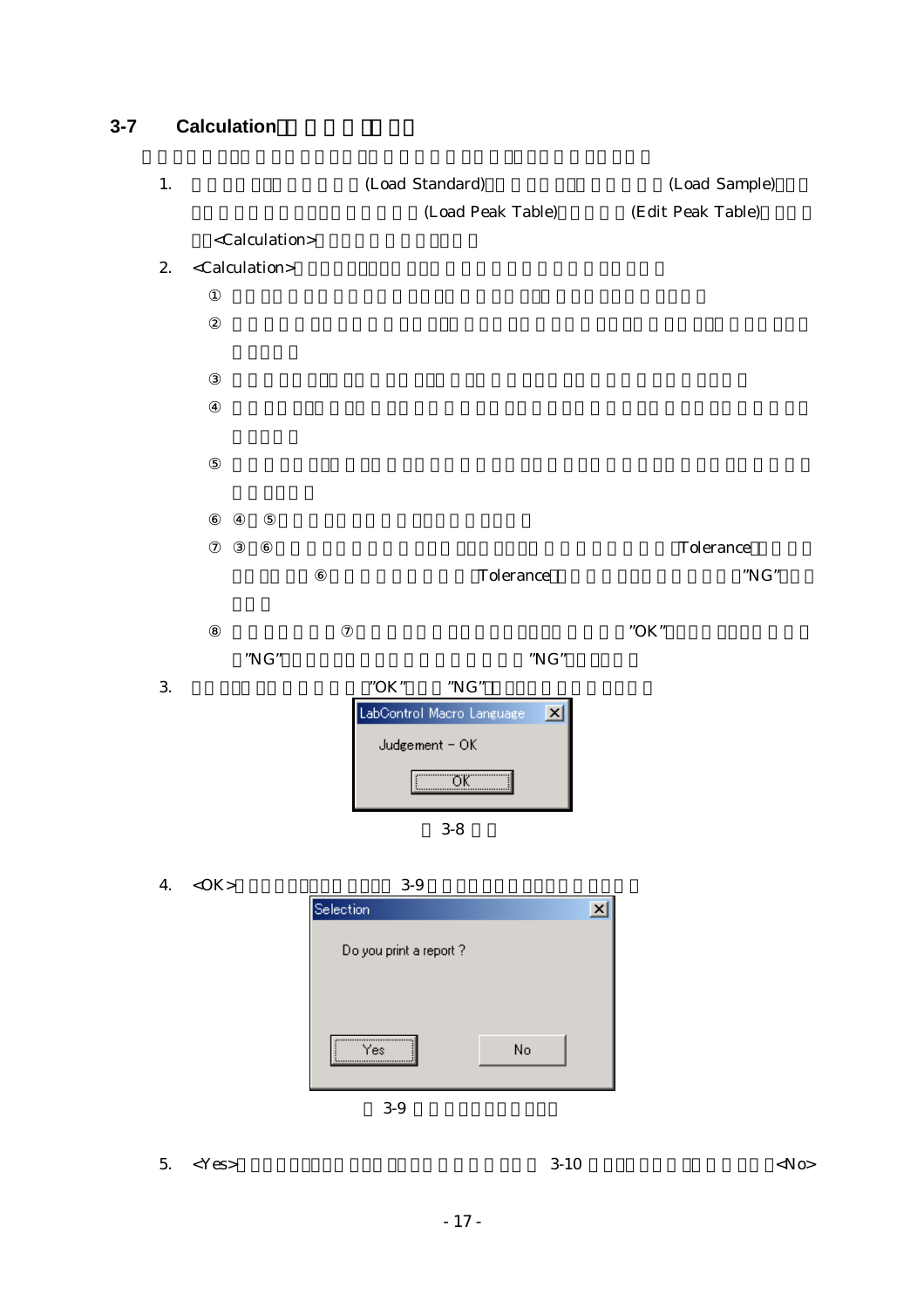

 $3-10$ 

 $\rm OK$  and  $\rm NG$ 

 $[$ 

 $[ \qquad \qquad ] \ \ [ \qquad \qquad ] \ \ [ \qquad \qquad \qquad ]$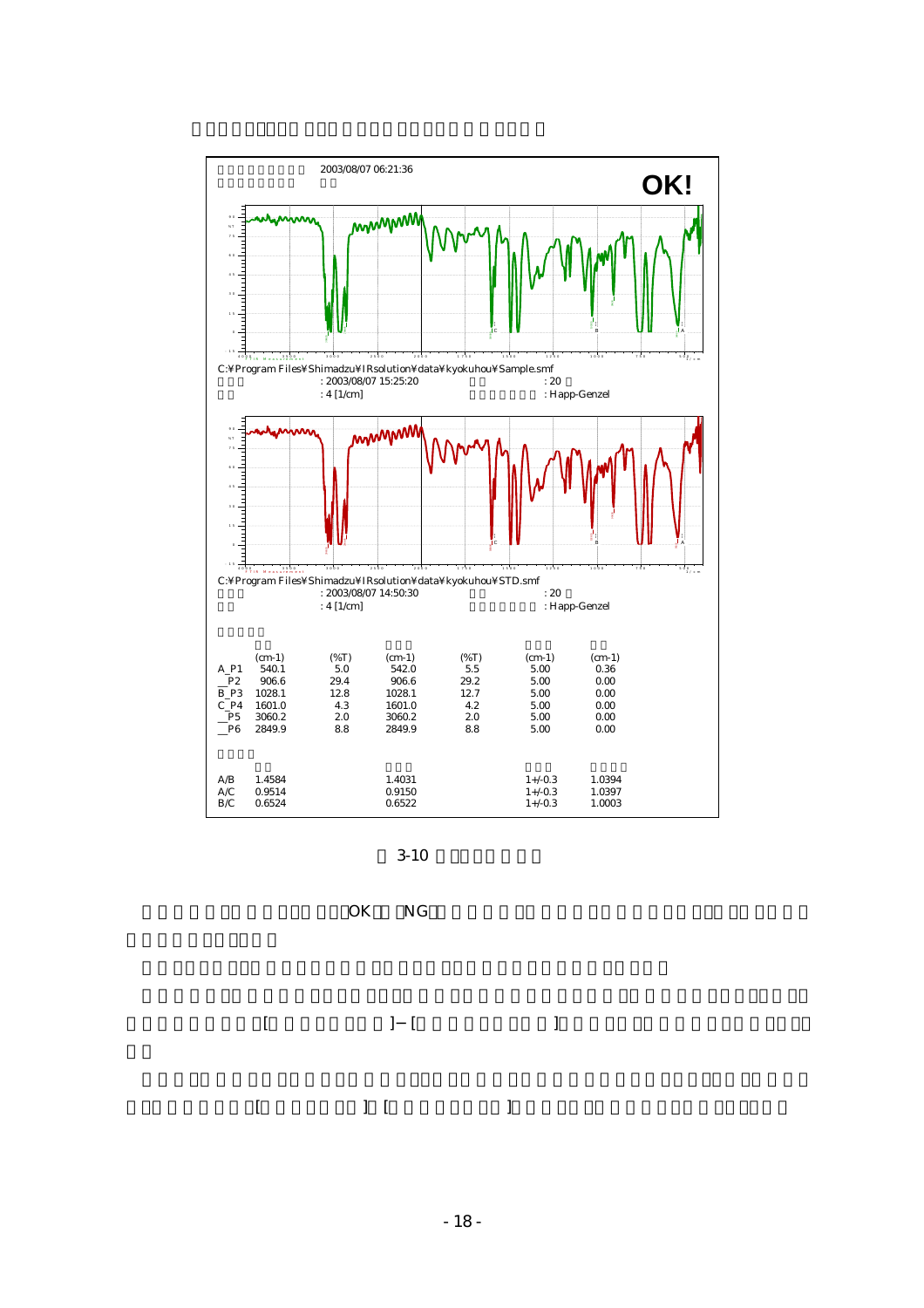### IRsolution



### **4-2** プログラムの開始

- 1. IRsolution
- 2.  $[$   $]$
- 3. [  $\Box$  [  $\Box$  ]  $\Box$   $\Box$  :¥Program Files¥Shimadzu¥IRsolution¥Macros¥ lcm"

| 4. |       | $, \,$<br>. $lcm"$         | $, 9$            | .bas"        |  |
|----|-------|----------------------------|------------------|--------------|--|
|    |       | $\rightarrow$ (            |                  |              |  |
| 5. | $4-1$ | 日本薬局方                      |                  | $\mathbf{x}$ |  |
|    |       | Please Select a Program.   |                  |              |  |
|    |       | Printout<br>Peak Detection | Report<br>Cancel |              |  |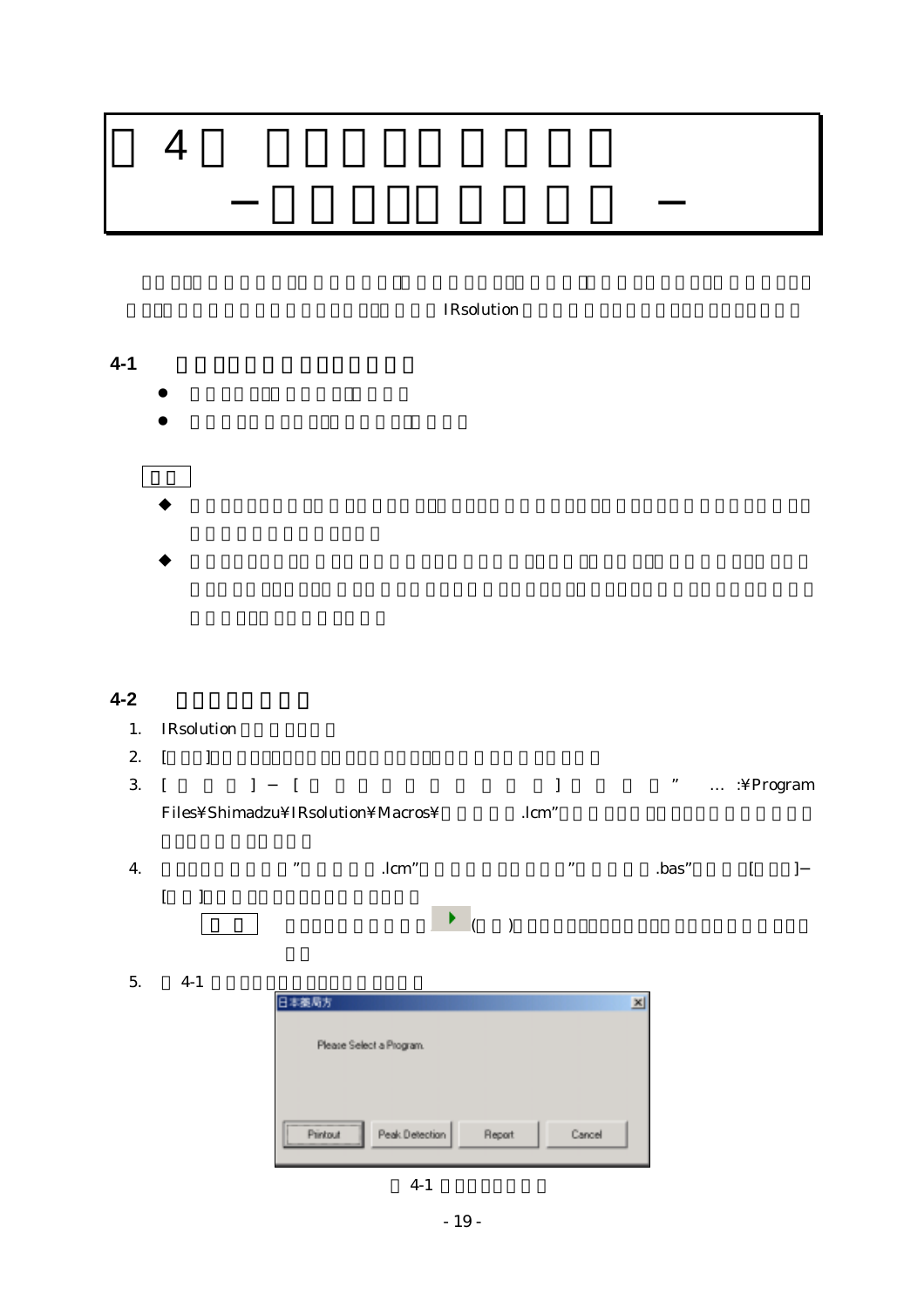| Printout              |  |
|-----------------------|--|
| <b>Peak Detection</b> |  |
| Report                |  |

### 6. そこで、<Printout>ボタンをクリックします。

### **4-3** プログラムの流れ

- 1.  $\blacksquare$
- $2.$
- $3.$

### **4-4** 操作方法

- 1.  $4-1$  <Printout>
- 



- 4-2 Load Standard Spectrum
- $3. \hspace{20pt} \langle \hspace{20pt} \rangle$
- $4. \t 4-3$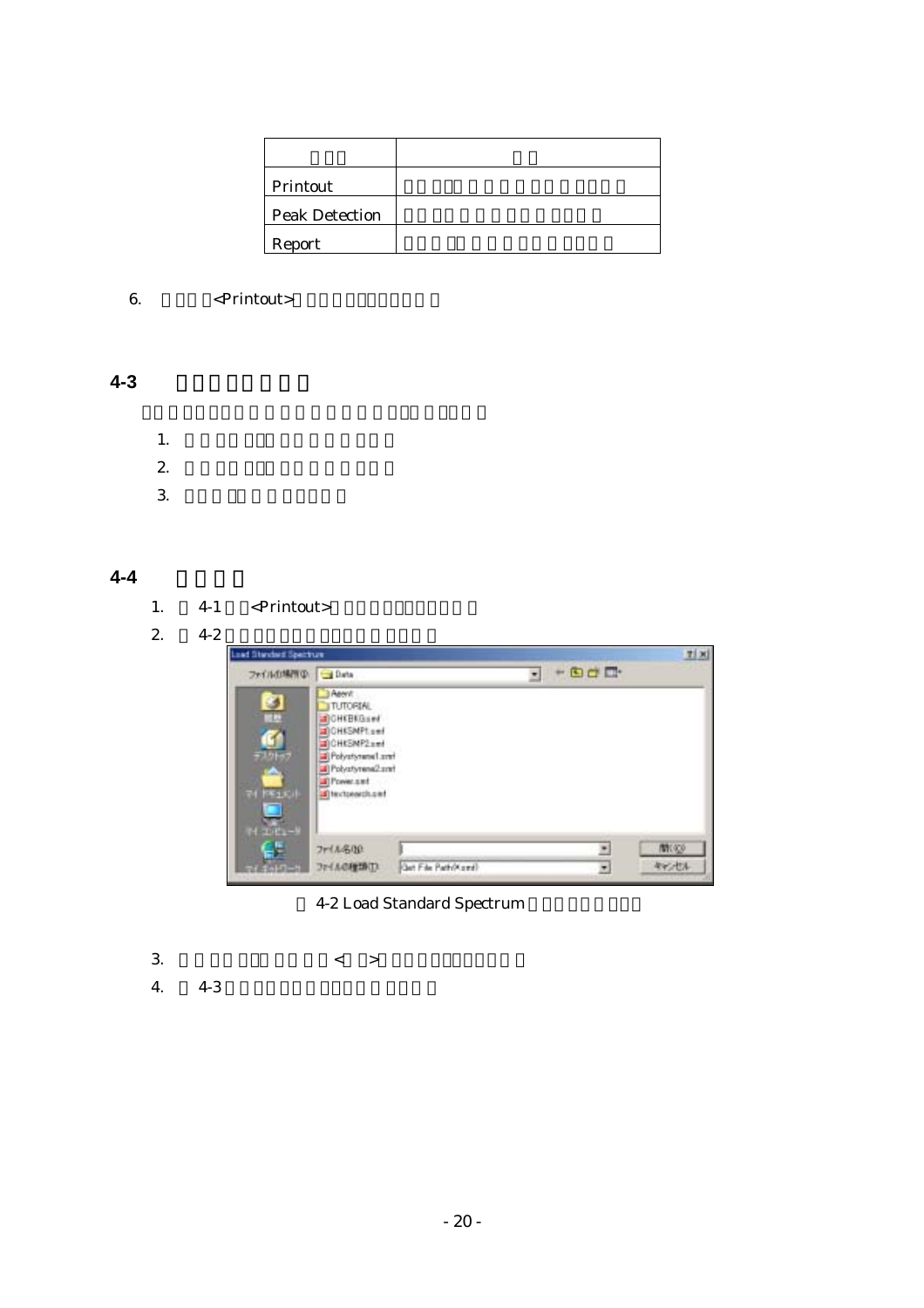| Load Sample Spectrum                                  |                                                                                                                                                                            |                     |          | 图图                     |
|-------------------------------------------------------|----------------------------------------------------------------------------------------------------------------------------------------------------------------------------|---------------------|----------|------------------------|
| ファイルの場所(D.   G) Data                                  |                                                                                                                                                                            |                     | $+$ Bo B |                        |
| 톂<br>Ø<br>プスクトップ<br>œ<br>マイドキュメント<br><b>R4 IDE1-9</b> | <b>JAgent</b><br><b>TUTORIAL</b><br>E CHKBKGarri<br>LI CHICSMPT.smf<br>E CHICSMP2.amH<br>Folystyrene1.sml<br>B Polyatyrene2amt<br><b>El Power.cent</b><br>El textamenthami |                     |          |                        |
| 학생 승규님과는 한                                            | ファリレ名度に<br>ファイルの種類(I):                                                                                                                                                     | Get File Path/KareD | ▾        | <b>BBK OD</b><br>キャンセル |

4-3 Load Sample Spectrum

 $5. \hspace{2.5cm} < \hspace{2.5cm} >$ 6.  $4-4$ Selection Do you print a report ?  $\overline{Y}$ es N<sub>o</sub>



7.  $\langle Yes \rangle$  4-5  $\langle No \rangle$ 



 $\mathbf{x}$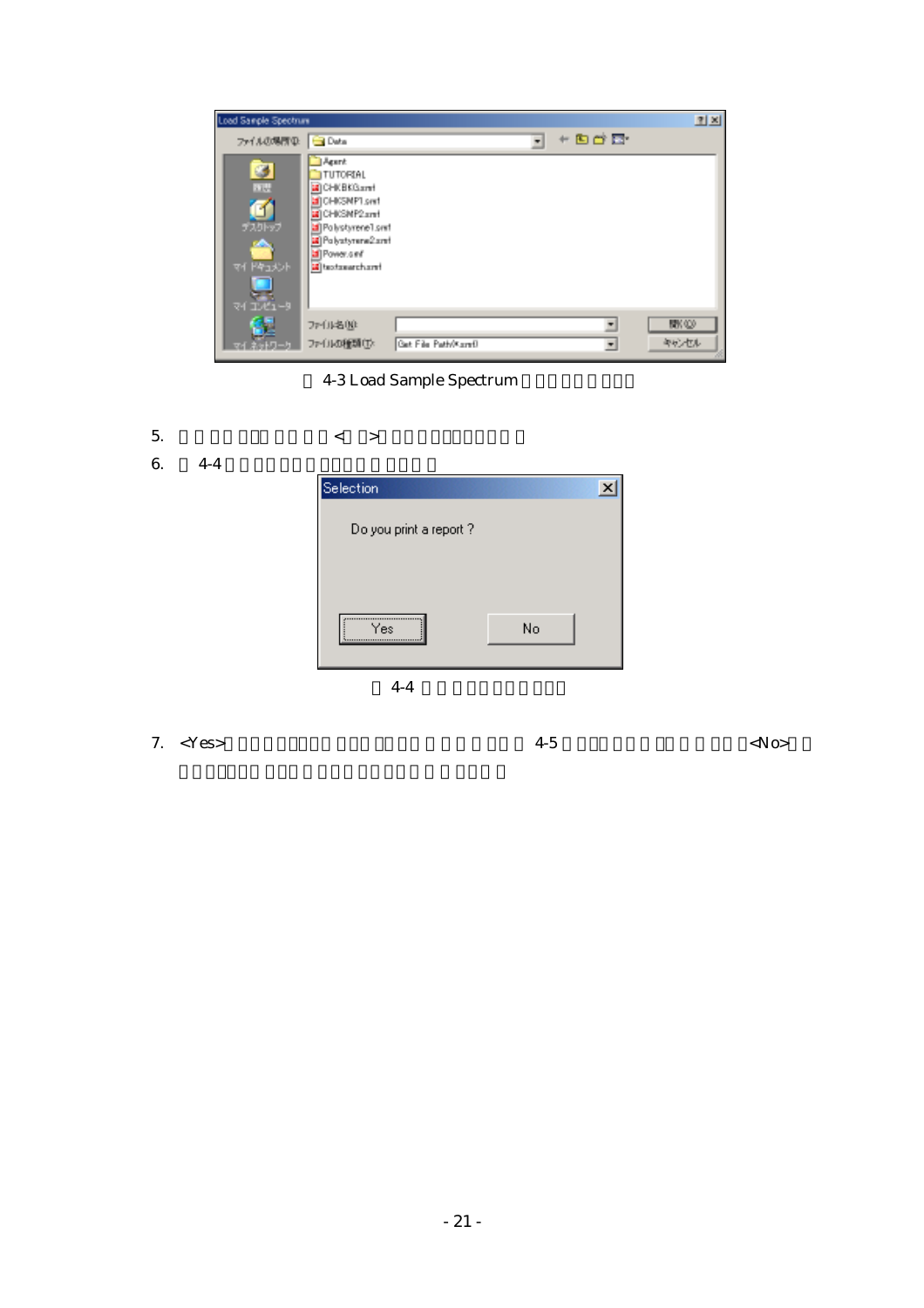

 $4 - 5$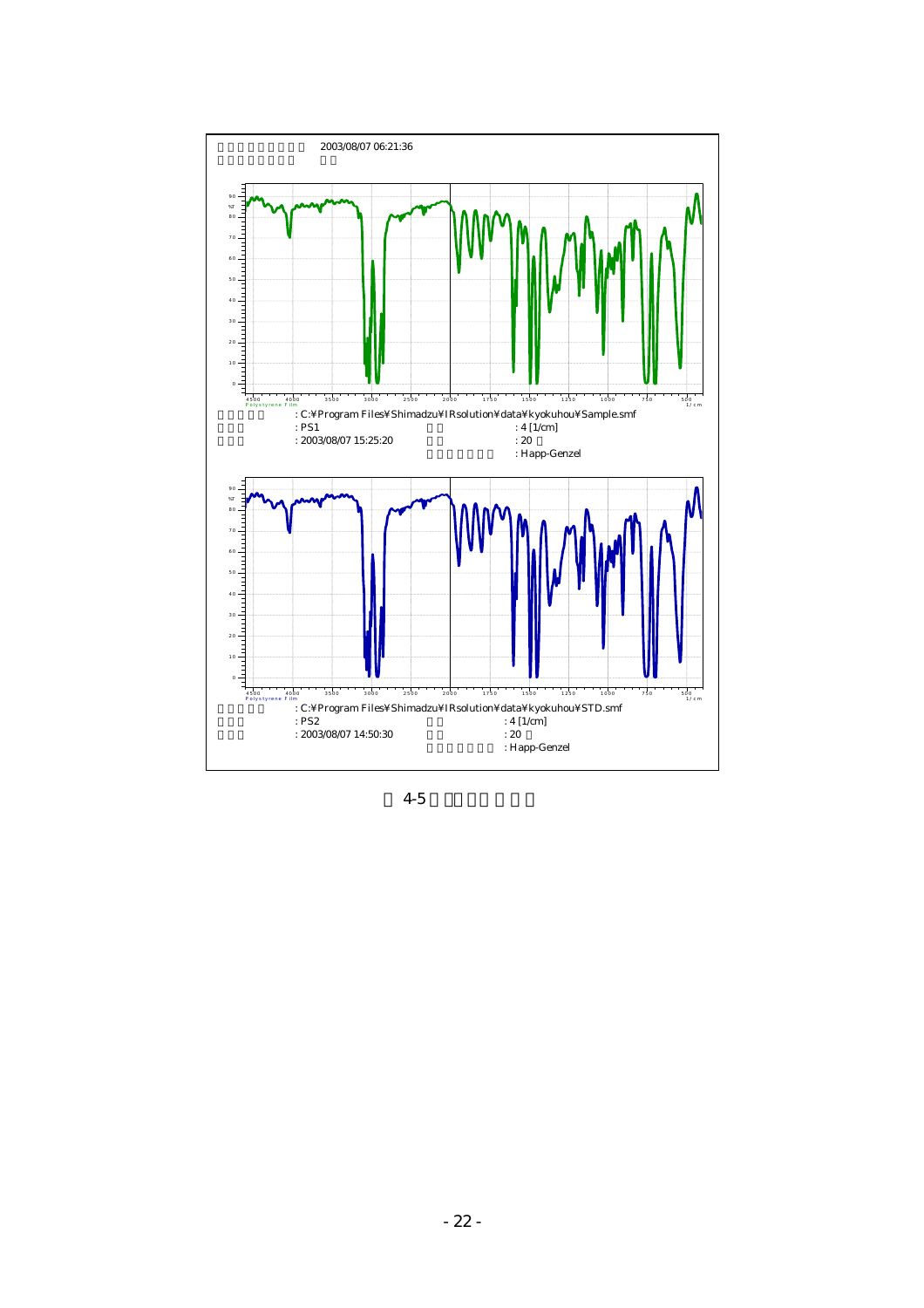## $5$

### **IRsolution**

### **5-1** 用意しなければならないデータ

- $\bullet$
- $\bullet$
- $\blacklozenge$ 
	- $\blacklozenge$

### **5-2** プログラムの開始

- 1. IRsolution
- 2. [ ]
- 3. [  $\Box$  ] [  $\Box$  ]  $\Box$   $\Box$  :¥Program Files¥Shimadzu¥IRsolution¥Macros¥.lcm"

| $\boldsymbol{4}$ . |         | $\boldsymbol{\mathsf{y}}$ | . $lcm"$                 |        | ,,     | .bas"        |  |  |
|--------------------|---------|---------------------------|--------------------------|--------|--------|--------------|--|--|
|                    |         |                           | $\rightarrow$ (          |        |        |              |  |  |
| 5.                 | $5 - 1$ |                           |                          |        |        |              |  |  |
|                    |         | 日本薬局方                     |                          |        |        | $\mathbf{x}$ |  |  |
|                    |         |                           | Please Select a Program. |        |        |              |  |  |
|                    |         | ---------<br>Printout     | Peak Detection           | Report | Cancel |              |  |  |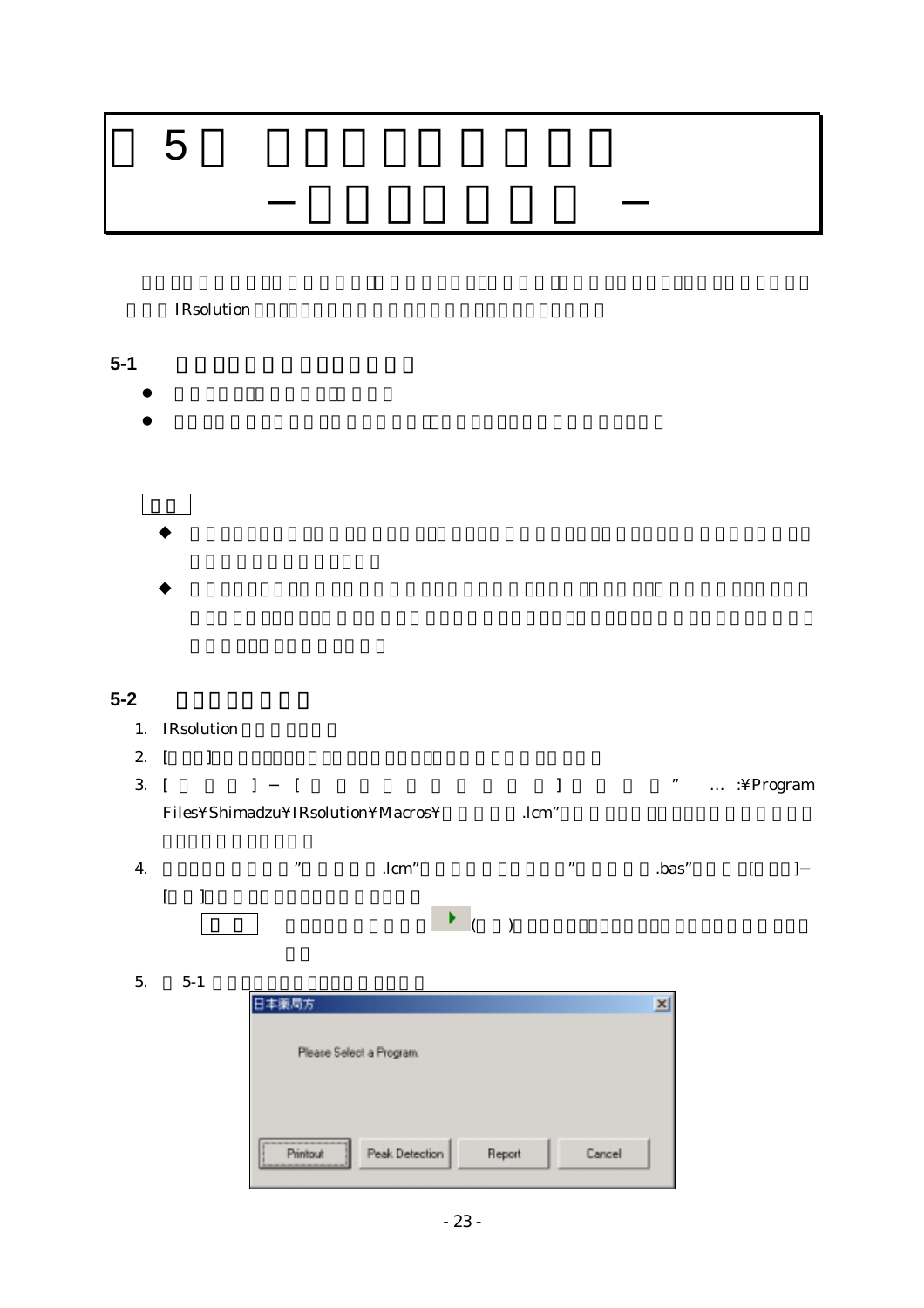| Printout              |  |
|-----------------------|--|
| <b>Peak Detection</b> |  |
| Report                |  |
|                       |  |

6.  $\leq$ Peak Detection> 5-2

| <b>Report Creation</b> |           |
|------------------------|-----------|
| Spectrum               |           |
| Load Sample.           | Detection |
| Peak table             |           |
| Load Peak Table        | Exit      |
| Edit Peak Table        |           |
|                        |           |

 $5 - 2$ 

| <b>Load Sample</b>     |  |
|------------------------|--|
| <b>Load Peak Table</b> |  |
| <b>Edit Peak Table</b> |  |
| Detection              |  |
| Exit                   |  |

### **5-3** プログラムの流れ

- 1.  $\blacksquare$
- 2. <Load Peak Table> <Edit Peak Table>
- 3. <Detection>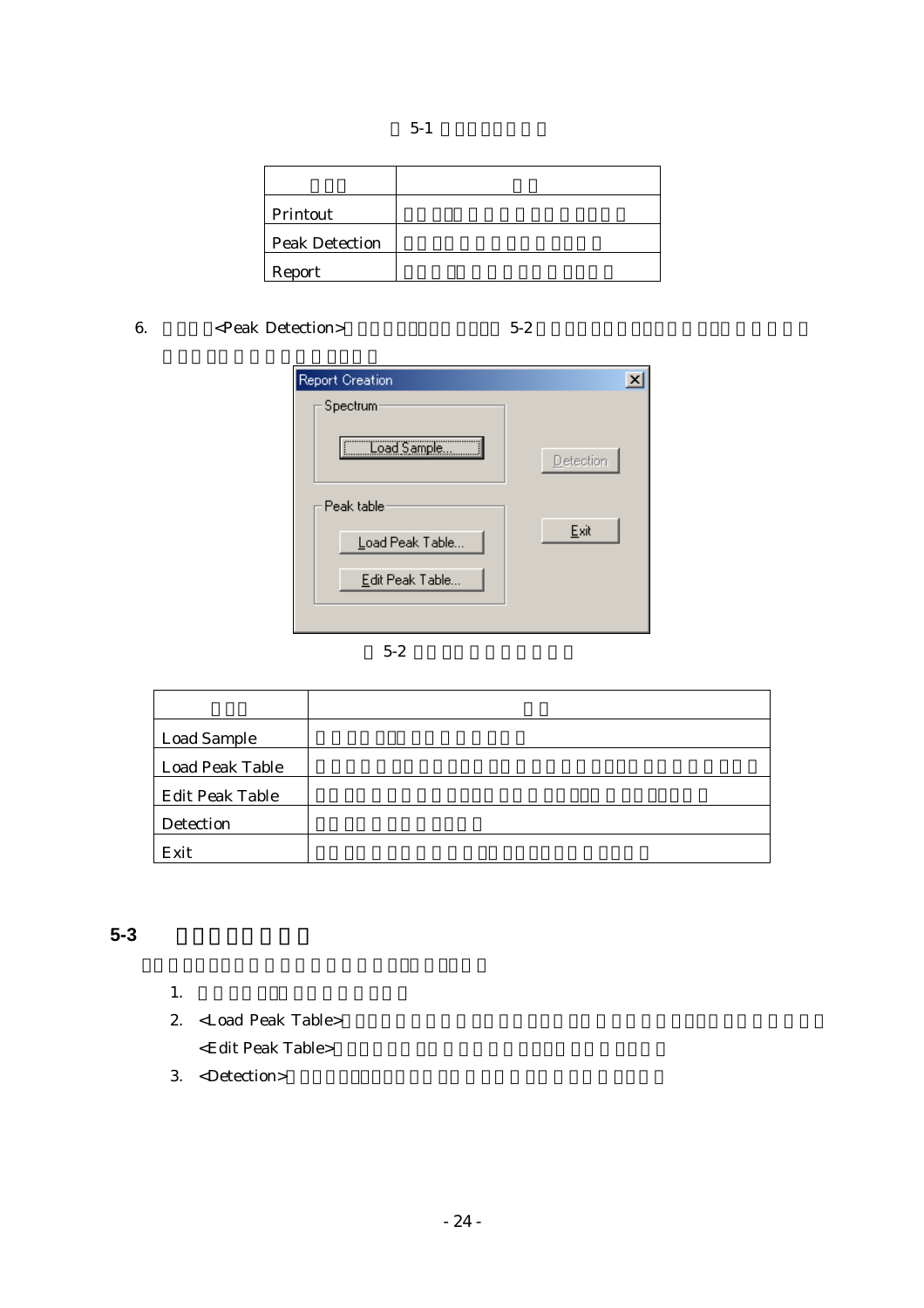### 5-4 Load Sample

- 1. <Load Sample>
Kanad Sample>
In Albara Load Sample Spectrum
- 2.  $\lt$   $>$  $3. <$   $> 5-2$ T x Load Sample S  $\frac{1}{2}$  - 0 d d d + ファイルの場所の 3Data **T** Apart<br>TUTORIAL 3 TUTORIAL<br>MCHESMPIser<br>MCHESMPIser<br>MCHESMPIser<br>MCHESMPIser<br>MCHESMPISER<br>MCHESMPISER<br>MCHESMPISER **RK OP 274 X-800** z ファイルの推理につ Oet File Path/FareD ⊒ キャンセル
	- 5-3 Load Sample Spectrum

**5-5** ピーク波数テーブルファイル

 $10 \t 4$ 

5-2 <Load Peak Table>

<Edit Peak Table>

### 5-5-1 Load Peak Table

5-2 <Load Peak Table>

 $1. 5-4$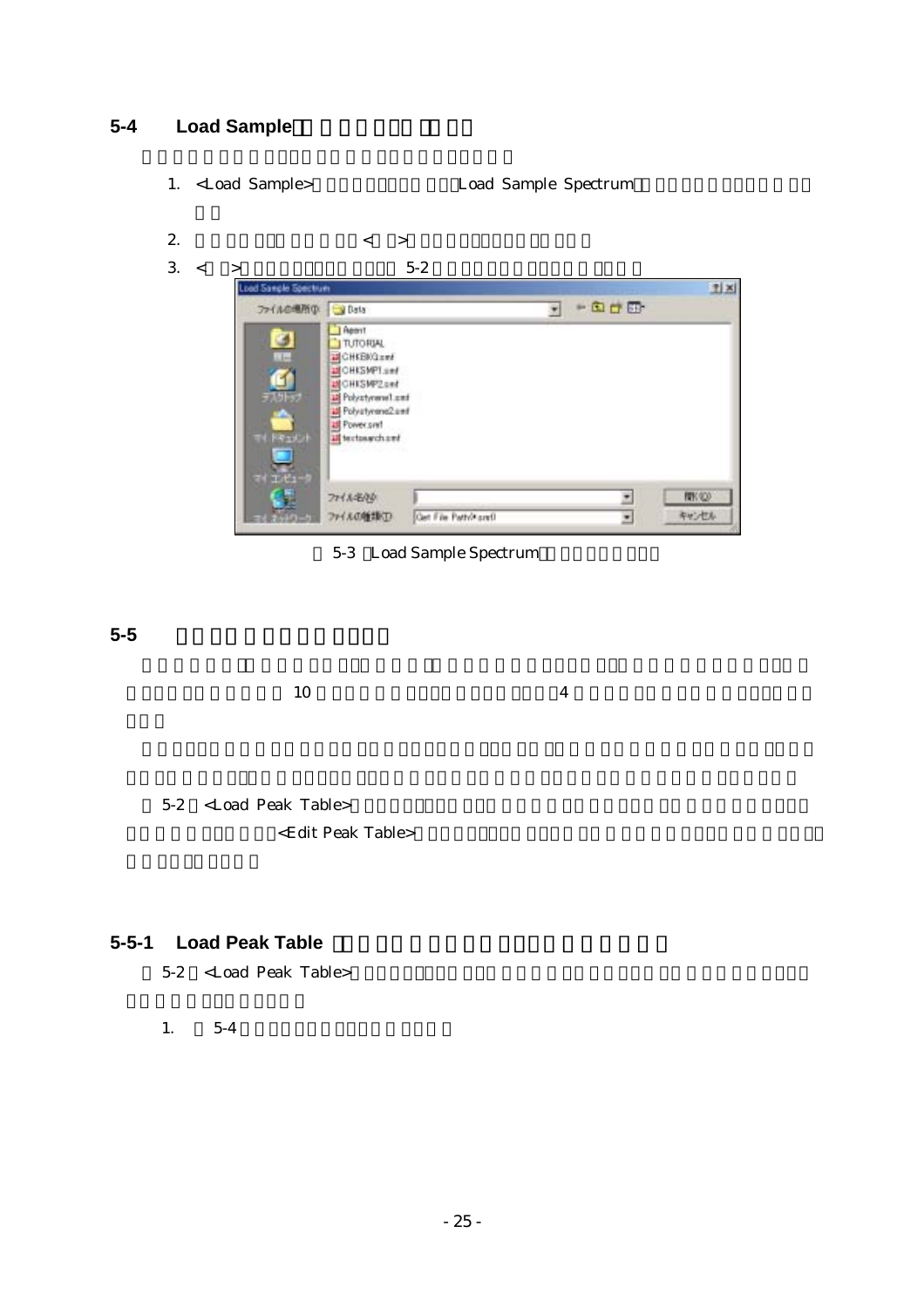| Load Foat File                                     |                      |                    |   |      | 치체   |
|----------------------------------------------------|----------------------|--------------------|---|------|------|
|                                                    | ファイルの電所(P) 3KYOKUHOU |                    | 뒥 | 一面白面 |      |
| $\frac{3}{11}$<br>テスカナップ<br>TY HRSDA<br>$+124 - 1$ | Election             |                    |   |      |      |
| E.                                                 | ファイル名号               | PS1.wdt            |   |      | 開设   |
| H Religion                                         | ファイルの種類(T)           | Cat File Path Post |   |      | 有化也补 |

5-4 Load Peak Table



<Edit Peak Table>

### 5-5-2 Edit Peak Table

- 5-2 <Edit Peak Table>
- $1. 5-5$

| Edit Peak W. No. |                 |                 |                  | ×                 |
|------------------|-----------------|-----------------|------------------|-------------------|
|                  |                 |                 |                  |                   |
| Use              | No.             | Wave No.        |                  |                   |
| ஈ                | 1               | 540             |                  | DK                |
| ஈ                | 2               | 906             |                  |                   |
| ⊽                | 3               | 1028            |                  | Cancel            |
| ₽                | ¢.              | 1600            |                  |                   |
| ₽                | $5\overline{a}$ | 3060            |                  |                   |
| ⊽                | 6               | 2650            |                  |                   |
| □                | 7               | o               |                  |                   |
| п                | Ø.              | Б               |                  |                   |
| п                | 9               | ╔               |                  |                   |
| п                | 10              | Г               |                  |                   |
|                  |                 |                 |                  |                   |
| Marker W.No. 2   |                 | $\blacksquare$  |                  |                   |
|                  |                 |                 |                  |                   |
|                  |                 | M1 1750 M2 2200 | $M3$ $\boxed{0}$ | $M4$ <sup>0</sup> |
|                  |                 |                 |                  |                   |
|                  |                 |                 |                  |                   |

5-5 Edit Peak W.No.

2. WaveNo. 10

 $\bf{Use}$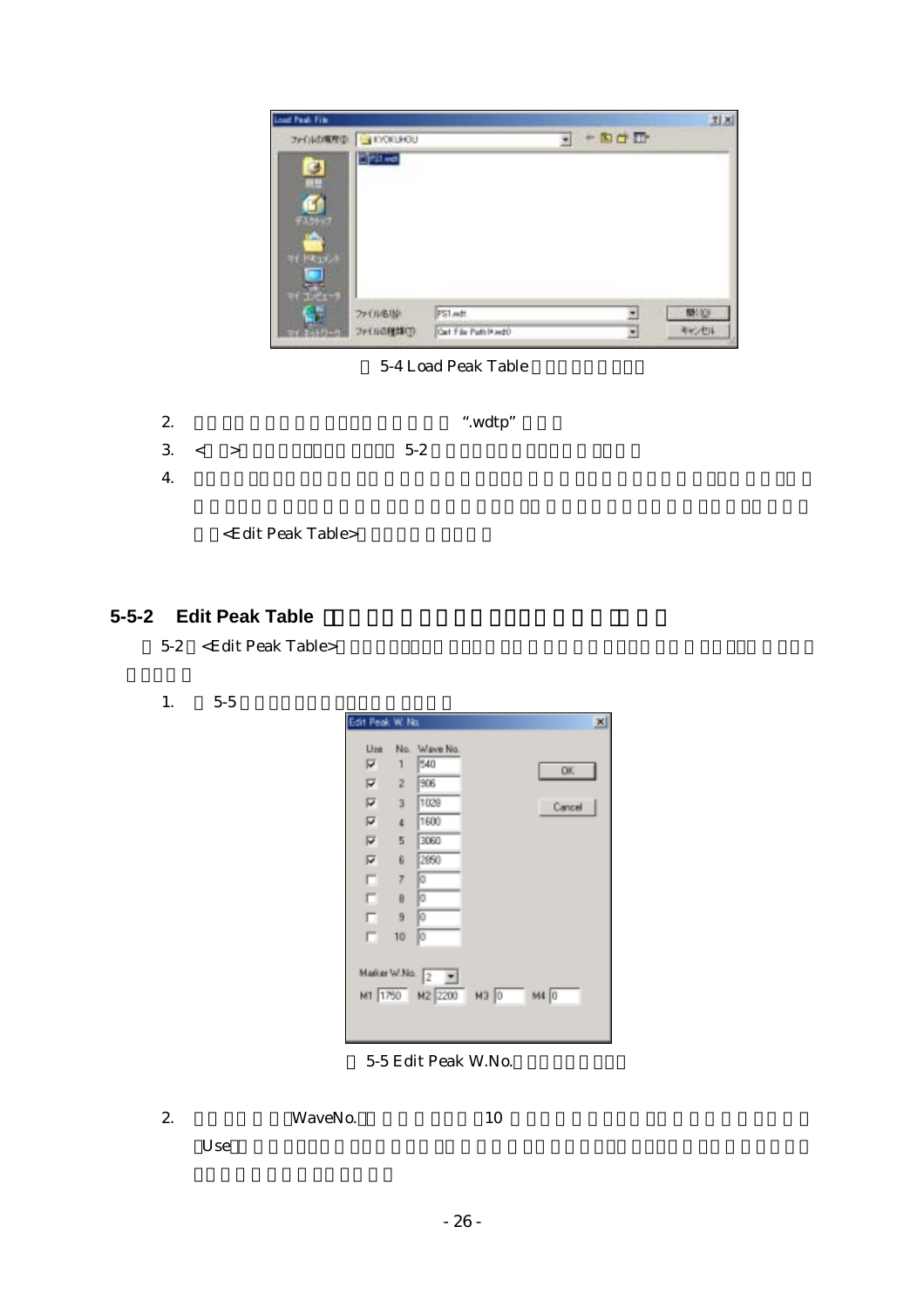$3.$ Marker W.No. 2010 20:00 12:00 12:00 12:00 12:00 12:00 12:00 12:00 12:00 12:00 12:00 12:00 12:00 12:00 12:00 12:00 12:00 12:00 12:00 12:00 12:00 12:00 12:00 12:00 12:00 12:00 12:00 12:00 12:00 12:00 12:00 12:00 12:00 12:00  $4.$   $\leq$ OK $>$   $5-6$ 

 $\degree$ .wdtp"

 $5. <$   $>$   $5-2$ 



5-6 Save Peak File

### 5-6 Detection

| 1. |             | (Load Sample)     |                         | (Load) |  |
|----|-------------|-------------------|-------------------------|--------|--|
|    | Peak Table) | (Edit Peak Table) | <detection></detection> |        |  |

 $2. 5-7$ 



 $5-7$ 

3.  $\langle Yes\rangle$  5-8  $\langle No\rangle$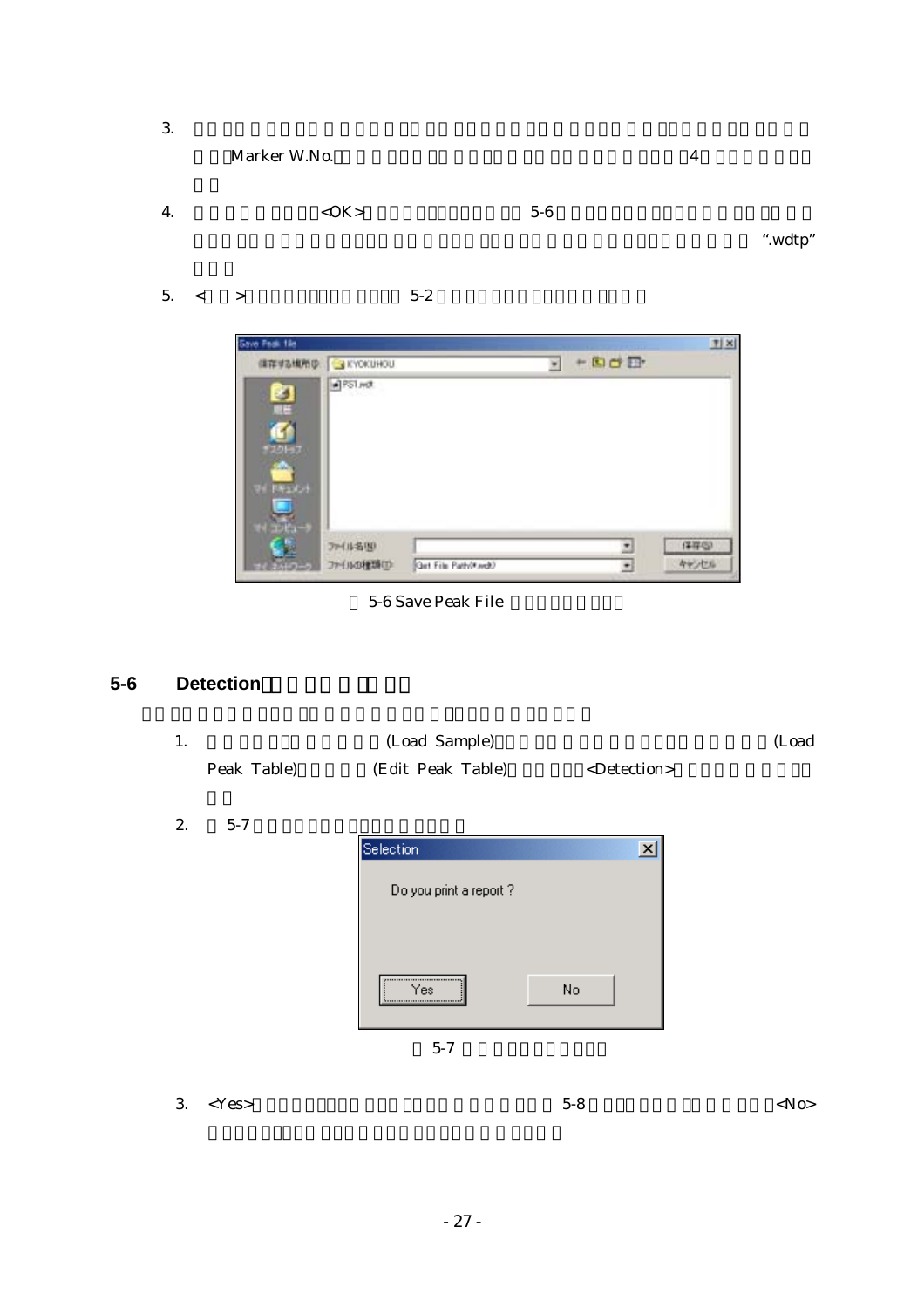#### **IRsolution**



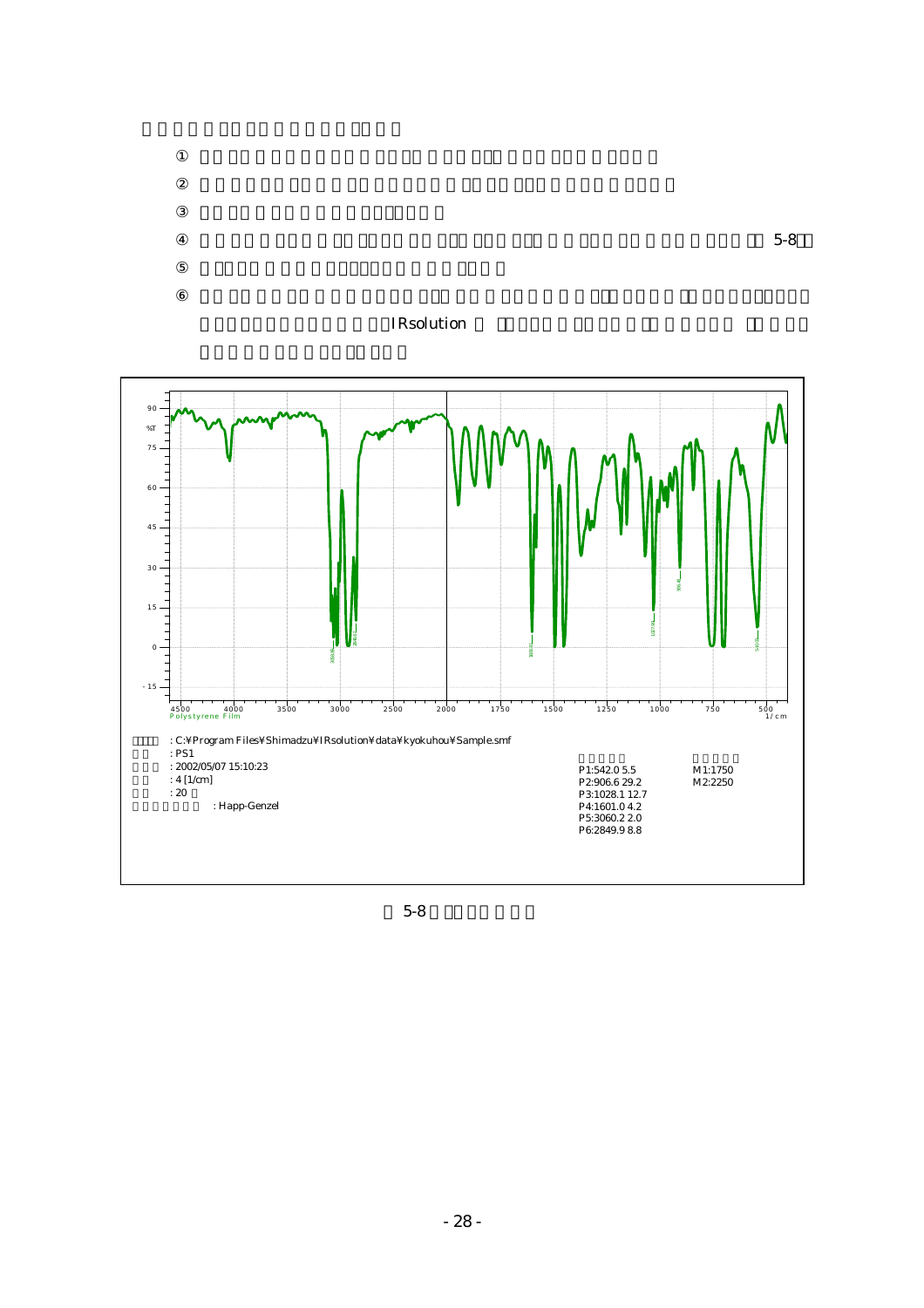## 6  $\sigma$

### **6-1** 操作方法